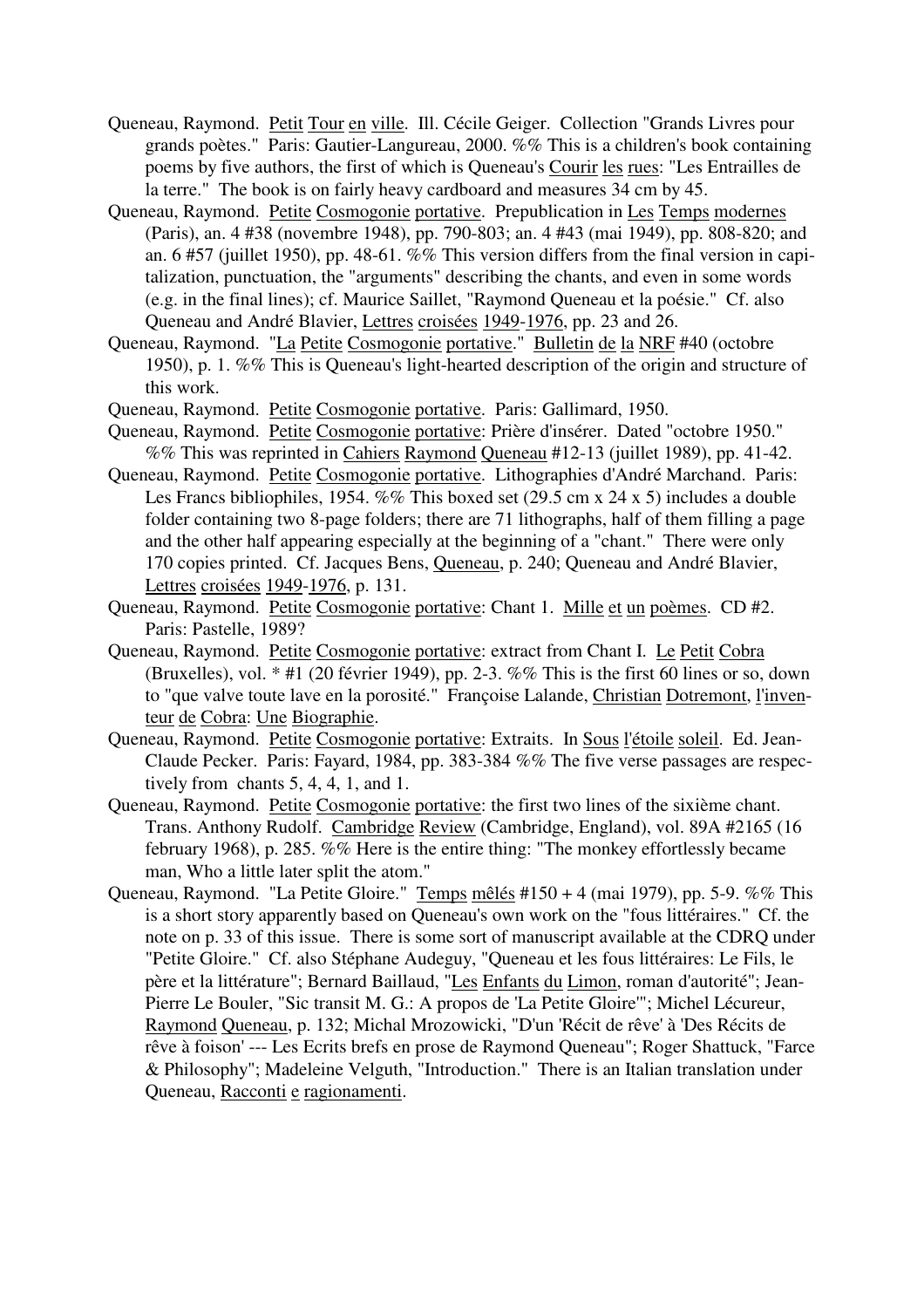- Queneau, Raymond. "La Petite Gloire." In his Contes et propos. Paris: Gallimard, 1981, pp. 29-36. %% The index indicates that this was written in the 1930s but only published in 1979 in Temps mêlés #150 + 4 (mai 1979).
- Queneau, Raymond. "Petite Suite." Cf. Queneau, Si tu t'imagines.
- Queneau, Raymond. "Les Petites Pattes." La Revue vivante (Dison, Belgique), vol. \* #2 (janvier-mars 1949), p. 102. %% This was reprinted in Texticules (both the Galerie Louise Leiris edition and that in Contes et propos) and in "Sally plus intime," which makes it the only text to appear as both "foutaises" and "texticule." Cf. Queneau and André Blavier, Lettres croisées 1949-1976, pp. 260 and 376 (note 319).
- Queneau, Raymond. "Pétrone." In Les Ecrivains célèbres, vol. I. Paris: Mazenod, 1951, pp. 94-95. %% Queneau reviews the sources for what we still have of the Satyricon and considers the question of the identity of the author as well as praising the work. There is some sort of manuscript available at the CDRQ under the title "Mazenod." Cf. Michel Lécureur, Raymond Queneau, pp. 343-346; Queneau, Entretiens avec Georges Charbonnier, p. 64; Preface to Bouvard et Pécuchet #1 (Fontaine, 1943); and Queneau, ed., Pour une bibliothèque idéale, p. 272.
- Queneau, Raymond. "Philadelphie." Cahiers Raymond Queneau #7 (janvier 1988), pp. 7-14. %%Queneau describes his wanderings and discoveries in Philadelphia. This was previous-ly unpublished but includes passages from "Broadway, leur village." Cf. the note on p. 6 and Queneau, Journaux (1914-1965), p. 702.
- Queneau, Raymond. Ο Φίλoς µoυ o Πιερό. Trans. Στέργιoς Βαρβαρoύσης. Αθήvα: Ερατώ, 1983. %% This is a translation of Pierrot mon ami into Greek.
- Queneau, Raymond. "Philosophes et voyous." Temps modernes (Paris), vol. 6 #63 (janvier 1951), pp. 1193-1205. %% Queneau shows here how philosophers can be considered "voyous" in many different ways but primarily through the use of individual examples rather than by a well-reasoned argument. There is some sort of manuscript available at the CDRQ under this title. This text was reprinted in Queneau, Journal 1939-1940, suivi de "Philosophes et voyous." In spite of the note at the end of the article, there does not seem to have been any immediate followup; cf. the next entry.
- Queneau, Raymond. "Philosophes et voyous (II)." Littérature (Paris), vol. \* #86 (mai 1992), pp. 3-13. %% Queneau rather virulently discusses the "voyou" nature of the bourgeoisie, the Nazis, surrealism, and the Church, among other things, in referring to Chateaubriand, Vidocq, Luther, Kierkegaard, and others. This is the previously unpublished second half of "Philosophes et voyous." Cf. Emmanuël Souchier, "'Philosophes et voyous' ou l''engagement' mis entre parenthèses," a critical commentary which follows it.
- Queneau, Raymond. Φταίµε εµείς πoυ είµαστε καλoί µε τις γυvαίκες. Trans. Αχιλλέας Κυριακίδης. Αθήvα: Opera, 1992. %% This is the second edition of a translation of On est toujours trop bon avec les femmes.
- Queneau, Raymond. "Picabaj e Bacasso." Trans. anonymous. In Baj, exposition at the Palazzo Grassi exposition in Venezia (25 giugno - 30 settembre 1971). Centro internazionale delle Arti e del Costume, p. 99. %% The text is dated here "Paris, 15 octobre 1969." Cf. Enrico Baj, Automitobiografia.
- Queneau, Raymond. "Picabaj et Bacasso." In Baj chez Picasso. Paris: Galerie Creuzevault, 1969. %% This was apparently the catalog of a Baj exposition in Paris running from 18 novembre 1969 to 15 janvier 1970 at the Galerie Creuzevault. Queneau compares Baj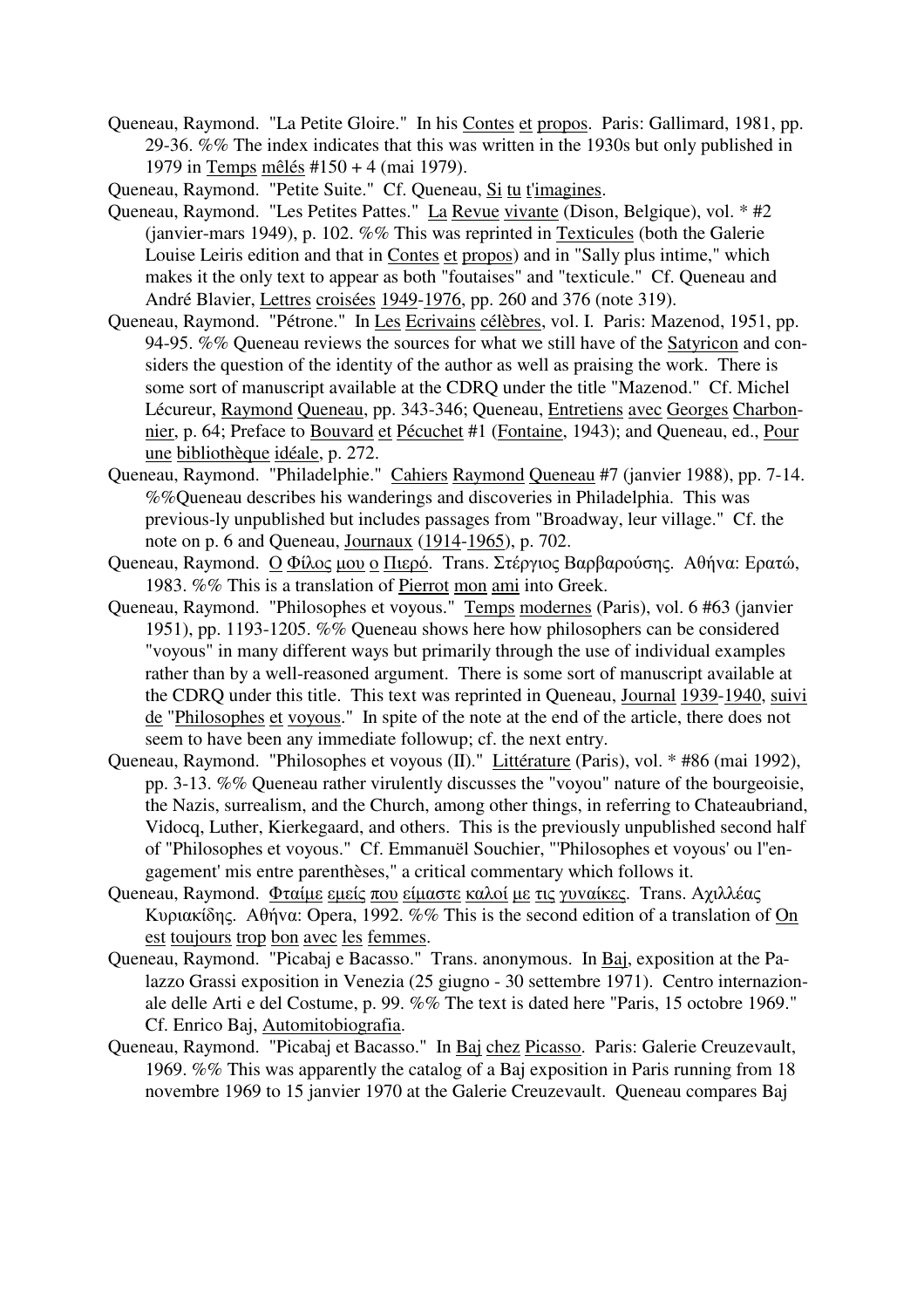and Picasso in a brief sort of tribute to the former. There were 125 copies printed.

- Queneau, Raymond. Piccola Cosmogonia portatile. Trans. and pref. Sergio Solmi. With "Piccola guida alla Piccola Cosmogonia" by Italo Calvino. Torino: Einaudi, 1982. %% This is a translation of La Petite Cosmogonie portative into Italian, but cf. Massimo Palmarini, "L'Ultimo Colpo del cecchino," who says that this version has been modified to be less "erotic." Cf. also Alberto Carrara, "Piccola cosmogonia portatile"; M. F., "Petite Cosmogonie portative en italien"; Primo Levi, "Con la chiave della scienza" and "Their Beautiful Game."
- Queneau, Raymond. Piccola Cosmogonia portatile. Trans. and pref. Sergio Solmi. With "Piccola guida alla Piccola cosmogonia" by Italo Calvino. Collection "Gli Struzzi," #338. Torino: Einaudi, 1988.
- Queneau, Raymond. "Pictogrammes." Messages (Paris), "Les Mots et les signes," vol. \* #1-2 (octobre 1946), no pages. %% There does not seem to be any really clear text in existence to specify the meaning of the pictogrammes; the introductory notes seem to be expected to suffice.
- Queneau, Raymond. Pictogrammes. Messages, 1946. %% Claude Rameil says ("Bibliographie," p. 363) that this was a "tirage à part" of 68 copies "hors commerce."
- Queneau, Raymond. "Pictogrammes." In his Bâtons, chiffres et lettres. Paris: Gallimard, 1950, pp. 208-217.
- Queneau, Raymond. "Pictogrammes." In his Bâtons, chiffres et lettres. Revised ed. Collection "Idées," #70. Paris: Gallimard, 1965, pp. 275-284.
- Queneau, Raymond. "Pictogrammes." Temps mêlés #150 + 8 (mai 1980), pp. 21-37. %% NB:

This is very different from the other text of the same name but throws some light on it. Queneau apparently attempted to list 100 symbols which might be used as the basic elements of a sign language. Cf. Jean-François Jeandillou, "Sur un projet d'écriture universelle: Petite sémantographie portative."

- Queneau, Raymond. "Pierre Mac Orlan." Juliette Gréco chante Pierre Mac Orlan. Collection "Nombre d'or," #3. Boxed set of two 33 rpm LPs. Philips 704.462. 1978. %% Queneau considers the nature of Mac Orlan's literature.
- Queneau, Raymond. "Pierre Mac Orlan." Amis de Valentin Brû #12 (juin 1980), pp. 3-6. %% This is a simple reprint from the Juliette Gréco album.
- Queneau, Raymond. "Pierre Mac Orlan. Les Seuls Vrais Voyages." Le Monde (Paris), an. 26 #7570 (17 mai 1969), "Le Monde des livres," p. iv. %% This consists of extracts from Queneau's Preface to Oeuvres complètes de Mac Orlan.
- Queneau, Raymond. Pierrot. Stockholm: Bonnier, 1947.
- Queneau, Raymond. Pierrot. Trans. Julian Maclaren-Ross. London: John Lehmann, 1950. %% This is a translation of Pierrot mon ami into English. Cf. Anonymous, CR of Pierrot and "Parisian Episodes"; Frank Hauser, "New Novels"; Helen McGivering, CR of Julian Maclaren-Ross's translation of Pierrot; C. P. Snow, "A Gifted Writer."
- Queneau, Raymond. Pierrot. Trans. Jan Pieter van der Sterre. Amsterdam: Der Bezige Bij, 1995. %% This is a translation into Dutch.
- Queneau, Raymond. Pierrot amico mio. Trans. Fabrizio Onofri. Collection "Narratori contemporanei," #23. Torino: Einaudi, 1947. %% Cf. Anonymous, CR of Pierrot amico mio; R. B., CR of Pierrot amico mio; Giovanni Croci, SJ, CR of Pierrot amico mio; I. C., CR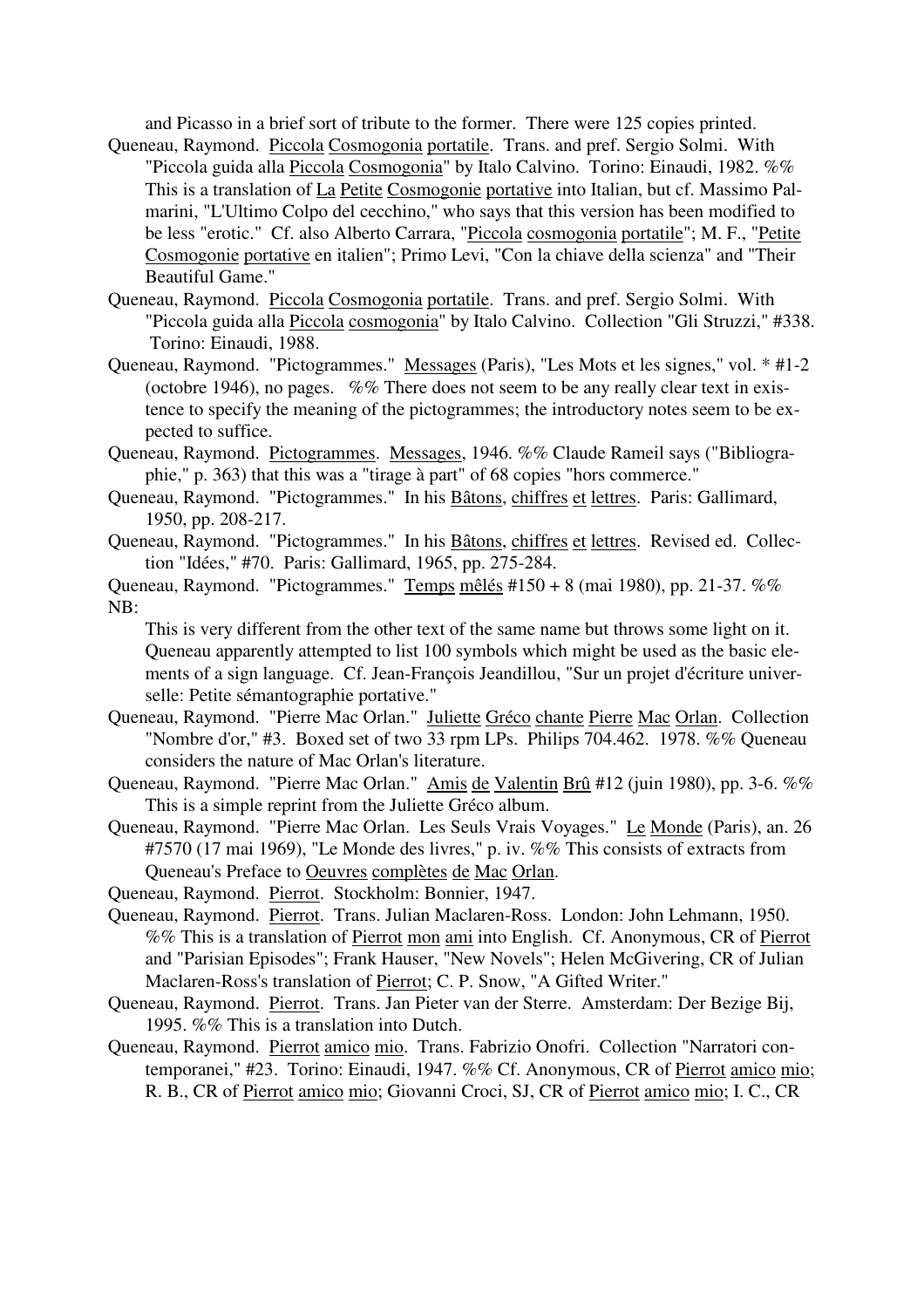of Pierrot amico mio; Arrigo Cajumi, "Far ridere è difficile"; Franco Calamendrei, "Pierrot amico mio" and "Queneau ou la rivincita della fantasia"; Bice Tibiletti, CR of

Pierrot amico mio.

- Queneau, Raymond. Pierrot amico mio. Trans. Fabrizio Onofri. Torino: Einaudi, 1971. %% Cf. Italo Vanni, "Il Clochard con le ali."
- Queneau, Raymond. Pierrot amico mio. Trans. Fabrizio Onofri. Collection "Nuovi coralli," #290. Torino: Einaudi, 1981.

Queneau, Raymond. Pierrot amico mio. Trans. Fabrizio Onofri. In Queneau, Romanzi. Paris:

Gallimard / Einaudi, 1992, pp. 359-507.

- Queneau, Raymond. Pierrot amico mio. Trans. Fabrizio Onofri. Postface and bibliography Giacomo Magrini. Collection "Einaudi Tascabili," #390. Torino: Einaudi, 1996.
- Queneau, Raymond. Pierrot meu amigo. Trans. Manuel Pedro. Lisboa: Editorial Minerva, 1961.

Queneau, Raymond. Pierrot mi amigo. Trans. Floreal Mazía. Buenos Aires: Editorial Losada,

1971.

- Queneau, Raymond. Pierrot min vän. Trans. Lars Hagström. Lund, Sweden: Bakhåll, 1997. %% This is a translation into Swedish.
- Queneau, Raymond. Pierrot mon ami. Paris: Gallimard, 1942. %% Cf. Queneau, Oeuvres complètes, vol. II, pp. 1718-1719 for some idea of the textual history.
- Queneau, Raymond. Pierrot mon ami. Paris: Gallimard, 1942. %% This unique work, bound by Mary Reynolds, is at the Ryerson Library at the Art Institute of Chicago, but access is difficult. The online catalogue describes this item as: "Mary Reynolds binding: full blue morocco binding; onlays across top of covers and spine; author and title stamped in gold on spine; doublures; top edge gilt; original paper covers bound in. Inscription on half title page: 'A Mary Reynolds pour distraire son exit avec les homages de Queneau'." Cf. Susan Glover Godlewski, "Warm Ashes: The Life and Career of Mary Reynolds."
- Queneau, Raymond. Pierrot mon ami: Prière d'insérer. %% This was reprinted in Jacques Bens, Queneau, p. 118.
- Queneau, Raymond. Pierrot mon ami. Paris: Union générale d'éditions, 1943.
- Queneau, Raymond. Pierrot mon ami. Paris: Gallimard, 1945.
- Queneau, Raymond. Pierrot mon ami. Ill. Chaval. Postface anonymous. Paris: Club français du livre, 1953. %% Cf. Anonymous, "Vacances à Luna-Park. Raymond Queneau: Pierrot mon ami." There is some sort of manuscript available at the CDRQ under the title "Club français du livre: jury 1952 document."
- Queneau, Raymond. Pierrot mon ami. Ill. Claude Shurr. Collection "Livre de Poche," #120. Paris: Union générale d'édition, 1955. %% This was reprinted in 1958 and 1968 with more or less the same cover.

Queneau, Raymond. Pierrot mon ami. Collection "Romans," #200. Paris: Editions Le Club du

meilleur livre, 1961. %% This edition was "réalisé d'après les maquettes de Massin."

- Queneau, Raymond. Pierrot mon ami. Ill. Philippe Jullian. Lausanne: La Guilde du livre, 1963.
- Queneau, Raymond. Pierrot mon ami. Pref. Jacques Bens. Ill. Claude Verlinde. "Biblio-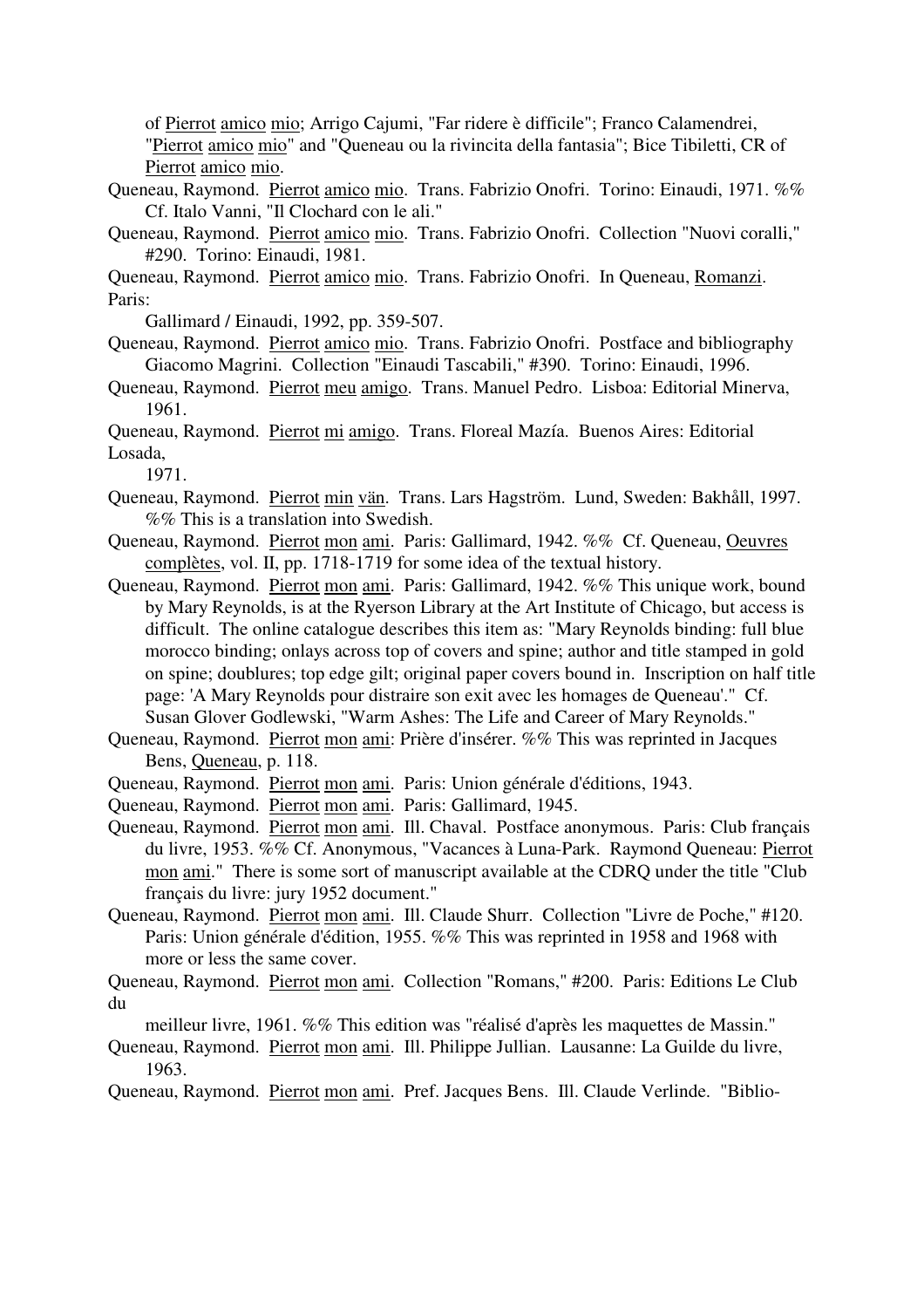thèque de culture littéraire." Paris: Editions le meilleur livre du mois, 1966. %% Cf. Jacques Bens, "Sur une question de temps dans Pierrot mon ami"; R. Thabault, CR of Pierrot mon ami.

- Queneau, Raymond. Pierrot mon ami. Paris: Gallimard, 1968.
- Queneau, Raymond. Pierrot mon ami. Ill. Jean-Paul Théodule. Collection "Folio," #226. Paris: Gallimard, 1972.
- Queneau, Raymond. Pierrot mon ami. Collection "Folio," #226. Paris: Gallimard, 1977.
- Queneau, Raymond. Pierrot mon ami. Ill. Josette Andress. Collection "Folio," #226. Paris: Gallimard, 1987.
- Queneau, Raymond. Pierrot mon ami. Ill. Eric Provoost. Collection "Folio," #226. Paris: Gallimard, 1991. %% Cf. Pierre Enckell, "Pierrot mon ami, de Raymond Queneau."
- Queneau, Raymond. Pierrot mon ami. Ill. Eric Provoost. Collection "Folio," #226. Paris: Gallimard, 1998.
- Queneau, Raymond. Pierrot mon ami. In Queneau, Oeuvres complètes, vol. II. Paris: Gallimard, 2002, pp. 1093-1235. %% There is additional material available on pp. 1430-1437 and 1699-1733. Cf. also Gilbert Pestureau, "Notice."
- Queneau, Raymond. Pierrot mon ami. Read by François Perrier for the "Union des aveugles de guerre." "A l'usage exclusif des aveugles." 4 16 rpm LP records (recorded on one side only) in an album with pockets. Le Livre parlé UAGP 580.
- Queneau, Raymond. Pierrot mon ami. Collection "Voir et lire." This is a VHS SECAM videocassette of a show produced in 1984 by Antenne 2 and published by the "Institut national de l'audiovisuel" (Bry-sur-Marne) in 1993. The credits list Robert Bober as the director and Pierre Dumayet as the producer. 56 minutes.
- Queneau, Raymond. Pierrot mon ami. Pref. and trans. Barbara Wright. Afterword Inez Hedges. Elmwood Park, Illinois: Dalkey Archive Press, 1987. %% Cf. Anonymous, CR of Barbara Wright's translation of Pierrot mon ami (Kirkus Reviews); Peter Lennon, "Beneath the Skin"; Irving Malin, "Pierrot mon ami by Raymond Queneau"; Gregory McNamee, CR of Barbara Wright's translation of Pierrot mon ami; Sybil Steinberg, CR of Barbara Wright's translation of Pierrot mon ami (2x); John Updike, "Small Packages."
- Queneau, Raymond. Pierrot mon ami. Pref. and trans. Barbara Wright. Afterword Inez Hedges. London: Atlas, 1988. %% Cf. Harry Guest, "The Pierrot Show"; Peter Lennon, "Beneath the Skin"; John Ralston Saul, "A Shy Man, a Sharp Pen, and a Taste for the Low Life"; Michael Sheringham, "Imaginary Solutions."
- Queneau, Raymond. Pierrot mon ami. Trans. and pref. Barbara Wright. Afterword Inez Hedges. Paperback edition. Elmwood Park, Illinois: Dalkey Archive Press, 1989. %% Cf. Sybil Steinberg, CR of Barbara Wright's translation of Pierrot mon ami.
- Queneau, Raymond. Pierrot mon ami. Trans. and pref. Barbara Wright. Afterword Inez Hedges. Paperback edition. Elmwood Park, Illinois: Dalkey Archive Press, 1989.
- Queneau, Raymond. Pierrot mon ami. Trans. Anna Wasilewska. Warszawa: Pa\_stwowy Instytut Wydawniczy, 2002. %% This is a translation of Pierrot mon ami into Polish.
- Queneau, Raymond. Pierrot mon ami. Trans. Anna Wasilewska. Warszawa: Pa\_stwowy In stytut Wydawniczy, 2005. %%
- Queneau, Raymond. Pierrot mon ami: Extract. In L'Erotisme dans la littérature. Ed. René Varrin. Paris: Editions Champs-Fleuris, 1951, pp. 62-66. %% This consists of several pages from the beginning of the novel, the passage from where Pierrot learns to position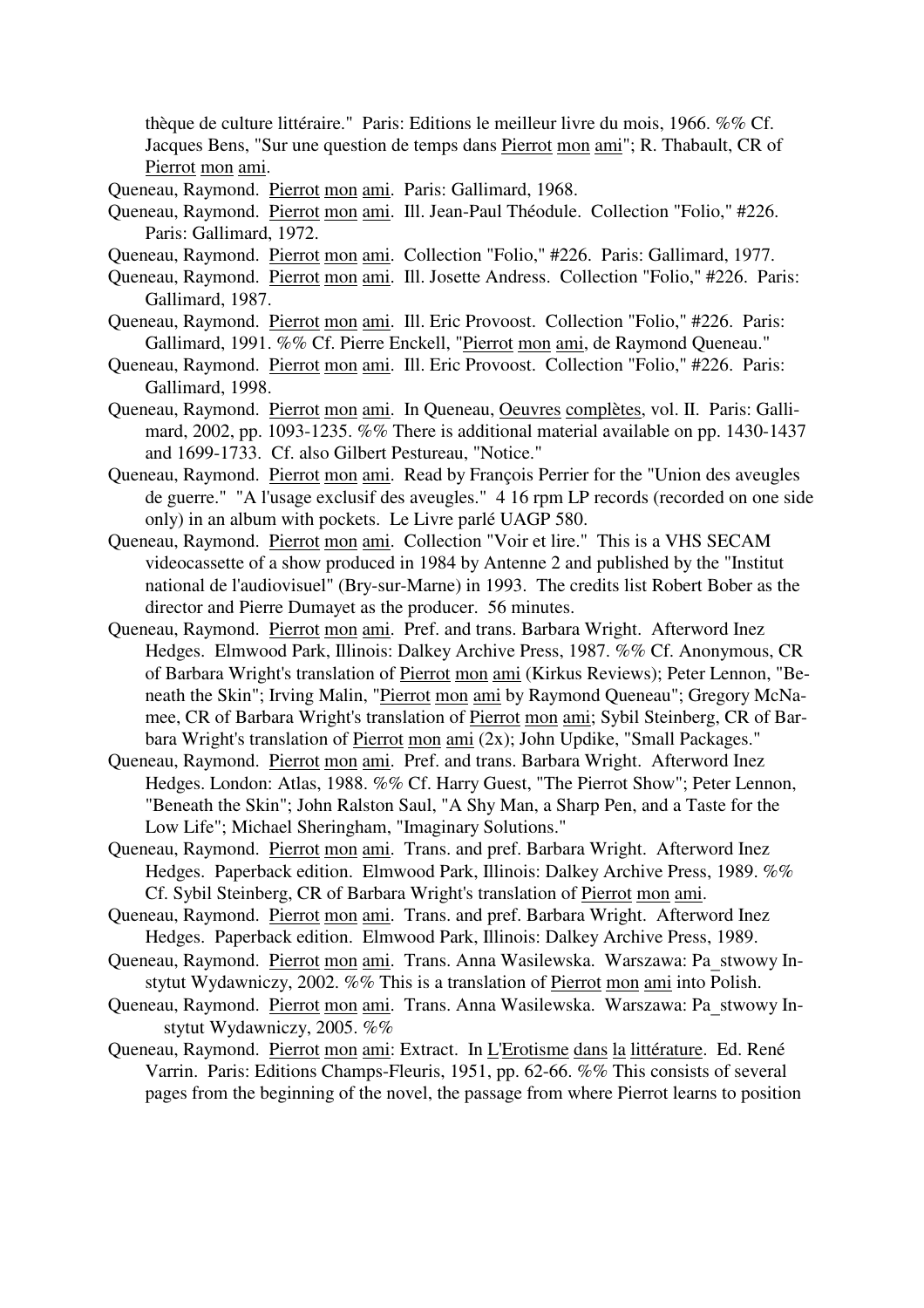girls over the air jet to the end of the "première séance."

- Queneau, Raymond. Pierrot mon ami: Extract. In L'Erotisme dans la littérature française. Ed. René Varrin. Paris: Editions de la poésie moderne, 1969, pp. 89-93. %% This consists of several pages from the beginning of the novel, the same as in Varrin's 1951 volume.
- Queneau, Raymond. Pierrot mon ami: Extract. In Critical Readings in the Modern French Novel. Ed. John Cruickshank. London: MacMillan & Company, 1961, pp. 110-113. %% This consists of about three paragraphs from the middle of chapter 1, from "Petit-Pouce et Paradis, après avoir..." through "il était heureux, et content, vaguement."
- Queneau, Raymond. Pierrot mon ami: Extracts. Pref. Abidine Dino. Ill. Gaëlle Pélachaud. Post. Gilbert Lascaux. Paris: Diffusion Artcodis, 1992. %% Amis de Valentin Brû #16- 17 (octobre 1999), p. 63, describes this as a luxury edition containing extracts from the novel and costing 5400 francs. It consists of a white box containing a loose folder bearing only the title. Within the folder, which measures 28.5 x38 cm, there are a series of simple fol-ders glued together at the spine. The extracts from Queneau's novel are brief, barely more than two sentences each, and they appear on partial sheets which fold over the engravings ("eaux-fortes"). The 14 original etchings are each signed by the artist. The preface by A-bidine Dino is one page composed of about twenty lines of praise for the illustrating artist. The seven brief texts by Gilbert Lascaux at the end appear on two pages and consist of short philosophical/poetic reflections on "voyou"/"voyeur," how the reader becomes a philosopher, the importance of "ressorts" for making things move along, etc. There are only 60 copies, plus ten copies "hors commerce."
- Queneau, Raymond. Pierrot mon ami: "The Prince from Poldavia." Trans. Julian Maclaren-Ross. In Orpheus: A Symposium of the Arts. Vol. I. Ed. John Lehmann. London: New Directions, 1948, pp. 161-175. %% This is presented as a section of the English translation, The Palace of Laughter. The notes accompanying this article, when compared to p. 383 of the Claude Rameil, "Bibliographie," seem to suggest that The Palace of Laughter was simply the projected title of the complete translation, which was later given the actual title of Pierrot.
- Queneau, Raymond. "La Place des mathématiques dans la classification des sciences." Les Cahiers du Sud (Marseille), an. 35 numéro spécial "Les Grands Courants de la pensée mathématique" ( 1948), pp. 393-397. %% I have been unable to find the Cahiers du Sud version (mentioned by Claude Rameil, "Bibliographie," p. 365), but this was reprinted in Les Grands Courants de la pensée mathématique, "présentée par F. Le Lionnais" (Paris: Librairie scientifique et technique Albert Blanchard, 1962). It also reappeared in Bâtons, chiffres et lettres, 1950 edition, and in Bords, under the title "Les Mathématiques dans la classification des sciences." There is some sort of manuscript available at the CDRQ un-der "Place des mathématiques." Be sure to see David Aubin, "The Withering Immortality of Nicolas Bourbaki: A Cultural Connector at the Confluence of Mathematics, Structu-ralism, and the Oulipo in France." Cf. also Paul Braffort, "Le Désir (les désirs) dans l'ordre des amours"; Robert Campbell, "Les Grands Courants de la pensée mathématique"; Homer V. Craig, "Current Papers and Books"; Michel Lécureur, Raymond Queneau, p. 341; François Le Lionnais, "Raymond Queneau et l'amalgame des mathématiques et de la littérature"; Queneau and André Blavier, Lettres croisées 1949-1976, p. 370 (note 270); Evert van der Starre, Curiosités de Raymond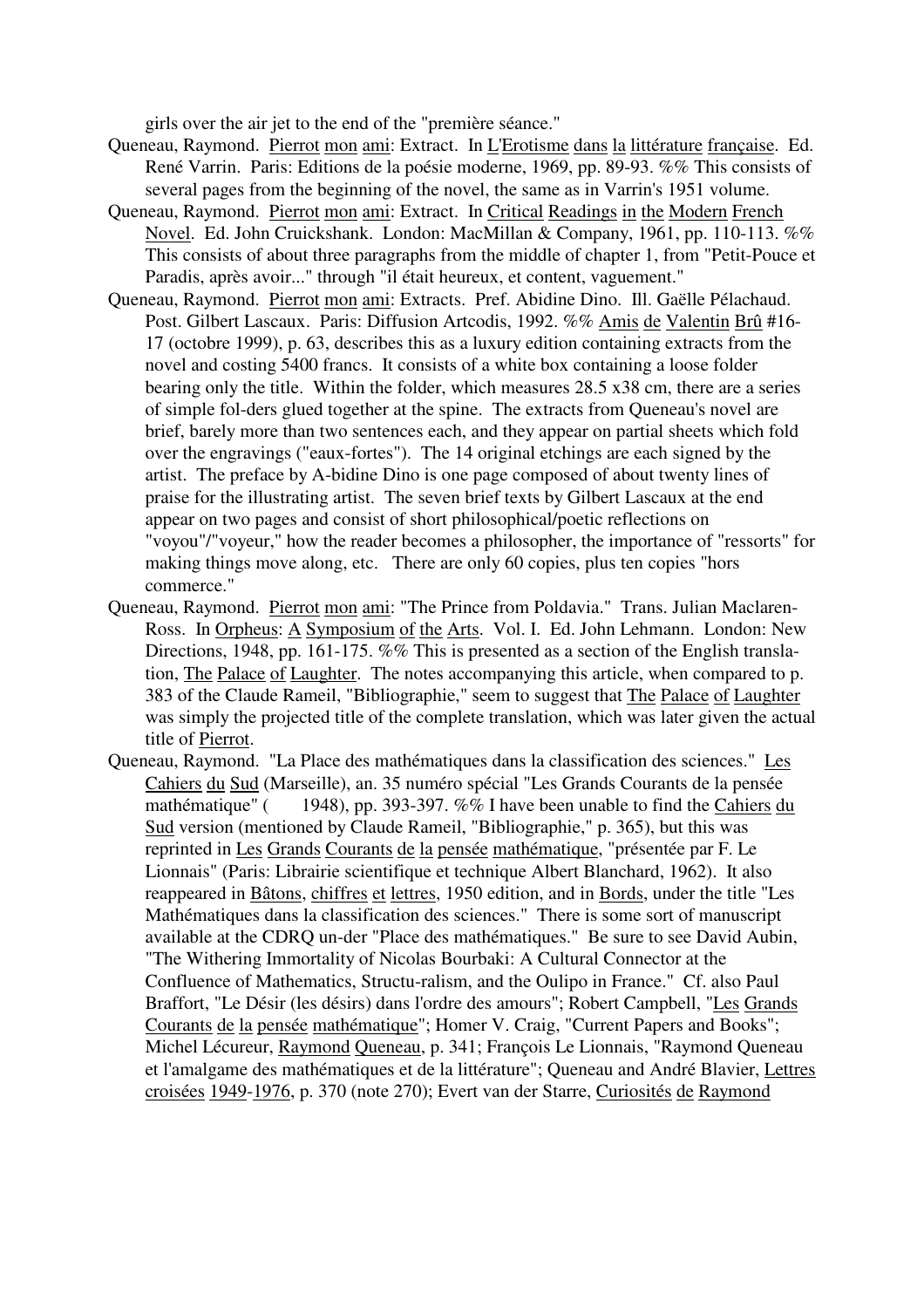Queneau. De «L'Encyclopédie des Sciences inexactes» aux jeux de la création romanesque, pp. 56, 130-132, and 144.

- Queneau, Raymond. "La Place des mathématiques dans la classification des sciences." In his Bâtons, chiffres et lettres. Paris: Gallimard, 1950, pp. 240-247.
- Queneau, Raymond. "La Plume au vent." In Prête-moi ta plume by Robert Scipion. Paris: Gallimard, 1945, back cover. %% In an unsigned passage, Queneau announces rather 'pataphysically the appearance of a new series of humorous books which would include, besides Scipion's work, Boris Vian's Vercoquin et le plancton, Roger Trubert's Succube, and Raymond Fauchet's Sur un petit air de flûte. As it happens, Fauchet's work was not published, but all the rest did appear. Cf. Marc Lapprand, "Vercoquin et le plancton comme pré-texte de L'Ecume des jours: Naissance de l'écrivain Boris Vian," p. 250, note 5. Cf. also Boris Vian, "Lettre à Raymond Queneau"; Cahiers Raymond Queneau #12-13 (juillet 1989), p. 28.
- Queneau, Raymond. "Le Plus et le moins." Volontés (Paris), an. 1 #8 (août 1938), pp. 18-23. %% Queneau execrates a contemporary taste for the incomplete work, for the role of "inspiration." Cf. Jean-Pierre Martin, "Queneau et l'essai inachevable"; Warren Motte, "Ray-mond Queneau and the Aesthetic of Formal Constraint"; Queneau, Traité des vertus dé- mocratiques; Emmanuël Souchier, "Introduction"; Bernard de Vaux, "Le Goût de l'ina-chevé."
- Queneau, Raymond. "Le Plus et le moins." In his Le Voyage en Grèce. Paris: Gallimard, 1973, pp. 122-129.
- Queneau, Raymond. "Poe et l''analyse'." In his Bords: Mathématiciens, précurseurs, encyclopédistes. Ill. Georges Mathieu. Paris: Hermann, 1963, pp. 69-80. %% Cf. Jane Blevins-Le Bigot, "Valéry, Poe, and the Question of Genetic Criticism in America"; Tord Ganelius, "Vad visste Edgar Allan Poe om spelteori?"; Jacques Jouet, "Raymond Queneau, père de l'Oulipo"; Queneau, "Sur 'Le Double assassinat dans la rue Morgue' et autres contes d'Edgar Poe"; Queneau and André Blavier, Lettres croisées 1949-1976, pp. 104 and 353 (note 105); Evert van der Starre, Curiosités de Raymond Queneau. De «L'Encyclopédie des Sciences inexactes» aux jeux de la création romanesque, pp. 133- 136.
- Queneau, Raymond. "Poemas." Trans. Norberto Gimelfarb. Barcarola (Albacete), an. 3 #10 (agosto 1982), pp. 167-174. %% These are from Si tu t'imagines, the third section of L'Instant fatal (entitled "Pour un art poétique"). Gimelfarb includes translations of all but #4 ("Nos noms nos mots nos herbes") but offers three translations of #5 ("Bon dieu de bon dieu").
- Queneau, Raymond. "Poème." La Révolution surréaliste (Paris), an. 3 #9-10 (1<sup>ier</sup> octobre 1927), pp. 20-21. %% This is L'Instant fatal: "Le Tour de l'ivoire." Cf. Sarane Alexandrian, "Les Structures de l'imaginaire chez Raymond Queneau," p. 427.
- Queneau, Raymond. "Poème." Dossiers du Collège de 'pataphysique #14 (9 clinamen 88 EP [vulg. 31 mars 1961]), p. 55. %% This amounts to "Cela va mal / Cela ira plus mal encore / Et c'est pourquoi j'ai écrit ce poème / Que j'ai signé Tristan Tzara." It was reprinted in Queneau, Oeuvres complètes, vol. I, p. 717.
- Queneau, Raymond. "Poeme." Trans. Ion Caraion. Arta (Bucuresti), an. 16 #11 (\* 1969), pp. 16-17. %% These poems, translated into Romanian, are respectively "Souviens-toi du vase de Vix," "Découverte des pictogrammes," "Graffiti" (and "Variante"), "Le Petit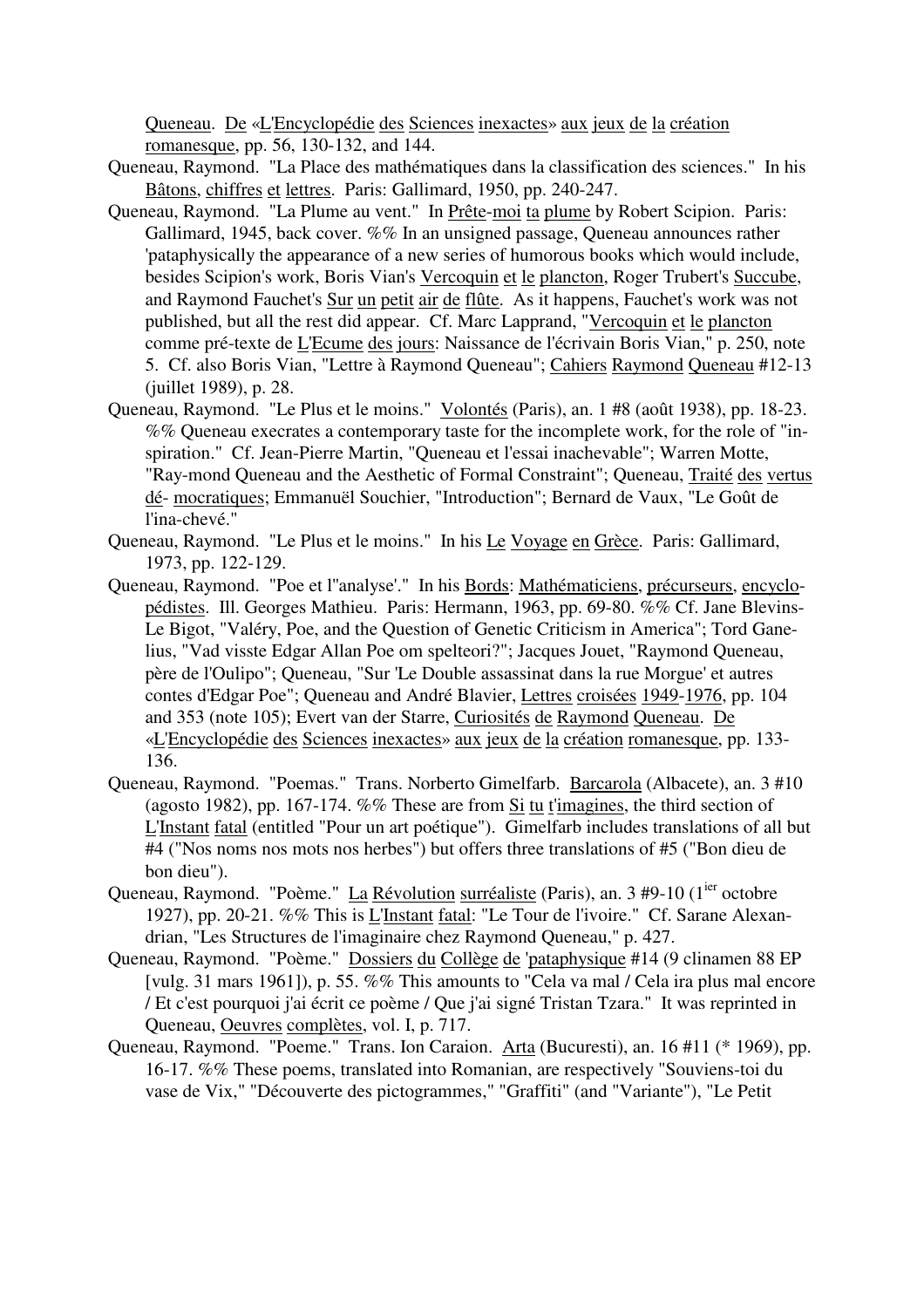Peuple des statues" and "Urbanisme," all from Courir les rues except the second one, which is from Fendre les flots.

- Queneau, Raymond. "Poème." In Joan Miró. Catalogue for the exhibition held at the Palais des Beaux-Arts, Bruxelles (6 janvier -- 7 février 1956), no pages. %% This is the same as his "Hommage à Miró."
- Queneau, Raymond. "Poème." In L'Emerveillé merveilleux. Arles: Au Vent d'Arles, 1973, p. .%% This was in celebration of the 80th birthday of Joan Miró, and there were only 80 copies printed.
- Queneau, Raymond. "Poème." L'Humanité (Paris), an. \* #12382 (14 juin 1984), p. 11. %% This is Les Ziaux: "Sourde est la nuit."
- Queneau, Raymond. "Un Poème c'est bien peu de chose." Trans. Chris Bullock. Poetry and Audience (Leeds, England), vol. 15 #9 (17 december 1967), p. 13. %% This poem is from L'Instant fatal.
- Queneau, Raymond. "Poème de circonstance." Intermédiaire de la fourrure (Paris), an. 27 #653 (31 octobre 1959), p. 6. %% This poem, from Chien à la mandoline, has a short introduction and commentary. It was published between the appearance of the relatively unnoticed Verviers edition and the later Gallimard one.
- Queneau, Raymond. Poème inédit. Ouest-France (Rennes), an. \* #\* (20 février 1974), p. 11. %% The poem reads: Amour glacé / Plastron verni / Col raidi / Souvenirs figés / Amour poli / Blason gelé / Miroir lissé / Mémoire perdue / Amour fondu / Etang séché / Soleil alourdi / Poussières anciennes. This appears, with a picture of an older Queneau, on a page introducing an evening of poetry dedicated to Queneau, Guillevic, Tardieu, and Clancier. Claude Debon includes it in the Oeuvres complètes in the section dedicated to "poèmes publiés non repris en volume." Cf. Anonymous, "La Fête aux poètes"; Charles Quintrec, "La Poésie: Une Invitation au banquet de la lumière."
- Queneau, Raymond. "Poèmes." In Nuova Poesia francese. Ed. Carlo Bo. Parma: Guanda, 1952, pp. 365-372. %% This includes Les Ziaux: "Les Ziaux"; Bucoliques: "Bout de l'an," "La Centenaire," and "Pour un art poétique"; and L'Instant fatal: "Tuileries de mes peines," "L'Instant fatal," and "Vieillir."
- Queneau, Raymond. "Poèmes." Mercure de France (Paris), an. 75 #350 (= #1207) (mars 1964), pp. 363-367. %% These six poems were reprinted in the 1965 version of Le Chien à la mandoline: "Il y a dans le fond quelque chose qui beugle," "A propos du groupe de Lorentz," "Ah! Les Belles Vacances!", "Modestie," "Le Malheur à ma mesure," and "Une Image infinie."
- Queneau, Raymond. "Poèmes." In Paroles Peintes, vol. 2. Ill. Enrico Baj. Paris: Editions O. Lazar-Vernet, 1965, no pages. %% These are from Le Chien à la mandoline: "Autre poème avec des points de suspension," "Fleur de coqtèle," "L'Hiver qui court par les rues," and "Poème assez sérieux avec des points de suspension." Baj's single illustration is in the style of those he did for Meccano. There were only 200 copies printed, but there seems to be an offprint or a proof copy, 10 pages long, without indication of a publisher or a date, at the University of Texas (Austin). Cf. Massimo Mussini, ed., I Libri di Baj.
- Queneau, Raymond. "Poèmes." Poésie 1 (Paris), vol. \* #13 (1<sup>ier</sup> août 1970), pp. 94-96. %% This includes Instant fatal: "Vieillir" and Chien à la mandoline: "Encore l'art po."
- Queneau, Raymond. "Poèmes." In La Fête aux poètes. Rennes: Maison de la culture de Rennes, 22-23 février 1974. %% This is a pamphlet containing Queneau's Chien à la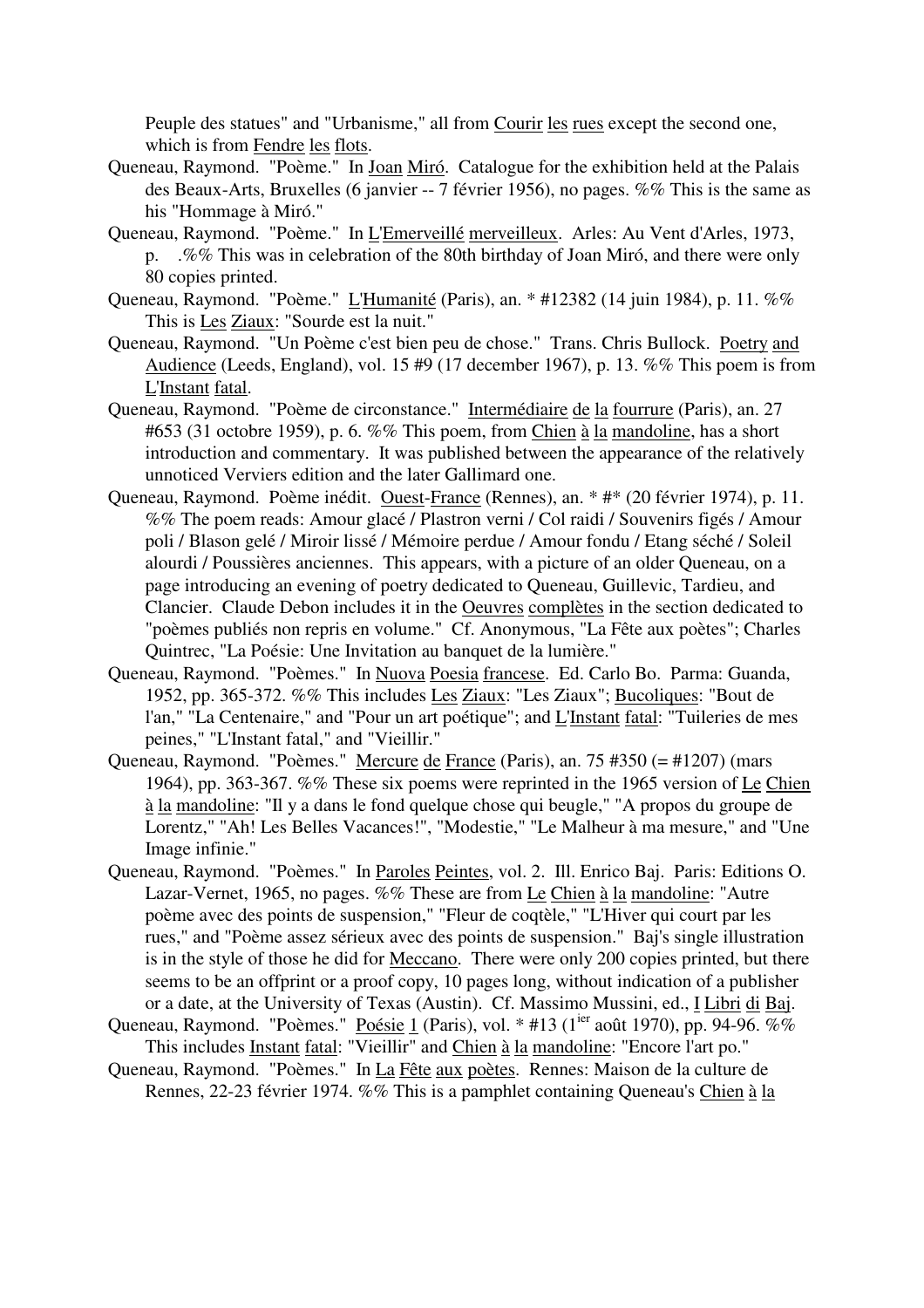mandoline: "Prenez un mot," L'Instant fatal: "Bon dieu de bon dieu," Les Ziaux: "Il pleut" (averse averse), L'Instant fatal: "Marine," and the "lézard danseur" strophe from "Les Muses et lézards." The pamphlet also contains poems by Georges-Emmanuel Clancier, Eugène Guillevic, Jean Tardieu, and some minor poets.

- Queneau, Raymond. "Poèmes." Poésie 1 (Paris), vol. \* #65 (mai-juin 1979), pp. 92-93. %% This includes Morale élémentaire: "A onze heures cinquante-neuf minutes...." and Instant fatal: "Ombre d'un doute."
- Queneau, Raymond. "Poèmes." In La Poésie comique des origines à nos jours. Ed. Jean Breton, Claude-Michel Cluny, and Jean Orizet. Collection "Espaces." Paris: Le Cherche Midi Editeur, 1986, pp. 54-55 and 74-75. %% These are respectively Le Chien à la mandoline: "Encore l'art po" and Si tu t'imagines: "Bon dieu de bon dieu."
- Queneau, Raymond. "Poèmes." In Les Transports poétiques. Ed. Bernard Lorraine. Collection "Espaces." Paris: Le Cherche-Midi éditeur, 1994, pp. 96-100. %% This includes reprints of Exercices de style: "Sonnet" and "Précieux" and Courir les rues: "Les Entrailles de la Terre," "En Cas d'arrêt même prolongé," and "Concorde."
- Queneau, Raymond. "Poèmes (1940)." Fontaine (Paris), vol. 6 #36 (\* 1944), pp. 20-22. %% This includes Les Ziaux: "Des Jours se sont passés," "La Lumière poursuit un choc," "Misère de ma vie," "La Mort a écouté le prêche inconsistant," "L'Ombre afficha," "Sourde est la nuit," and "Tout est cru." Cf. Claude-Edmonde Magny, "A bâtons rompus."
- Queneau, Raymond. "Poèmes dégueulasses." Dragée haute (Penne-du-Tarn, Tarn), vol. \* #2 (Pentecôte 1984), pp. 3-5. %% This consists of four Queneau poems, "Promenade," "Onan," "Narcisse," and "Les Infortunes de la vertu," all rather erotic in nature. Queneau's name is not cited by Noël Arnaud, the editor, but cf. Queneau, Journaux (1914-1965), p. 809, and Oeuvres complètes, vol. I, pp. 711-714, 1497-1498, and 1501- 1502; and Que-neau and André Blavier, Lettres croisées 1949-1976, pp. 144, 146, 359 (note 156), and 360 (note 160). Cf. also André Blavier, "Anecdotes," p. 81; Jean-Michel Pochet, "Que-neau, un spectacle?"
- Queneau, Raymond. "Poems." Trans. Ludwig Harig and Rosemarie Keith. Aspekte / Impulse (München), an. 1 #2-3 (1963-1964), pp. 18-25. %% This consists of L'Instant fatal: "Bon dieu de";Chien à la mandoline: "Les Dimanches haïs"; L'Instant fatal: "Bien placés" and "Ce soir si"; and Chien à la mandoline: "Prenez un mot."
- Queneau, Raymond. "Poems." In An Anthology of Twentieth Century Poetry. Ed. and trans. William Alwyn. London: Chatto & Windus, 1969, pp. 149-153. %% This includes Si tu t'imagines: "Un poème c'est bien peu de chose," "Bien placé bien choisis," "Un enfant a dit," "Nos noms nos mots nos herbes," and "Adieu ma terre ronde" and Le Chien à la mandoline: "C'était le lendemain," "Le Rivage éternel," and "Moisir dans la poussière." The translations of two of these poems are the same as in Adam, with one small exception.
- Queneau, Raymond. "Poems." In Ezercú Világ. Ed. Lázló Gereblyés. Budapest: Magvetö Könyvkadó, 1971, pp. 214-219. %% This consists of translations into Hungarian of Les Ziaux: "Sourde est la nuit" and Courir les rues: "Mon Beau Paris," "Le Petit Peuple des statues," "Boulevard Hausmann," "Il faut faire signe au machiniste," "Parvis Notre-Dame," "Eugène," "Une Prison démolie," "1885-1965," and "Les Mouches."
- Queneau, Raymond. "Poems." In Plaisir de la lecture. Ed. Josette Smetana and Marie-Rose Myron. New York: Appleton-Century-Crofts, 1972, pp. 3-4. %% The authors have in-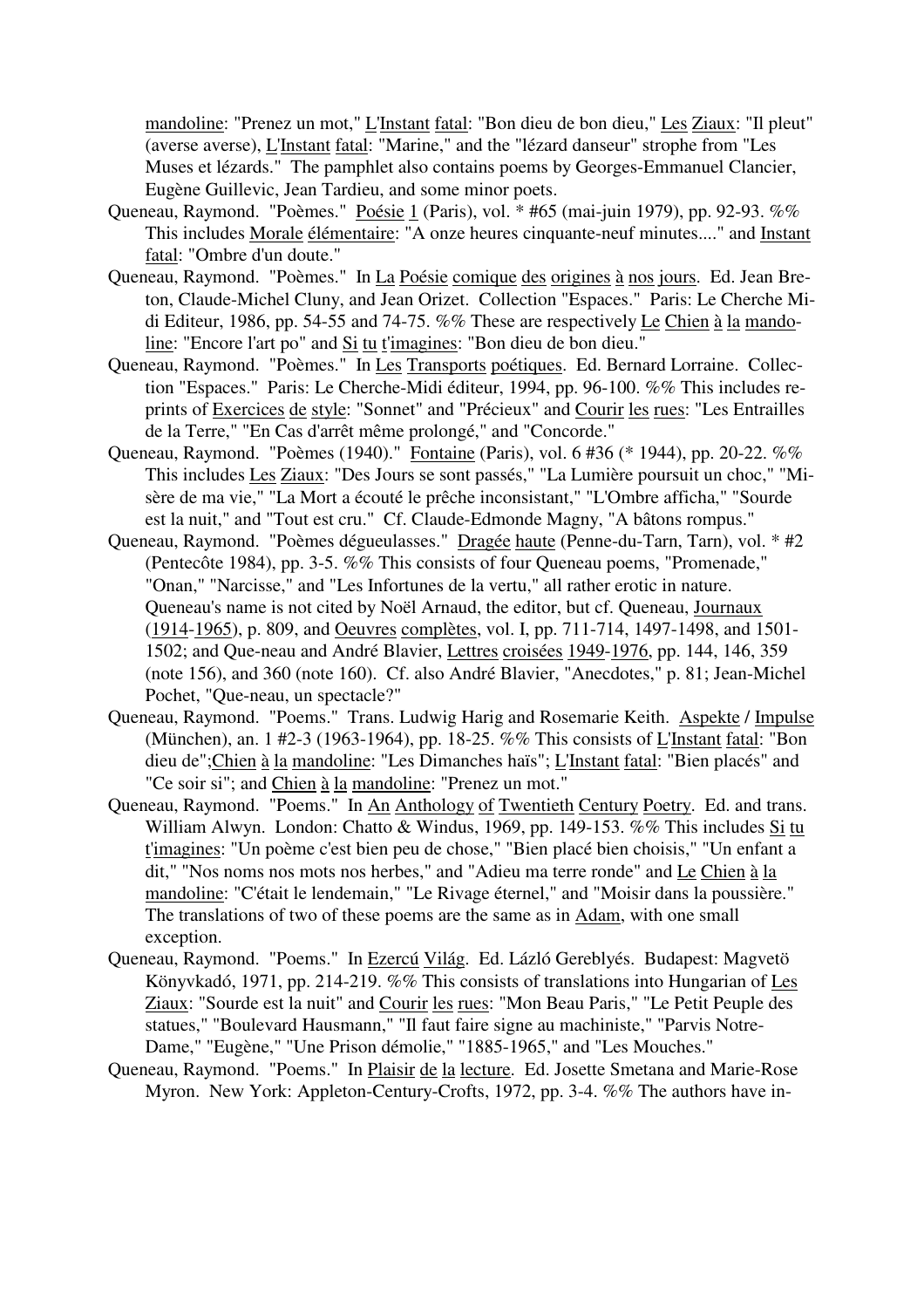cluded Courir les rues "Il faut faire signe au machiniste" and 'Eros publicité" and Le Chien à la mandoline: "L'Arbre qui pense."

- Queneau, Raymond. "Poems." Trans. Ion Caraion. In Antologia poeziei franceze, #831. Bucuresti: Editions Minerva, 1975, pp. 409-420. %% These poems, translated into Romanian, are L'Instant fatal: "Bon dieu de bon dieu," "A d'autres," and "Tant de sueur humaine"; "Nicolas chien d'expérience" (not printed in a collection); Courir les rues: "Métro aérien," "Graffiti," "Place de la Bastille," and "Le Petit Peuple des statues"; Battre la campagne: "Les Pauvres Gens"; Courir les rues: "Urbanisme," "Mon Beau Paris," and "Souviens-toi du vase de Vix"; Battre la campagne: "L'Orage," "Soixante-quatre Ans," "En 1913," and "L'Esprit et la matière"; and Fendre les flots: "Découverte des pictogrammes."
- Queneau, Raymond. "Poems." Trans. Mitsuo Yugne. In Modern Poems, vol. I. Ed. Honya Kubota. Vol. 20 of Collected Poetic Works. Tokyo: Shinchosha, 1969, pp. 256-272. %% This includes Si tu t'imagines: "Les Chiens d'Asnières," "L'Explication des méta-phores," "Pour un art poétique" (1-7), and "Je crains pas ça tellment"; Courir les rues: "Square Louvois"; and Battre la campagne: "L'Oie traquée." This volume of the antho-logy contains poetry by Michaud, Char, Breton, Bonnefoy, Arthaud, Ponthieu, Tardieu, Desnos, Reverdy, Césaire, Tzara, and others.
- Queneau, Raymond. "Poésie et mathématiques." Le Monde (Paris), an. 24 #6949 (18 mai 1967), p. iv. %% Queneau discusses the nature of François Marie-Charles Fourier's thought; he refers back to his "Dialectique hégélienne et séries de Fourier."
- Queneau, Raymond. "Poésies légères." Centres (Limoges), an. 2 #7 (31 mars 1947), pp. 5-7. %% This consists of Bucoliques: "L'Enfant," "Destinée," "Ces Chats," "Mademoiselle a de petits seins," "La Pluie," "Le Reveil," and "La Grille"; L'Instant fatal: "Une Main"; and Bucoliques: "Hygiène," "Grenouilles," and "Scandale aux champs."
- Queneau, Raymond. "Les Poissons." The Booster (Paris), an. 3 #9 (november 1937), pp. 12- 17. %% This consists of extracts in French from the first 30 pages of Gueule de Pierre; it's about half of what appears in the novel. Cf. Michel Lécureur, Raymond Queneau, p. 202; Queneau and André Blavier, Lettres croisées 1949-1976, pp. 223 and 370 (note 267).

Queneau, Raymond. "Le Porc." Music by Luc Etienne. Plein Jeu #414. Collection "Chansons

de notre temps." Paris: Heugel et compagnie, 1975. %% This poem from Battre la campagne is arranged for 4 mixed voices or for 3 matched ones, accompanied by piano and, if possible, a bass.

- Queneau, Raymond. "Portrait littéraire du Havre." Richesses de France (Paris), an. \* #19 (1<sup>ier</sup> trimestre 1954), "La Seine inférieure," pp. 39-40. %% Queneau gives a brief list of Le Havre's literary noteworthies. This reappeared under N. L., "Raymond Queneau." Cf. Anonymous, "Le Fonds Queneau de la Bibliothèque du Havre"; Michel Lécureur, Raymond Queneau, p. 408. Cf. also the section "Manuscripts" at the end of this bibliography, and there is some sort of manuscript available at the CDRQ under this title.
- Queneau, Raymond. "Portrait littéraire du Havre." Hellequin (Caen), an. \* #1 (hiver 1974- 1975), pp. 19-20. %% This text is slightly longer than the original version, apparently because of a printing error in the original.

Queneau, Raymond. "Postface." Les Grecs, vol. I. Collection "Les Oeuvres célèbres," vol. 8.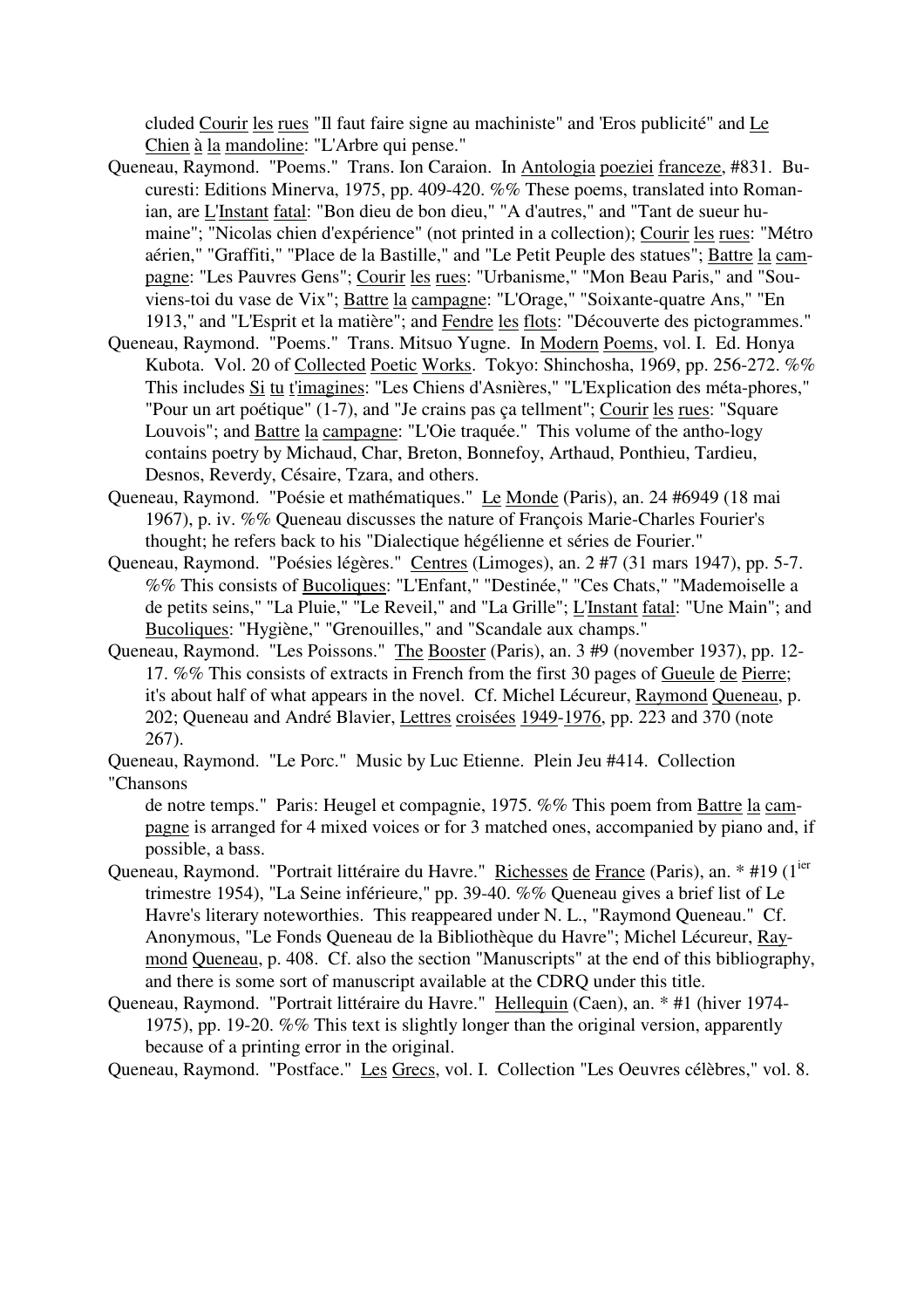Paris: Mazenod, 1958, pp. 226-231. %% Queneau comments on the Iliad, on Sappho, on Pindar, and on Callimachus. He was also the editor, with Pierre Josserand, of vol. 10, Les Grecs (vols. II and III) as well as editing L'Inde, vol. 15 of the whole collection. There is some sort of manuscript available at the CDRQ under the title "Mazenod."

- Queneau, Raymond. "Postface." Dossiers du Collège de 'pataphysique #17 (22 sable 89 EP [vulg. 22 décembre 1961]), p. 60. %% Queneau just has a few words to say ("Well, we've started...") about the Oulipo.
- Queneau, Raymond. "Potential Literature." In Oulipo: A Primer of Potential Literature. Ed. and trans. Warren F. Motte. Lincoln: University of Nebraska Press, 1986, pp. 51-64. %% This is a translation of Queneau's "Littérature potentielle" into English.
- Queneau, Raymond. "Potentsial'naia literatura." Trans. Valery Kislov. In Les Exercices de style. Ed. Valery Kislov. Saint-Petersburg: Symposium, 2001, pp. 517-536. %% This is a translation of his "Littérature potentielle" into Russian. [[
- [13]<br>Queneau, Raymond. "Pour les 50 ans de Mario Prassinos." Les Lettres françaises (Paris), vol. \* #1151 (6 octobre 1966), p. 34. %% This is a poem to celebrate Prassinos on his 50th birthday. "Gare du Luxembourg" was at that time the northern end of the métro line leading to Sceaux/ Robinson. This was reprinted as "Bonjour Monsieur Prassinos." Cf. Michel Lécureur, Raymond Queneau, p. 501.
- Queneau, Raymond. "Pour mon chien." Le Figaro littéraire (Paris), an. 6 #256 (17 mars 1951), p. 1. %% This little text appeared as Queneau was named to the Académie Goncourt, and he writes of publications for dogs and admitting them to see movies. The dog in question is apparently named "Lucky." The Paul Guth article referred to is his "Flemmard (qu'il dit) comme une couleuvre." This was reprinted in Cahiers Raymond Queneau #10 (décembre 1988), pp. 5-6, and there is some sort of manuscript available at the CDRQ under this title. Cf. Henri Goutier, "On ne peut contenter..."; Queneau, "Bioscoop gevraagd voor snuffelende viervoeters" and Cher Monsieur-Jean-Marie-mon fils: Lettres 1938-1971. Cf. also the section "Manu-scripts" at the end of this bibliography.
- Queneau, Raymond. "Pour mon chien." Cahiers Raymond Queneau #10 (décembre 1988), pp. 5-6.
- Queneau, Raymond. "Pour recevoir Caldwell à Paris." In his Bâtons, chiffres et lettres. Paris: Gallimard, 1950, p. 176. %% Queneau cites Erskine Caldwell on the censure that he was subjected to, implying that such censure was ill-conceived.
- Queneau, Raymond. "Pour un art poétique." Textes et documents pour la classe (Paris), vol. \* #213 (16 novembre 1978), p. 11. %% This is from Si tu t'imagines. Cf. Michael Edwards, "Exercise in Queneau."
- Queneau, Raymond. "Pour un art poétique." In Il était une fois les mots... Ed. Yves Pinguilly. Paris: Editions la Farandole, 1981, p. 58.
- Queneau, Raymond. "Pour un art poétique." Cf. Noël Audet, "Ces Etranges Poèmes qui se disent 'art poétique'"; Michael Edwards, "Exercise in Queneau."
- Queneau, Raymond. "Pour une bibliothèque idéale." Catalogue du 1<sup>ier</sup> Salon international du livre et de la presse (Genève), 13-17 mai 1987. %% This has just over half of the introduction to the book of this title which Queneau edited and almost all of the conclusion. Queneau, Raymond. "Pourquoi faites-vous du cinéma?" Amis de Valentin Brû #10-11

(février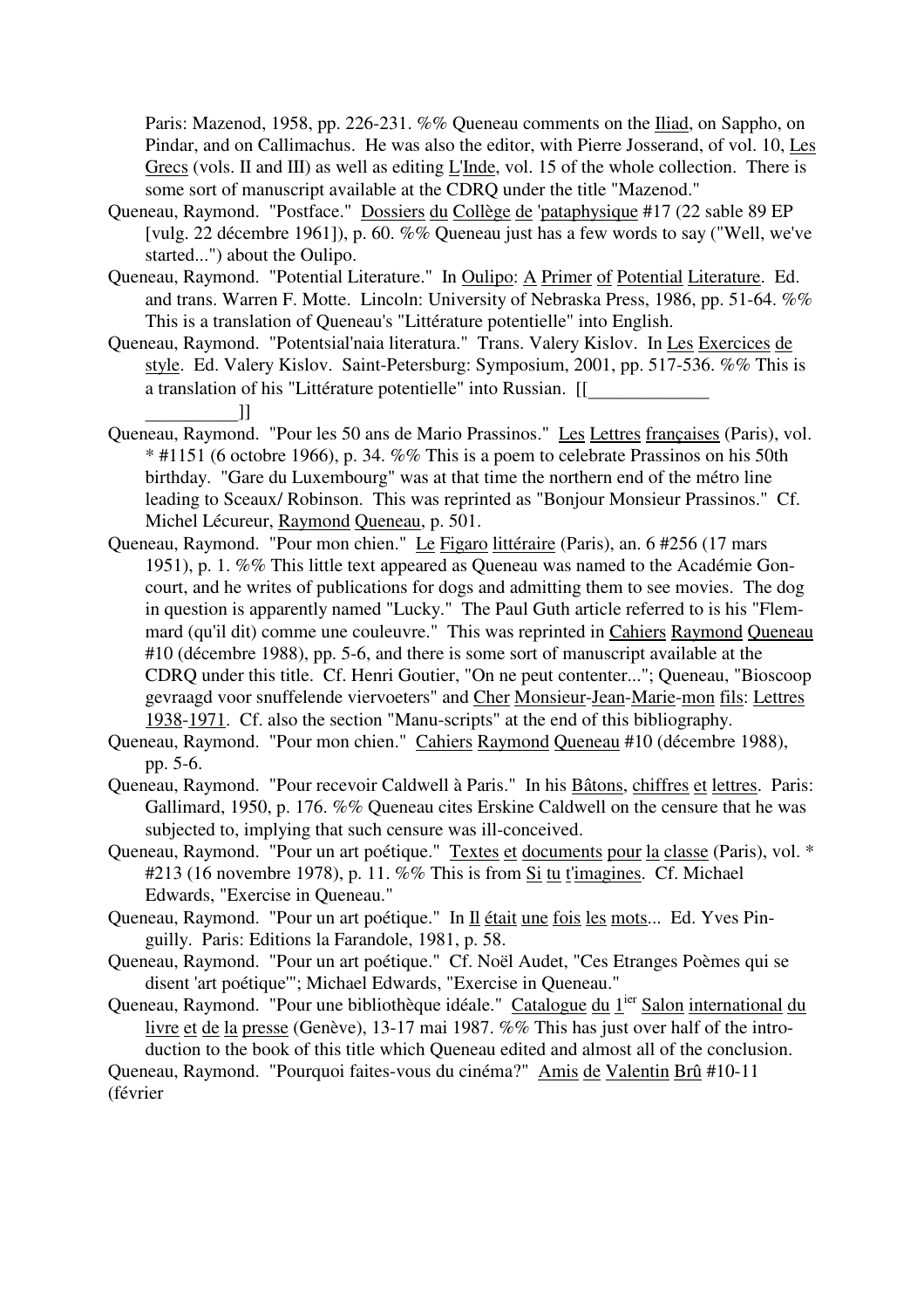1980), p. 66. %% This is the same as his Réponse à l'enquête "Pourquoi faites-vous du cinéma?" This issue was co-produced with the Maison de la Culture André Malraux (Reims).

- Queneau, Raymond. "Prééminence de l'oral sur l'écrit." In Panorama des idées contemporaines. Ed. Gaëtan Picon. Collection "Le Point du Jour." Paris: Gallimard, 1957, pp. 397-398. %% This extract consists of the last three paragraphs from Queneau's "Ecrit en 1937."
- Queneau, Raymond. "Prééminence de l'oral sur l'écrit." In Panorama des idées contemporaines. Ed. Gaëtan Picon. Collection "Le Point du Jour." Paris: Gallimard, 1968, pp. 432-433. %% Queneau is also cited on p. 475 of this edition, roughly the last paragraph of the 6 octobre 1945 entry in "Lectures pour un Front" from Bâtons, chiffres et lettres. The original text was in "La Vie des Livres": "Histoire d'un film" (6 octobre 1945), and it is longer and different than what we have here. A shorter form of this extract appears under Queneau, "Flûtiste et architecte."
- Queneau Raymond. "Predislovie." In On est toujours trop bon avec les femmes by Queneau. Ed. Valery Kislov. Saint-Petersburg: Symposium, 2001, pp. 5-7. %% This is the preface to the Les Oeuvres complètes de Sally Mara, written by Queneau under the pseudonym of
- Sally Mara. [[\_\_\_\_\_\_\_\_\_\_\_\_]]<br>Queneau, Raymond. Preface. In his <u>Oeuvres complètes de Sally Mara</u>. Paris: Gallimard, 1962, pp. 5-7. %% Sally wittily defends her authorship of the works in this volume and denies that this Queneau fellow had any responsibility for them... Cf. also the section "Manuscripts" at the end of this bibliography.
- Queneau, Raymond. "Preface." In Queneau, Oeuvres complètes, vol. III. Paris: Gallimard, 2006, pp. 693-697. %% This is the introduction that "Sally Mara" wrote to her "oeuvres complètes." There is additional material available on pp. 1503-1505 and 1719-1746. Cf. also Jean-Yves Pouilloux, "Notice."
- Queneau, Raymond. "Preface." Trans. Richard R. Crowder. In Gustave Flaubert's Bouvard and Pécuchet. Trans. Mark Polizzoti. Urbana, Illinois: Dalkey Archive Press, 2005, pp. xvii-xxxiv. %% This is a translation of the 1947 Point du jour preface. Cf. Julian Barnes, "Flaubert, c'est moi."
- Queneau, Raymond. Preface to A bout portant, 85 portraits charge littéraires by Maurice Henry. Paris: Gallimard, 1958, p. 5. %% Henry's work is a book of cartoons of literary personalities, and Queneau's preface compares Henry's cartoons to prehistoric cave drawings: as simple as they might seem at the moment of their creation, later ages might have a clearer vision of their depth and complexity. Cf. Jean Caillens, "En compagnie de Ray-mond Queneau 'A bout portant'."
- Queneau, Raymond. Preface to A bout portant, 85 portraits charge littéraires by Maurice Henry. Actualité littéraire (Paris), an. \* #44 (mars 1958), p. 18.
- Queneau, Raymond. Preface to Alphabêtes by Madeleine Chapsal. Paris: Fleurus, 1971, p. 3. %% This is just a short word of praise. There is some sort of manuscript available at the CDRQ under the title "Préface à Chapsal."
- Queneau, Raymond. Preface to Anthologie des jeunes auteurs. Paris: Jeunes Auteurs Réunis, 1955, pp. 9-33. %% Queneau discusses at length the fact that the French language has always been in a state of flux and condemns those who would wish to lock it into one precise and particular form. Part of this is from Queneau's "Ecrit au 1955." Be sure to see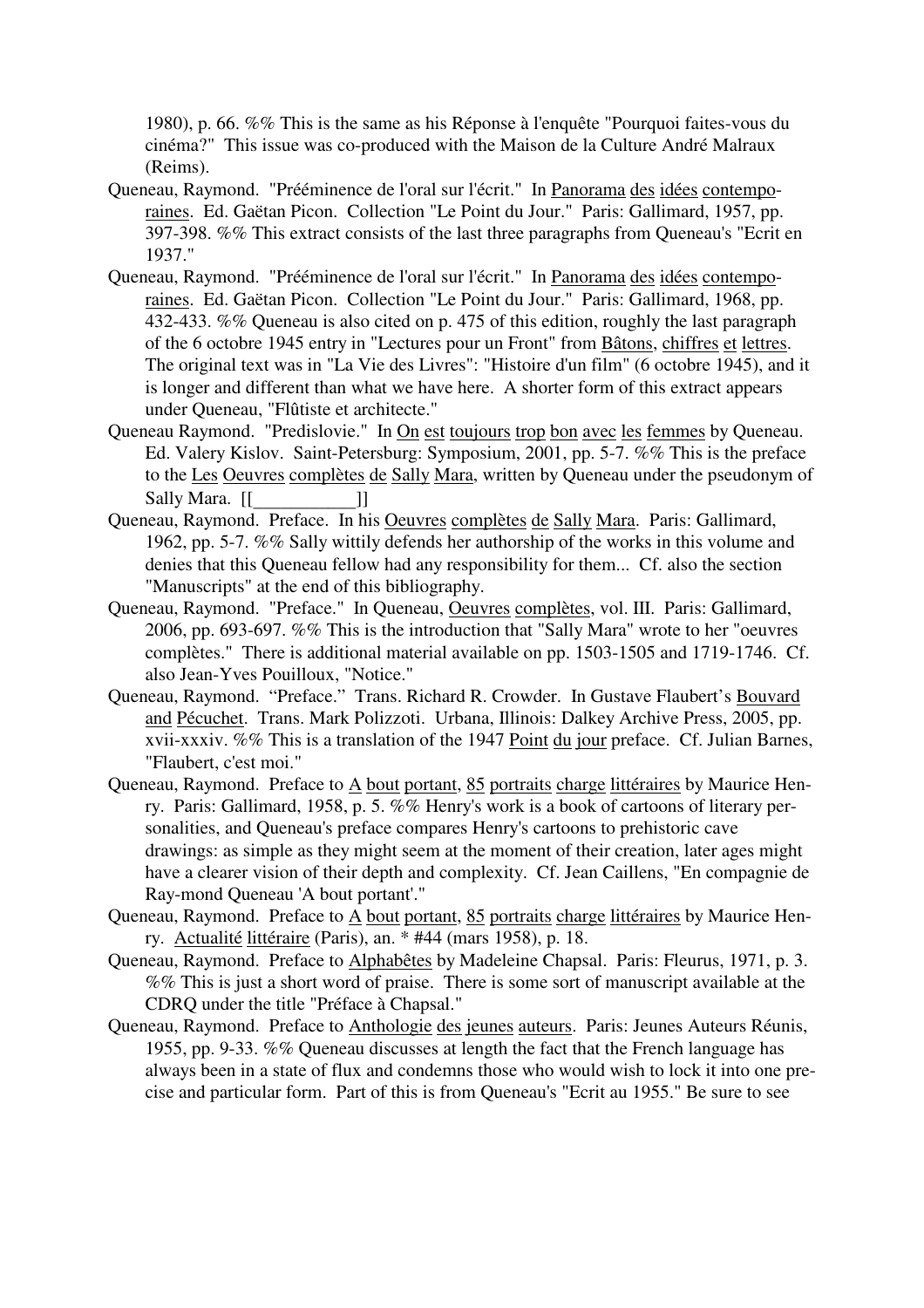Marc Régent, "Pour une littérature de l'authenticité." Cf. also Gérald Antoine, "La Langue parlée et ses transpositions littéraires," "Où va notre langue littéraire?," and "Raymond Queneau et la langue française"; André Billy, "Raymond Queneau et le néo-français"; Jean Carlier, "Appel au meurtre des 'Jeunes Auteurs réunis,' 'impulsifs par tempérament'"; Jérôme Gauthier, "Raymond Queneau ou: Saint-Germain des préfaces"; Stephen Hecquet, "Ecrivains à col cassé et à col roulé"; Franz Hellens, "Anthologie des jeunes écrivains"; Stuart Johnston, CR of the Anthologie des jeunes auteurs; Michel Lécureur, Raymond Queneau, p. 403; Queneau, "Connaissez-vous le chinook?" and "Ecrit en 1955"; Queneau and André Blavier, Lettres croisées 1949-1976, pp. 75, 76, and 82; Jean-Pierre Rosnay, Lettre ouverte au public. Cf. Cahiers Raymond Queneau #12-13 (juillet 1989), pp. 50-51, for the "prière d'insérer." Cf. also the section "Manuscripts" at the end of this bibliography, and there is some sort of manuscript available at the CDRQ under the title "Préface aux Jeunes auteurs réunis."

- Queneau, Raymond. Preface to Bouvard et Pécuchet by Gustave Flaubert. Fontaine (Alger), an. 4 vol. 6 #31 (\* 1943), pp. 42-47. %% Queneau responds to critics of Flaubert's novel by explaining the merits of the two searchers and showing how they reflect Flaubert's own thought and the human condition. This is Queneau's first version of this preface: cf. Jean Queval, "Queneau chez Flaubert," p. 8. Queneau later described this preface as naive (cf. the opening of his second preface). Cf. Michel Lécureur, Raymond Queneau, pp. 262-263; cf. also the section "Manuscripts" at the end of this bibliography.
- Queneau, Raymond. Preface to Bouvard et Pécuchet by Gustave Flaubert. Collection "Incidences," #6. Paris: Le Point du Jour, 1947, pp. i-xxv. %% Queneau looks back on his first preface as naive and points out the particular authors and texts which had already said what he had set forth. More positively, Queneau considers the state of mind of the two protagonists and the goal(s) which Flaubert indicated for the novel and its accompanying texts. This is Queneau's second version of this preface: cf. Jean Queval, "Queneau chez Flaubert," p. 8. This version was reprinted in Batons, chiffres et lettres (both editions) but there are also some excerpts in Claudine Gothot-Mersch's Folio edition of Bouvard et Pé- cuchet and a short section in Alexandre Astruc, "Présentation de Raymond Queneau." There is also a translation into German by Eugen Helmlé appearing in Bouvard und Pécu- chet (Zürich: Diogenes Verlag, 1979), pp. 375-393. Cf. Gabriel d'Aubarède, "Flaubert n'est plus au purgatoire"; Pierre Fauchery, "Flaubert, bourgeois malgré lui"; Armand Hoog, "Flaubert et la terreur"; Jacques de Laprade, "Lectures"; Yvan Leclerc, La Spirale et le monument; Michel Lécureur, Raymond Queneau, p. 273; Claude Morgan, "A Tra-vers les rayons. Scepticisme et esprit critique."
- Queneau, Raymond. Preface to Bouvard et Pécuchet by Gustave Flaubert. In his Bâtons, chiffres et lettres. Paris: Gallimard, 1950, pp. 53-76. %% This is the second version.
- Queneau, Raymond. Preface to Bouvard et Pécuchet by Gustave Flaubert. In Bouvard et Pécuchet. Collection "Livre de Poche classique," #440-441. Paris: Union générale d'édition, 1959, pp. 7-11. %% Queneau here looks more at the role of method (or lack of it) in the development of the two protagonists and at the underlying goal of encyclopedic know-ledge. He sets against these the weakness of much that was proposed as knowledge or as a means of attaining it. This is Queneau's third version of this preface: cf. Jean Queval, "Queneau chez Flaubert," p. 8. Cf. also Queneau, Cher Monsieur-Jean-Mariemon fils: Lettres 1938-1971, p. 213, and Journaux (1914-1965), p. 987; Theodore A.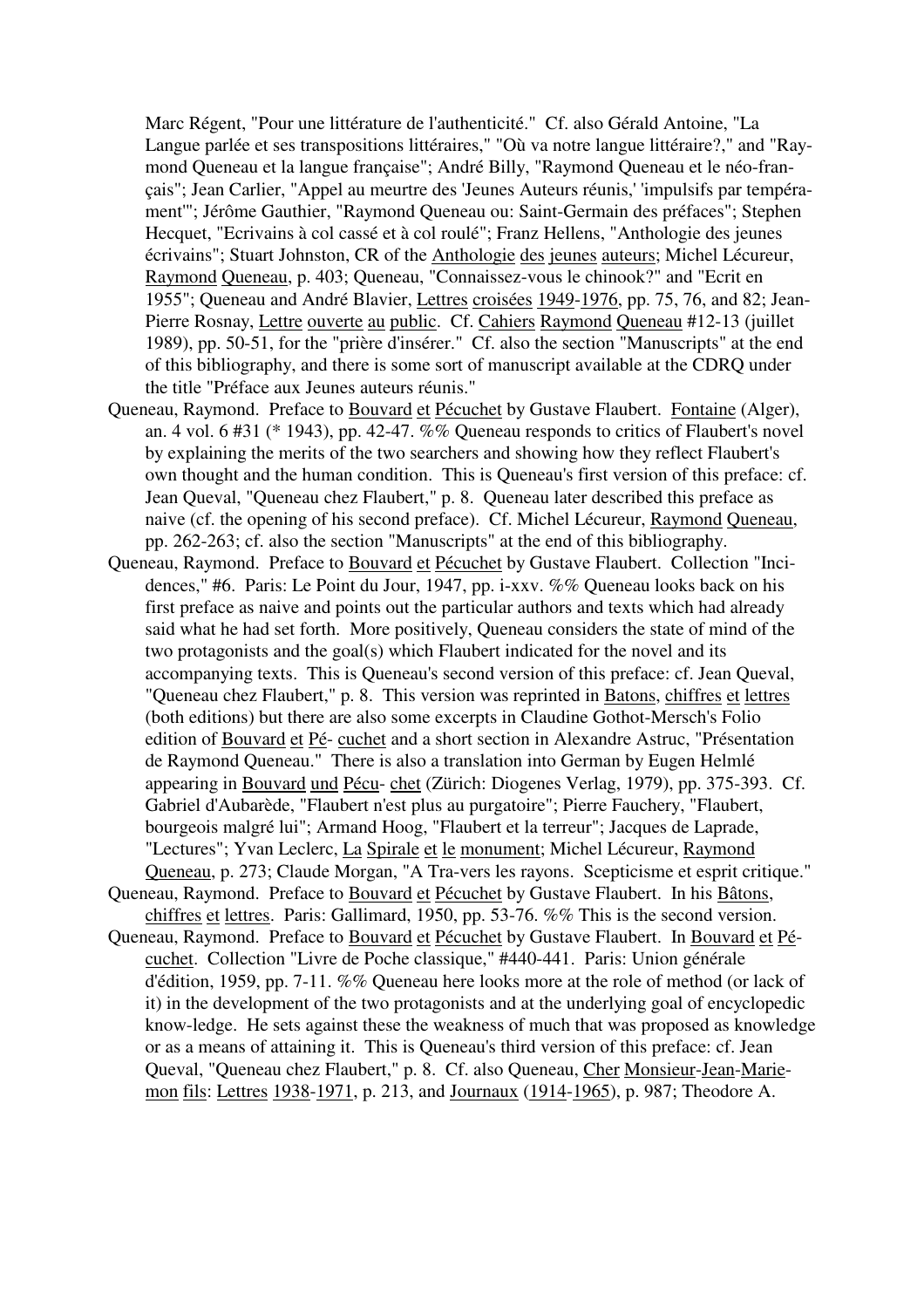Sumberg, "Flaubert Against the Enlightenment."

- Queneau, Raymond. Preface to Bouvard and Pécuchet by Gustave Flaubert. In his Bâtons, chiffres et lettres. Revised ed. Collection "Idées," #70. Paris: Gallimard, 1965, pp. 97- 124. %% This is a reprint of the second version of the preface.
- Queneau, Raymond. Preface to Christophe by François Caradec. Paris: Pierre Horay, 1981, p. 7. %% This is a completely different book from Caradec's 1956 work, but the Queneau preface is the same.
- Queneau, Raymond. Preface to Christophe Colomb by François Caradec. Paris: Grasset, 1956, pp. 7-8. %% Queneau points out how much he and others cherish Christophe, how Christophe is gaining the esteem he always merited, and how Caradec's book will help. This is the original printing of Queneau's "Un Prophète"; it also reappeared in Caradec's Christophe. Cf. Noël Arnaud, "Littérature. Caradec: Christophe Colomb."

Queneau, Raymond. Preface to Der Alte vom Berge by Alfred Jarry. Eröffnungen (Wien), vol.

 $*#15$  (\* 1965), pp. 11-15. %% This text was not written by Queneau. Cf. Queneau, Preface to Le Vieux de la Montagne.

- Queneau, Raymond. Preface. In his Exercices de style. "Accompagnés de 33 exercices de style parallèles peints, dessinés ou sculptés par Jacques Carelman et de style typographiques de Massin." Paris: Gallimard, 1963, pp. 9-11. %% Queneau's preface not only lists the contents of this edition; he also gives a short history of how he came to compose the `Exercices de style and in what stages. There is a translation into Spanish of part of this preface under Antonio Fernández Ferrer, "Fragmento de Ejercicios de estilo de Raymond Queneau."
- Queneau, Raymond. Preface to Histoire des littératures, vol. I: Littératures anciennes orientales et orales. Encyclopédie de la Pléiade, vol. I. Paris: Gallimard, 1956, pp. ix-xx. %% After very briefly sketching the structure and purpose of L'Encyclopédie de la Pléiade, Queneau sets out the direction and contents of this volume and how and why the various sections are articulated as they are. Cf. Queneau and André Blavier, Lettres croisées 1949-1976, pp. 72 and 75.
- Queneau, Raymond. Preface to Histoire des littératures, vol. II: Littératures occidentales. Encyclopédie de la Pléiade, vol. III. Paris: Gallimard, 1957, pp. vii-xv. %% Queneau explains the contents of this volume, beginning by saying that the grouping is not so much geographical as analogical/historical. French literature will be in the third volume, for reasons explained in the preface to the first volume. Cf. Queneau, Journaux (1914-1965), p. 987; Queneau and André Blavier, Lettres croisées 1949-1976, p. 84.
- Queneau, Raymond. Preface to Histoire des littératures, vol. III: Littératures françaises connexes et marginales. Encyclopédie de la Pléiade, vol. VII. Paris: Gallimard, 1958, pp. vii-xiii. %% Queneau explains why he has arranged the materials in this volume primarily de-voted to francophone literature as he has: first that which is French, then that which is either from beyond the borders of the "métropole" or of a special character within that area (e.g. Basque literature), and finally considerations on the nature of literature and some discussion of the "literature" of film and radio. This was also published in Les Lettres françaises as "La Littérature française dans L'Encyclopédie de la Pléiade." There is some sort of manuscript available at the CDRQ under the title "Préface à Histoire des littératures." Cf. Queneau, Cher Monsieur-Jean-Marie-mon fils: Lettres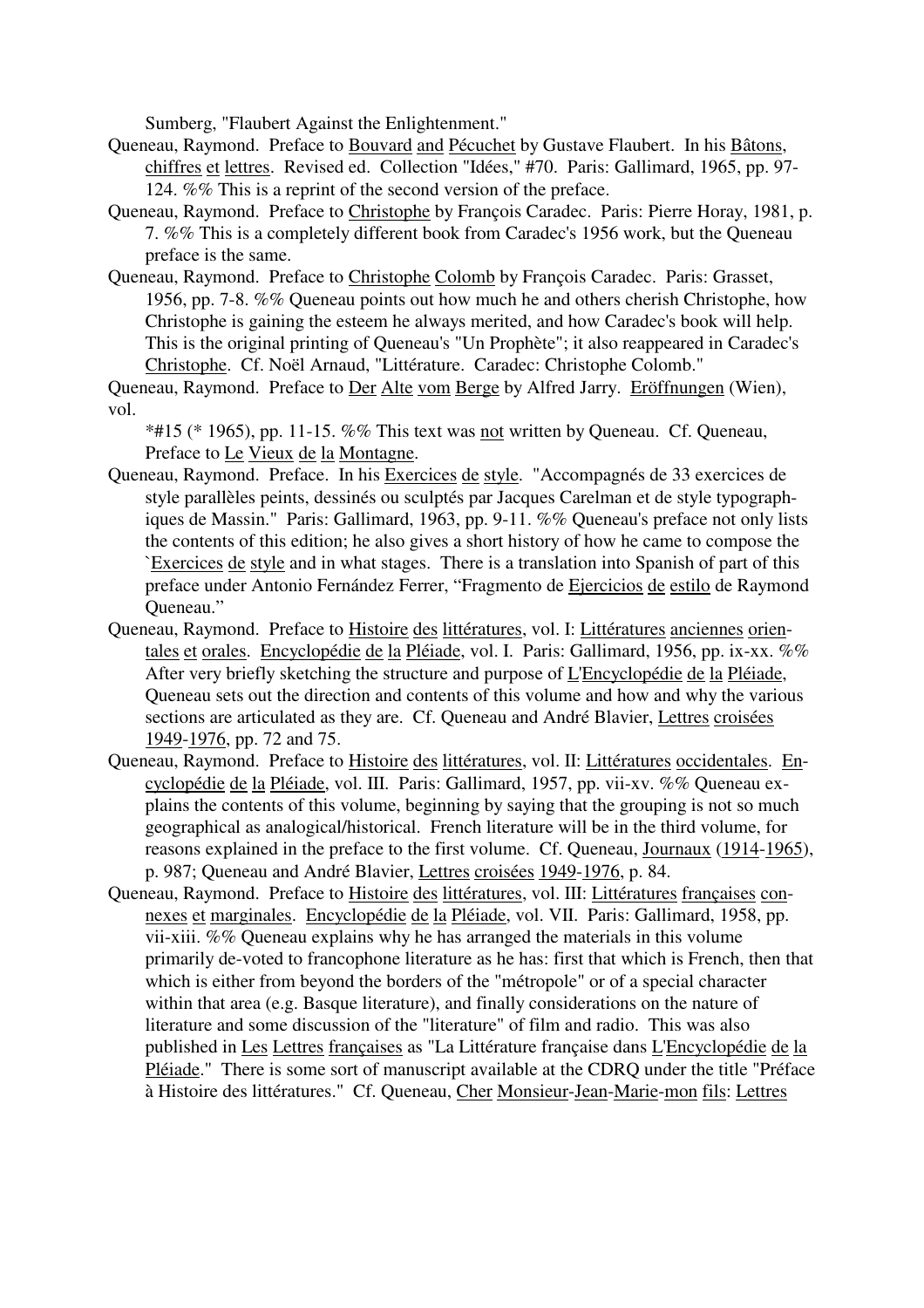1938-1971, p. 211; Queneau and André Blavier, Lettres croisées 1949-1976, pp. 131 and 350 (note 67).

- Queneau, Raymond. Preface to L'Honneur de Pédonzigue by Roger Rabiniaux. Paris: Corrêa, 1951, pp. 11-13. %% Queneau recommends this work, which had already appeared in Les Temps modernes (juin 1946), as a very refreshing novel. This preface was reprinted as "Ce Soir on sentira pas le renfermé." Cf. Anonymous, "Raymond Queneau, l'homme orchestre"; Paul Bay, "Le Novlangue," pp. 107-108; Pierre Berger, "Le Rire est le propre de l'homme des lettres," p. 47; Olivier Bertin, "Roger Rabiniaux: L'Honneur de Pédonzigue"; Geneviève Bonnefoi, "L'Honneur de Pédonzigue enlève le Prix Claire Belon"; Buridan, "Raymond Queneau de l'Académie Goncourt"; J. G., "L'Honneur de Pédonzigue par Roger Rabiniaux"; Henry Miller, "Chantre de Pédonzigue, M. Rabiniaux, curieux romancier, se révèle plus proche de Dubout que de Rabelais"; Claude Roy, "Le Rire aux larmes." Cf. the note at the end of subject entry for "Prizes."
- Queneau, Raymond. Preface to L'Honneur de Pédonzigue by Roger Rabiniaux. Collection "Livre de Poche," #3266. Paris: Union générale d'édition, 1972, pp. 11-13. %% This is the same as the original version.
- Queneau, Raymond. Preface to L'Iguane by Jean Blanzat. Paris: Gallimard, 1966, pp. 7-8. %% Queneau indicates that this collection is not exactly a matter of fantasy but certainly not one of ordinary realism, either: perhaps "horror" might not be too strong an adjective to apply to these works. There is some sort of manuscript available at the CDRQ under the title "Blanzat." Cf. Roger Giron, "Raymond Queneau (Zazie dans le métro) aime L'Iguane de Jean Blanzat"; Donna Clare Tyman, "Le Thème de la fausse science dans Saint-Glinglin."
- Queneau, Raymond. Preface to L'Iguane by Jean Blanzat. Collection "L'Imaginaire," #402. Paris: Gallimard, 1999, pp. 9-10. %% This is the same as the original.

Queneau, Raymond. Preface to L'Ivrogne dans la brousse by Amos Tutuola. Trans. Queneau.

Collection "Du monde entier." Paris: Gallimard, 1953, p. 3. %% This is more of a translator's note, outlining some difficulties of translation, than anything else. Cf. Cahiers Ray- mond Queneau #12-13 (juillet 1989), p. 49 for the "prière d'insérer." Cf. also Dominique Jullien, "Zazie dans la brousse."

Queneau, Raymond. Preface to La Lettre et l'image by Robert Massin. Paris: Gallimard, 1970,

pp. 5-6. %% Queneau writes on the alphabet and on the developments and transformations which Massin practices on it in this book. This preface was reprinted under the title of "La S.P.A." There is some sort of manuscript available at the CDRQ under the title "Préface à Massin, la lettre et l'image." Cf. Germano Facetti, "Massin"; Queneau, Preface to Exercices de style; Ségolène Samson-Le Men, "Quant au livre illustré..."

Queneau, Raymond. Preface to La Lettre et l'image by Robert Massin. Paris: Gallimard, 1993,

pp. 7-8.

Queneau, Raymond. Preface to Le Vieux de la montagne by Alfred Jarry. Genève: Editions Connaître, 1957. %% This work is not by Queneau. The author of this preface has used some of Queneau's interests (e.g. naming Joyce and Faulkner) in pointing out the interest of Jarry's work, but Queneau refused to accept its authorship. Claude Rameil says that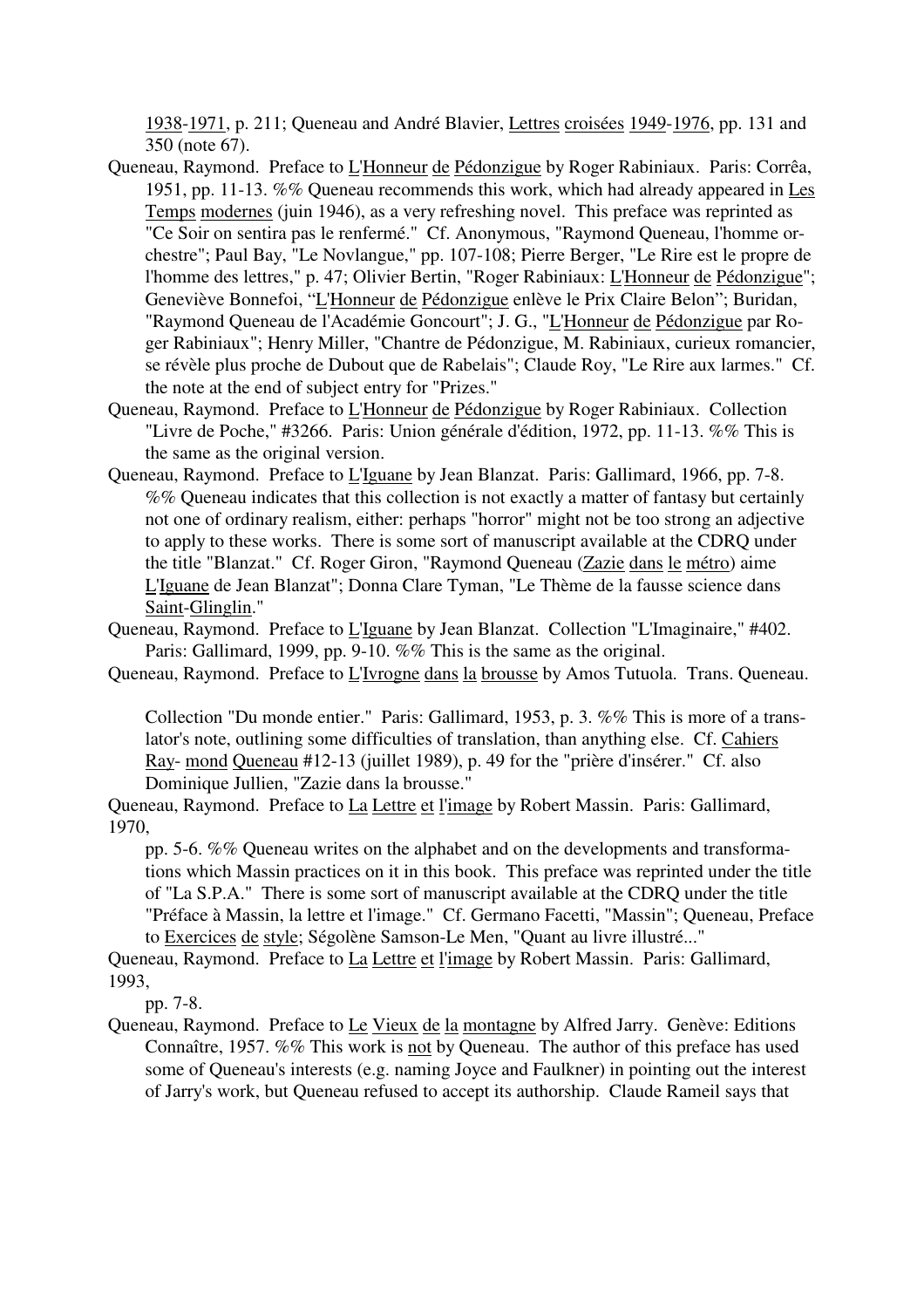this author was Latis: Queneau had promised him something, and when Queneau was slow in delivering it Latis thought he would write his own "Queneau" text... Cf. Jarry, Der Alte vom Berge; Michel Lécureur, Raymond Queneau, p. 423; Queneau, Preface to Der Alte vom Berge; Queneau and André Blavier, Lettres croisées 1949-1976, pp. 108, 118, 144, and 354 (note 109).

Queneau, Raymond. Preface to Le Vieux de la montagne by Alfred Jarry. Tiré à part: "Edition

du cinquantenaire de l'occultation d'Alfred Jarry" (27 haha 85 EP [vulg. 1<sup>ier</sup> novembre 1957]). Genève: Editions Connaître, 1957. %% There were only three hundred copies printed.

- Queneau, Raymond. Preface to Le Vieux de la montagne by Alfred Jarry. In Jarry, L'Amour absolu. Paris: Mercure de France, 1964, pp. 167-174. %% No mention is made of the fact that Queneau did not actually write this. Cf. André Billy, "Jarry, Le Vieux de la mon- tagne."
- Queneau, Raymond. Preface to Les Chardons du baragouin by Antoine Lemoine. Temps mêlés #54 (15 septembre 1961), p. 3. %% Cf. Queneau, "Letter to Antoine Lemoine"; Queneau and André Blavier, Lettres croisées 1949-1976, pp. 175, 177, 179, and 363 (note 198).
- Queneau, Raymond. Preface to Les Ecrivains célèbres. Vol. I. Paris: Mazenod, 1951, pp. 7- 10. %% Queneau defends his choice of the authors he has included in this volume and dis-cusses the value of making any such selection among the world's authors. There is some sort of manuscript available at the CDRQ under the title "Mazenod."
- Queneau, Raymond. Preface to Les Mémoires du Baron Mollet. Paris: Gallimard, 1963, pp.  $Q_{-}$

10. %% This is the same as Queneau, "Le Baron Mollet" (q.v.), and it appeared as the "prière d'insérer" published in the Bulletin de la NRF #185 (décembre 1963), p. 8. There is some sort of manuscript available at the CDRQ under the title "Préface au Baron Mollet." Cf. Brassaï, Conversations avec Picasso.

- Queneau, Raymond. Preface to Les Poèmes de Raymond Queneau: Etude phonostylistique by Renée Baligand. Ottawa: Editions Didier, 1972, pp. x-xi. %% Queneau does not, obviously, share Victor Hugo's stated views on mathematics and is quite pleased to be both mathematically investigated and to be revealed in consequence even more as a real poet. There is some sort of manuscript available at the CDRQ under the title "Préface à R. Baligand."
- Queneau, Raymond. Preface to Livre de cocktails by Emile Bauwens. Ill. Félix Labisse. Bruxelles: Un Coup de dés, 1949, pp. 5-6. %% This is at root a retread on the old horsein-the-bar story; cf. Queneau, "Un Cheval troyen." There is some sort of manuscript available at the CDRQ under the title "Bauwens," and there is a manuscript in a form significantly different from the published version at the Ransom Center (Austin, Texas). Cf. also Michel Lécureur, Raymond Queneau, p. 349; Queneau and André Blavier, Lettres croisées 1949-1976, p. 358 (note 153); Amis de Valentin Brû #18 (février 2000), pp. 47-48.
- Queneau, Raymond. Preface to Livre de cocktails by Emile Bauwens. In his Contes et propos. Paris: Gallimard, 1981, pp. 175-178. %% The index indicates that this was written in 1949.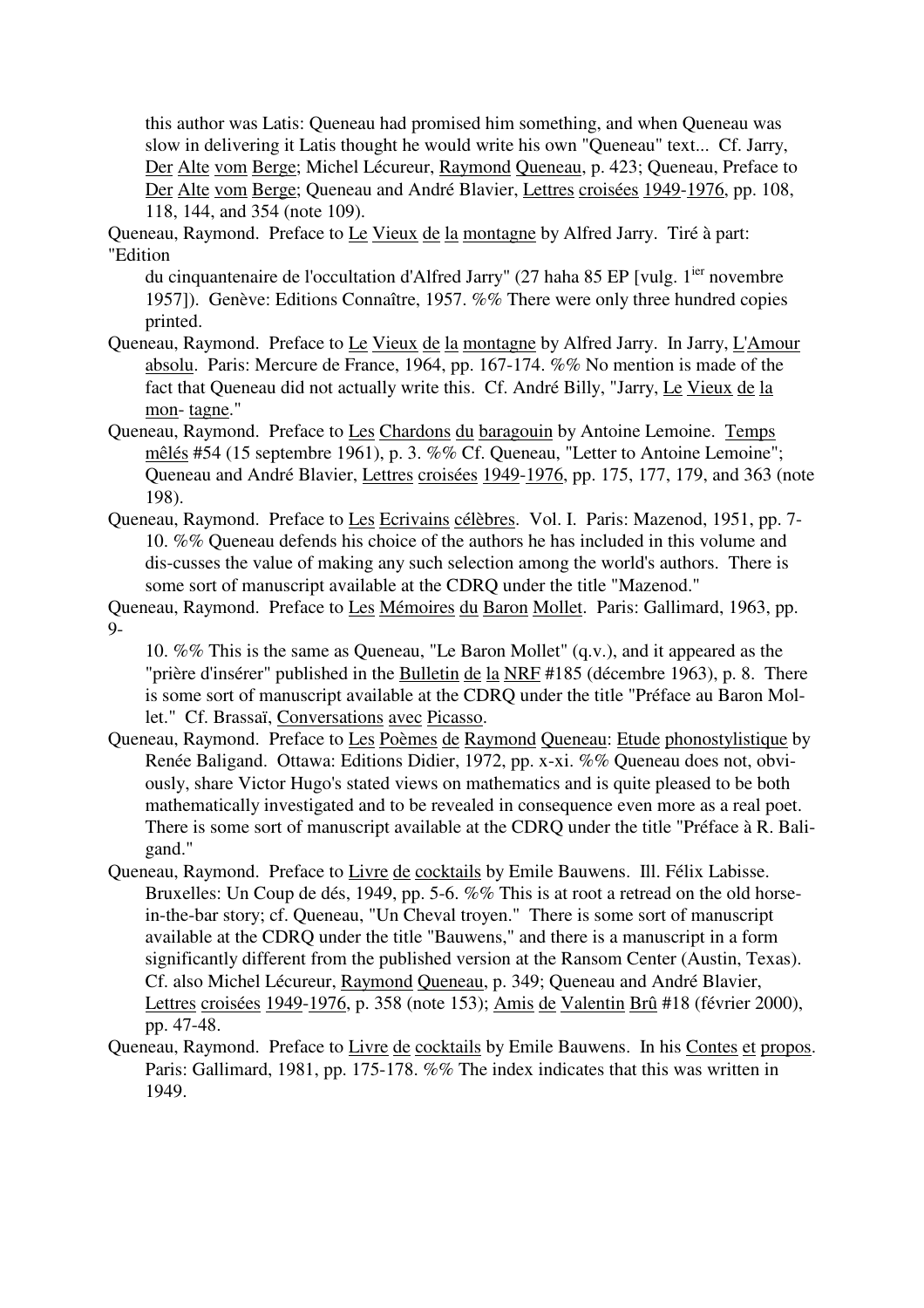- Queneau, Raymond. Preface to Loin de Rueil by Roger Pillaudin. Paris: Gallimard, 1962, pp. 7-8. %% While Queneau seems to politely praise Pillaudin's work, a closer reading suggests that his principal aim here is to stress that he contributed nothing to the stage production beyond writing the original work and giving permission for an adaptation. Cf. Roger Pillaudin, Loin de Rueil.
- Queneau, Raymond. Preface to Ma Vie publique en six tableaux by Olivier Hussenot. Paris: Editions Denoël, 1977, p. 9. %% In this very short preface, Queneau describes the creases in Hussenot's face as being the most difficult to achieve, those of the theater.
- Queneau, Raymond. Preface to Moustiques by William Faulkner. Paris: Editions de Minuit, 1948, pp. 7-14. %% This essay takes as its starting point one of Faulkner's earliest and least-known works, and Queneau develops a vision of what a novelist should be in speaking directly of Faulkner's development from this point. There is some sort of manuscript available at the CDRQ under "Moustiques: préface à Faulkner." Cf. Anonymous, "Le Livre du jour"; Michel Lécureur, Raymond Queneau, p. 343; Thelma M. Smith and Ward L. Miner, Transatlantic Migration. The Contemporary American Novel in France; Rosella Mamoli Zorzi, "Italian Translations of Faulkner: The State of the Art."
- Queneau, Raymond. Preface to Moustiques by William Faulkner. In his Bâtons, chiffres et lettres. Paris: Gallimard, 1950, pp. 77-84. %% Queneau has modified this version and subsequent printings in only minor and stylistic ways. Cf. Suzanne Chamier, "Stolen Goods: Appropriation and Intertextuality in Queneau's Reading of Faulkner."
- Queneau, Raymond. Preface to Moustiques by William Faulkner. Paris: 10-18, 1963, pp. 5- 10.
- Queneau, Raymond. Preface to Moustiques by William Faulkner. In his Bâtons, chiffres et lettres. Revised ed. Collection "Idées," #70. Paris: Gallimard, 1965, pp. 125-133.
- Queneau, Raymond. Preface to Moustiques by William Faulkner. Trans. Jean Dubramet. Paris: Editions du Seuil, 1980, p.
- Queneau, Raymond. Preface to Notre-Dame de Paris by Victor Hugo. In his Bâtons, chiffres et lettres. Paris: Gallimard, 1950, pp. 85-91. %% Queneau spends most of this preface discussing Hugo's choice of what he thought were the fifteen only real geniuses in history, himself of course being the last of these. Queneau singles out Homer from among them and points out that Notre-Dame de Paris is an Iliad. This preface was previously unpublished, according to a note at the end of Bâtons. There is some sort of manuscript available at the CDRQ under the title "Notre-Dame de Paris."
- Queneau, Raymond. Preface to Notre-Dame de Paris by Victor Hugo. In his Bâtons, chiffres et lettres. Revised ed. Collection "Idées," #70. Paris: Gallimard, 1965, pp. 135-142.
- Queneau, Raymond. Preface to Oeuvres complètes de Mac Orlan. Ed., chronologie, and notes Gilbert Sigaux. Genève: Edito-service / Editions Cercle du Bibliophile, 1969, pp. vii-xx. %% This is a review and critique of Pierre Mac Orlan's work and style in volume 9 of this collection, which contains L'Ancre de miséricorde and Le Quai des brumes. There is some sort of manuscript available at the CDRQ under the title "Préface aux oeuvres de Mac Orlan." Cf. Anonymous, "Pierre Mac Orlan retrouve son équipage"; Aristide, "Usage et grammaire: Une 'Drôle de syllèpse' de M. Queneau"; Queneau, "Le Mystère social" and "Pierre Mac Orlan: Les Seuls Vrais Voyages"; Donna Clare Tyman, "Le Thème de la fausse science dans Saint-Glinglin."

Queneau, Raymond. Preface to Oeuvres complètes de Mac Orlan. In Le Chant de l'équipage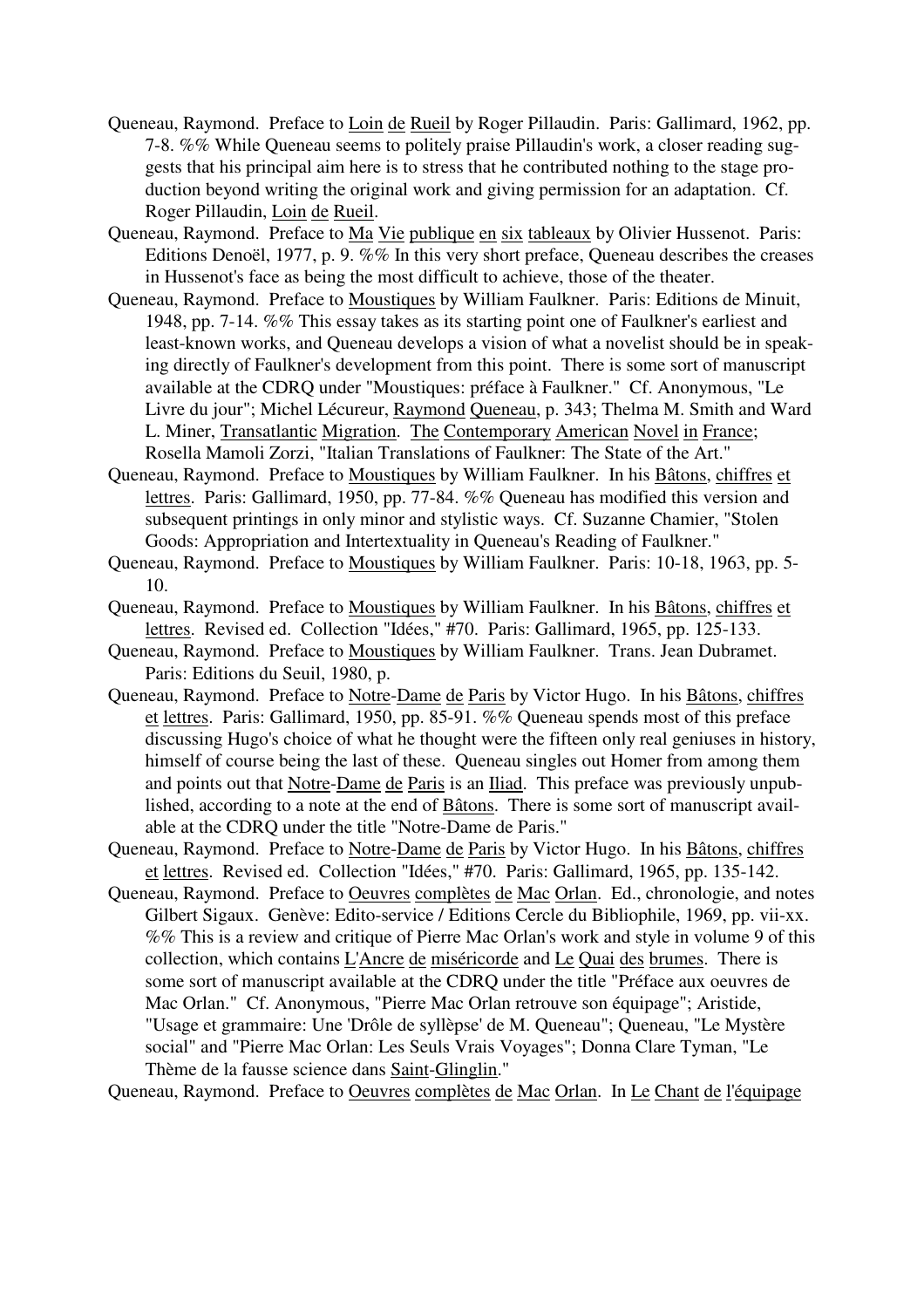by Pierre Mac Orlan. Collection "Folio," #1083. Paris: Gallimard, 1979, pp. 11-24. %% This is the same as the original.

- Queneau, Raymond. Preface to Peter Ibbetson by George du Maurier. Intro. Lady X (Madge Plunkett). Ill. George du Maurier. Trans. Queneau. Paris: Gallimard, 1937, p. . %% In this "note du traducteur," Queneau outlines the origins, life, successes, and descendants of the author. This is identical to Queneau, "Note du traducteur."
- Queneau, Raymond. Preface to Peter Ibbetson by George du Maurier. Intro. Lady X (Madge Plunkett). Ill. George du Maurier. Trans. Queneau. Paris: Gallimard, 1946, p. 7. %% Cf.
- Queneau, Raymond. Preface to Peter Ibbetson by George du Maurier. Intro. Lady X (Madge Plunkett). Ill. George du Maurier. Trans. Queneau. Collection "L'Imaginaire." Paris: Gallimard, 1978, p. 7.

Queneau, Raymond. Preface to Rendez-vous de juillet by Jean Queval. Collection "Le Cinéma

en marche," #1. Paris: Chavane, 1949, pp. 5-15. %% This is a curious essay on the effects of dominance by white males, on the reaction to it at the ending of World War II, on Claude Luter, and on Jacques Becker. There is some sort of manuscript available at the CDRQ under the title "Préface à Rendez-vous de juillet." The book itself is a small work on Queval's film of this name.

- Queneau, Raymond. Preface to Rendez-vous de juillet by Jean Queval. In his Bâtons, chiffres et lettres. Paris: Gallimard, 1950, pp. 92-102.
- Queneau, Raymond. Preface to Rendez-vous de juillet by Jean Queval. In his Bâtons, chiffres et lettres. Revised ed. Collection "Idées," #70. Paris: Gallimard, 1965, pp. 143-155. %% There is an additional note to this version, on pp. 352-353.
- Queneau, Raymond. Preface to the "Catalogue édité à l'occasion de la retrospective Hélion. Cent Tableaux 1928-1971." %% This is the same as Queneau's "Jean Hélion aux Cahiers d'Art."
- Queneau, Raymond. Preface to the catalogue of the Elie Lascaux exposition "Peintures 1921/ 1959" at the Galerie Louise Leiris, Paris (13 mars -- 11 avril 1959), pp. 5-8. %% Queneau begins by discussing the poor taste which the Goncourt brothers showed with such assurance and continues by affirming that Elie Lascaux had worked without any sort of qualified and penetrating criticism. Queneau ends by noting what he believes to be the most essential of Lascaux's gifts. This preface was reprinted as Queneau, "Peintures 1921 - 1959." Cf. Queneau, Journaux (1914-1965), p. 994-995.
- Queneau, Raymond. Preface to the catalogue of the Enrico Baj exposition at the Galerie Françoise Meyer in Bruxelles (1967). %% This is a republication of the 1961 "Papiers peints" preface.
- Queneau, Raymond. Preface to the catalogue of the Enrico Baj exposition at the Studio d'arte Condotti 75 in Rome (10 aprile 1968). %% Rameil says ("Bibliographie," p. 376) that this preface is the combination of Queneau's "Enrico Baj" (from the Catalogo della XXXII esposizione biennale d'arte) and his "Baj" (from Temps mêlés #71/73). Cf. Queneau and André Blavier, Lettres croisées 1949-1976, pp. 289 and 381 (note 359).
- Queneau, Raymond. Preface to the catalogue of the Enrico Baj exposition "Papiers peints et imageries" at the Galerie du Fleuve in Paris (juin 1961). %% This curious little text is a description/tale concerning one of Baj's portraits. It was reprinted in Dossiers du Collège de 'pataphysique #15 (15 gidouille 88 EP [vulg. 29 juin 1961]), p. 70 and in the catalogue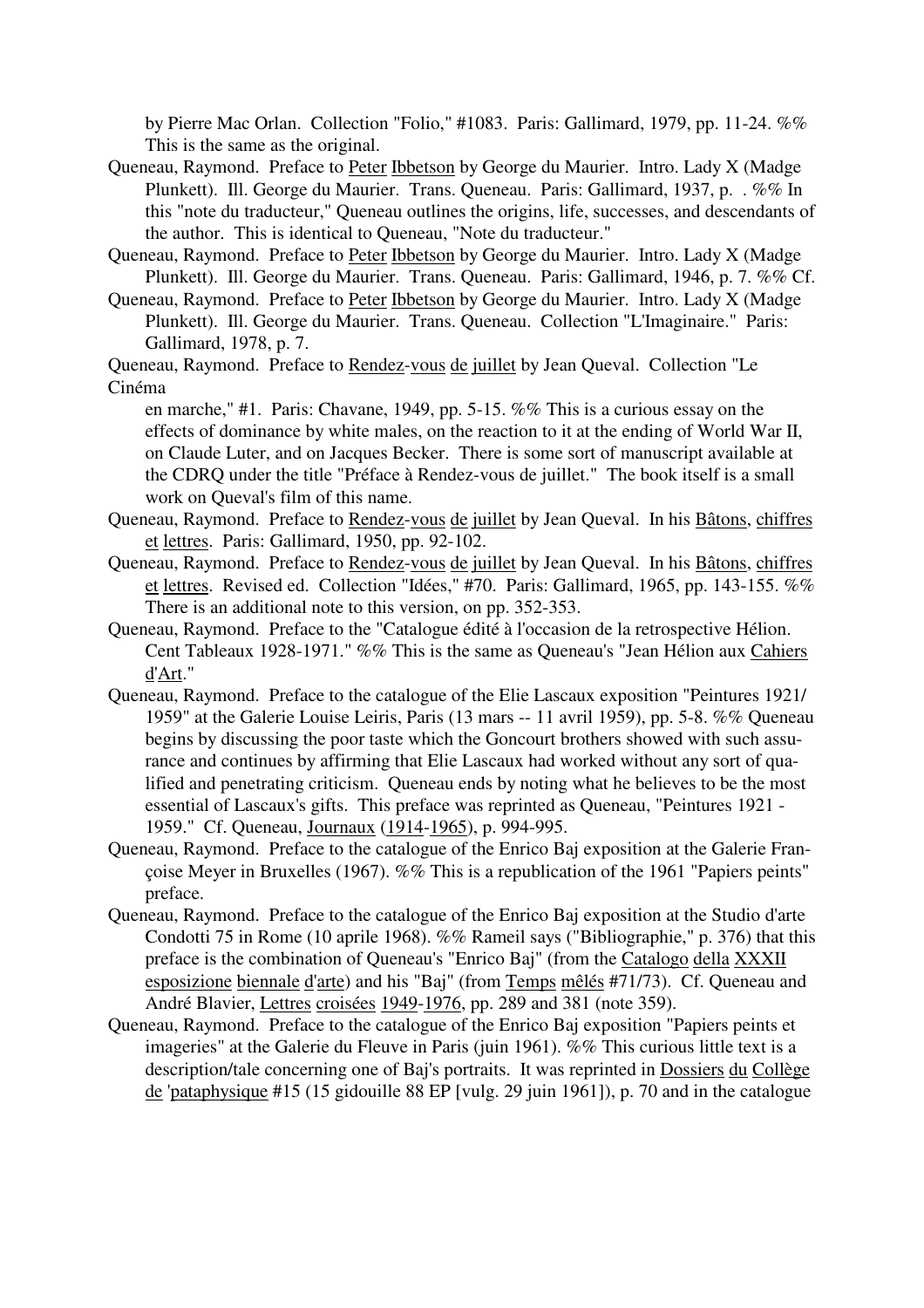of the 1967 Galerie Françoise Meyer exhibition.

- Queneau, Raymond. Preface to the catalogue of the Enrico Baj exposition "Papiers peints et imageries" at the Galerie du Fleuve in Paris (juin 1961). Dossiers du Collège de 'pataphysique #15 (15 gidouille 88 EP [vulg. 29 juin 1961]), p. 70.
- Queneau, Raymond. Preface to the catalogue of the Georges Hugnet exposition at the Galerie de l'Orfèvrerie Christofle in Paris (25 juin -- 10 juillet 1948). %% Queneau tips his hat to the rather botanical art work of Hugnet. Cf. Louis Parrot, "David, Bonnard, et  $C^{ie}$ ." There is some sort of manuscript available at the CDRQ under the title "Hugnet."
- Queneau, Raymond. Preface to the catalogue of the Jean Hélion exposition "Peintures 1929- 1939" at the Galerie Louis Carré in Paris (6 juin - 13 juillet 1962). %% This is the same as Queneau's "Jean Hélion aux Cahiers d'Art."
- Queneau, Raymond. Preface to the catalogue of the Mario Prassinos exposition at the Galerie de la Pléiade in Paris (26 mai -- 17 juin 1944). %% Queneau's text speaks of Prassinos' interest in representing women and gives a brief summary of Prassinos' life as a painter.
- Queneau, Raymond. Preface to the catalogue of the Mario Prassinos exposition at the Stedelijk

Künstsalon d'Anvers (29 mars - 12 avril 1951). %% This is an augmented version of Queneau's "Mario Prassinos."

- Queneau, Raymond. Preface to the catalogue of the Mario Prassinos exposition "Peintures et tapisseries 1958-1963" at the new Musée des Beaux-Arts du Havre (15 mai - 15 juin 1965). %% This was reprinted in the catalogue of a Prassinos exhibition at the Galerie Merlin in Athens in 1966 in both French and in a Greek translation.
- Queneau, Raymond. "Premières Confrontations avec Hegel." Critique (Paris), vol. 19 #195- 196 (août-septembre 1963), pp. 694-700. %% This is almost more on Bataille than on Hegel; cf. Dominique Auffret, Alexandre Kojève, pp. 359-360. Cf. also Theodore Toulon Beck, "Current Bibliography"; Francis Gandon, "La Psychose du texte: Duel analytique et théorie du texte"; Petr Horák, "K Pojetí subjektu ve francouzském strukturalismu: od subjektu existence k bezsubjektové strukture"; Robert Pippin, "Being, Time, and Politics: The Strauss-Kojève Debate"; Queneau, Journaux (1914-1965), p. 1061; Robert Sasso, "Bataille-Hegel ou l'enjeu philosophique." There is some sort of manuscript available at the CDRQ under this title.
- Queneau, Raymond. "Prenez un mot..." Textes et documents pour la classe (Paris), vol. \* #213 (16 octobre 1978), p. 11. %% This is from Le Chien à la mandoline.
- Queneau, Raymond. "Présentation." Bizarre (Paris), vol. \* #4 (avril 1956), p. 2. %% This is a very general introduction to this issue of Bizarre. There is some sort of manuscript available at the CDRQ under "Préface à Bizarre." Cf. Frantz-André Burguet, "La Synagogue des iconoclastes"; Jérôme Canard, "Un Monde fou."
- Queneau, Raymond. "Présentation de L'Encyclopédie de la Pléiade." Prospectus publicitaire paru en 1956 (achevé d'imprimer le 6 octobre 1955). Paris: Gallimard, 1956, 63 pages. %% Queneau "presents" the Encyclopédie de la Pléiade by describing its history and principal collaborators, discusses what sort of a reader was envisaged and what limits might be put on the various authors involved, and considers the history of encyclopedias in general and the forms they have taken. In line with this Queneau also looks at the limits of any encyclopedia, including the various possible forms of organization. Cf. Paul Braffort, "Le Jardin des hélices"; Jean-François Jeandillou, "Une Lecture modèle: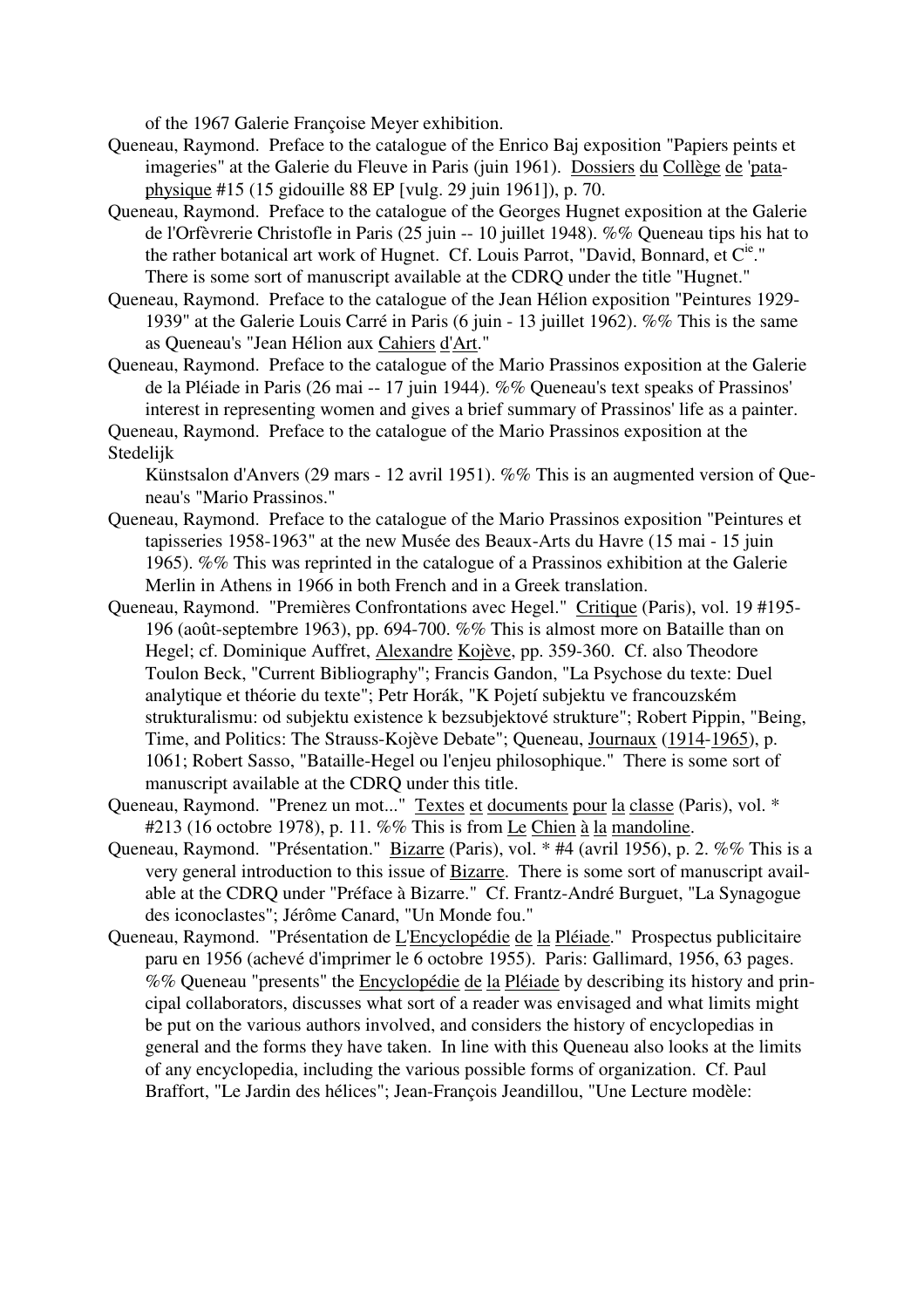L'Encyclopédie de la Pléiade"; Jean-Claude Margolin, "Signification et fonction du concept de translatio studii dans la pensée et l'oeuvre de Franco Simone"; Queneau, Journaux (1914-1965), p. 898; Queneau and André Blavier, Lettres croisées 1949-1976, pp. 73-74; Evert van der Starre, Curiosités de Raymond Queneau. De «L'Encyclopédie des Sciences inexactes» aux jeux de la création romanesque, pp. 54-58.

- Queneau, Raymond. "Présentation de L'Encyclopédie de la Pléiade." In his Bords: Mathématiciens, précurseurs, encyclopédistes. Ill. Georges Mathieu. Paris: Hermann, 1963, pp. 85-111.
- Queneau, Raymond. El Problema. Trans. Floreal Mazía. Buenos Aires: Editorial Losada, 1972. %% This is a translation of Le Chiendent into Spanish.
- Queneau, Raymond. "Project (#2)." Trans. Gordon H. Dyson. The Times Literary Supplement (London), vol. \* #3632 (8 october 1971), p. 1210. %% This poem from Fendre les flots is the version which begins "Je parlerai d'une voix plus claire."
- Queneau, Raymond. "Promenade piétonne autour de Ionesco." Cahiers Renaud-Barrault (Paris), vol. \* #42 (février 1963), pp. 75-78. %% This is a fairly general article but offers some concentration on Ionesco's use of language. An extract was printed under Queneau, "Bérenger est bon, Ionesco meilleur encore." Cf. Queneau, Journaux (1914-1965), p. 1061.
- Queneau, Raymond. "Prophecy for Yesterday." Trans. Elton Glaser. Chariton Review (Kirksville, Missouri), vol. 10 #2 (fall 1984), pp. 93-94. %% This is Le Chien à la mando- line: "Ah Les Belles Vacances" and "Prophétie pour hier."
- Queneau, Raymond. "Un Prophète." Arts (Paris), vol. \* #566 (2 mai 1956), p. 8. %% This concerns Christophe and is identical to Queneau's preface to Christophe Colomb by François Caradec.
- Queneau, Raymond. "Proust." Amis de Valentin Brû #16-17 (septembre 1981), pp. 47-48. %% In the transcript of a radio show dated 4 juillet 1971 Queneau presents some aspects of formal structure in Proust's A la recherche du temps perdu. This is a reprint from Amis de Valentin Brû #4 (26 juin 1978).
- Queneau, Raymond. "Psychologie anglo-saxonne." Nouvelle Revue française (Paris), vol. 52  $\#309$  (juin 1939), pp. 1033-1038. %% This is mainly on mass/mob psychology. There is some sort of manuscript available at the CDRQ under this title. Cf. Jacques Poirier, Littérature et psychanalyse: Les Ecrivains français face au freudisme (1914-1944); Claude Simonnet, "Time and Weather," p. 107.
- Queneau, Raymond. "Psychologie anglo-saxonne." In his Le Voyage en Grèce. Paris: Gallimard, 1973, pp. 169-177.

Queneau, Raymond. "Publicitaire." Typographie John Crombie. Paris: Kickshaws, 1986.  $\%$ %

This is "un exercice de style inédit," centered on the typographical presentation and printed in only 30 copies. Be sure to see Jean-Hugues Malineau, "Le Petit «Kickshaws» qui fait la différence."

- Queneau, Raymond. "Quand les poules auront des dents": cf. Queneau, "La Légende des poules écrasées."
- Queneau, Raymond. "Quando lo spirito." Trans. Renato Mucci. Il Caffè (Roma), an. 20 #9 (febbraio 1974), pp. 15-19. %% This translation of Queneau's "Lorsque l'esprit..." misses a few words after "La Lune."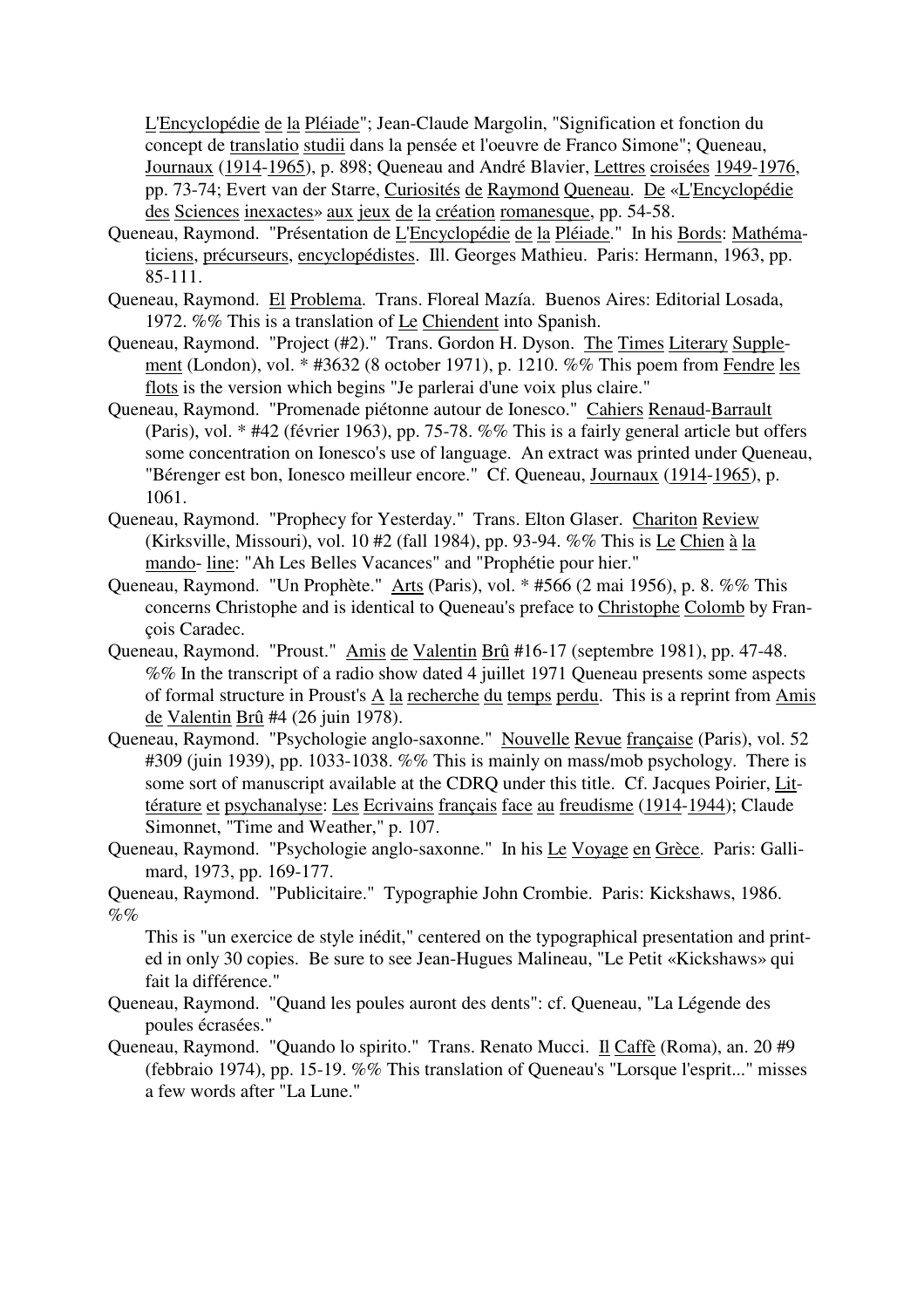- Queneau, Raymond. "Qu'est-ce que l'art?" Volontés (Paris), vol. \* #3 (20 février 1938), pp. 1- 6. %% Queneau describes literature's loss of stature, compares this to the growth in stature of science, and considers the nature of true art in writing. There is some sort of manuscript available at the CDRQ under this title. Cf. Marcel Bénabou, "Quarante Siècles d'Oulipo" (Raison présente); Warren Motte, "Raymond Queneau and the Aesthetic of For-mal Constraint."
- Queneau, Raymond. "Qu'est-ce que l'art?" In his Le Voyage en Grèce. Paris: Gallimard, 1973, pp. 89-96.
- Queneau, Raymond. "Quai Voltaire." Cf. Queneau, "Candide 47."
- Queneau, Raymond. "Quand le cinéma paie ses dettes." Arts (Paris), vol. \* #364 (19 juin 1952), p. 3. %% Queneau reviews a film, Nous sommes tous des assassins, and the novel Jean Meckert wrote from its scenario. The idea, proposed by André Cayatte and Charles Spaak, was to write a novel on the same subject as a film without simply imitating the film. There is some sort of manuscript available at the CDRQ under this title. Cf. Jean-Jacques Brochier, "Adapter Queneau"; André S. Labarthe, "Au pied de la lettre"; Queneau, "Bar- rage contre le Pacifique de René Clément vu par Raymond Queneau, de l'Académie Gon-court," "Du livre au film," and "Reflexions de Raymond Queneau l'auteur."
- Queneau, Raymond. "Quand on regarde une mappemonde..." Programme des Ballets Joaquin Perez Fernandez de l'Amérique Latine au Théâtre Marigny, 1951. %% Queneau offers brief comments on culture and dance. There is some sort of manuscript available at the CDRQ under this title and another under "Envers de Fernandez (ballet)." Cf. Le Gant de velours, "Fermina Marquez au Théâtre Marigny"; Michel Lécureur, Raymond Queneau, p. 350.
- Queneau, Raymond. "Quartier libre." Arts (Paris), vol. \* #358 (8 mai 1952), p. 6. %% This is Queneau's response to Arts' request for an article on "a poet at the film festival at Cannes": basically, he talks instead about his day off in Monaco, with emphasis on a visit to the aquarium. There are some sort of manuscript notes available at the CDRQ under "Cannes: festival 1952." Cf. Queneau, "Cannes: Tout compte fait, c'est ne pas plus mauvais que le Goncourt..."
- Queneau, Raymond. "Quatre Poèmes." Action (Paris), vol. \* #69 (28 décembre 1945), p. 16. %% These are Instant fatal: "Défense passive" and Bucoliques: "Délimitation," "Description," and "Désinvolture." Queneau adds a note: "Extraits d'un dictionnaire poétique à paraître aux Editions Labrune et Lablonde --- Ça n'existe pas."
- Queneau, Raymond. "Quatre Poèmes." In Si tu t'imagines: Un Soir avec Raymond Queneau. Paris: Théâtre des Trois Baudets, 4 novembre 1966 -- 3 janvier 1967. %% These poems are from the later edition of Le Chien à la mandoline. The work in which they appear here was the program for a show presented by TEC  $(= ?)$ .
- Queneau, Raymond. "Que le vin pétille dans la fougère." Bételgeuse (Paris), vol. \* #7 (automne 1967), pp. 7-8. %% This is from Battre la campagne and was reprinted in Queneau's Oeuvres complètes, vol. I, pp. 437-438.
- Queneau, Raymond. "Quelques Citations choisies dans le corpus des écrits de Jean Dubuffet."

In Jean Dubuffet. Cahier de l'Herne #22. Ed. Jacques Berne. Paris: Editions de l'Herne, 1973, pp. 372-376. %% Queneau discusses the language and rhetorical style of Dubuffet.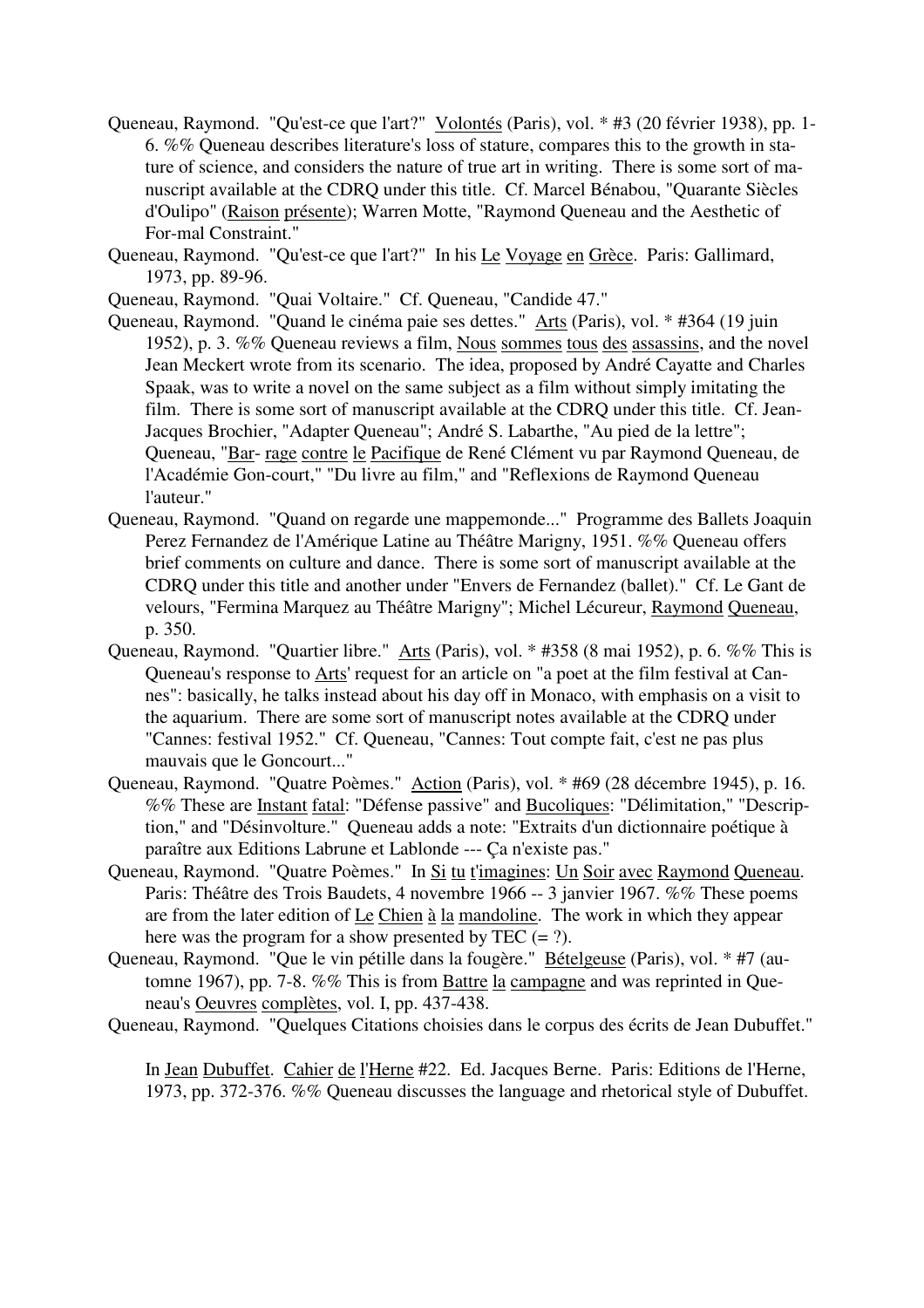Cf. Michel Thévoz, "Dubuffet: The Nutcracker." Cf. also the section "Manuscripts" at the end of this bibliography.

Queneau, Raymond. "Quelques Citations choisies dans le corpus des écrits de Jean Dubuffet."

Le Quinzaine littéraire (Paris), vol. \* #165 (1<sup>ier</sup> juin 1973), pp. 9-11. %% This is a reprint of the article of the same name from Andrée Bergens' Raymond Queneau (Cahier de l'Herne).

Queneau, Raymond. "Quelques Citations choisies dans le corpus des écrits de Jean Dubuffet."

Cahiers Raymond Queneau #28-30 (15 septembre 1993), pp. 70-75. %% This is the same as the original.

- Queneau, Raymond. "Quelques Exercices de style." L'Express (Paris), vol.\* #1321 (1<sup>ier</sup> novembre 1976), pp. 85-87. %% These are: "Ampoulé," "Botanique," "En Partie double," "Ensembliste," "Exclamations," "Interjections," "Métaphoriquement," "Notations," "Olfac-tif," "Injurieux," "Paysan," and "Précieux." "Ampoulé" is roughly equivalent to "Noble."
- Queneau, Raymond. "Quelques Exercices de style." L'Express (Paris), international edition vol.\* #1321 (1<sup>ier</sup> novembre 1976), pp. 29-31.
- Queneau, Raymond. "Quelques Maîtres du XX<sup>e</sup> siècle." In Les Ecrivains célèbres, vol. III. Paris: Mazenod, 1953, pp. 228-233. %% In a solid essay on the development and state of the novel in mid-twentieth century, Queneau refers especially to Gustave Flaubert, Henry James, Marcel Proust, André Gide, Gertrude Stein, and James Joyce. He also makes reference to Marivaux, Stendhal, Henri de Balzac, Charles Dickens, and Franz Kafka. There are some sort of manuscripts available at the CDRQ under the titles "Mazenod" and "Quelques Maîtres du XX<sup>e</sup> siècle."
- Queneau, Raymond. "Quelques Remarques sommaires relatives aux propriétés aérodynamiques de l'addition." Cahiers du Collège de 'pataphysique #1 (15 clinamen 77 EP [6 avril 1950]), pp. 21-22. %% This 'pataphysical nugget shows Queneau in full whimsy. There is an English translation under Queneau, "A Few Summary Remarks Relative to the Aero-dynamic Properties of Addition" and another under Queneau, "Panic" and "Some Brief Remarks Relative to the Aerodynamic Properties of Addition." There is also an Italian translation from the Baj 'Patafisica book appearing under the French title, a German one under "Einege kurzkefaßte Bermerkungen über die aerodynamischen Eigenschaften der Addition," and a Russian one under the title "Neskol'ko obshchikh zemechaniy otnosi-tel'no aërodinamicheskikh svoistv slozheniya." There is some sort of manuscript available at the CDRQ under "Quelques Remarques...addition." Cf. Tatiana Bonch-Osmolovskaia, "Cent Mille Milliards de poèmes of Raymond Queneau"; Jean Borzic, "Le Pataphysicien"; Pascal Kaeser, Nouveaux Exercices de style: Jeux mathématiques et poésie; Queneau, "Three Mathematical Diversions"; Queneau and André Blavier, Lettres croisées 1949-1976, p. 346 (note 24).
- Queneau, Raymond. "Quelques Remarques sommaires relatives aux propriétés aérodynamiques de l'addition." Carreau (Lausanne), an. 2 #10 (mars 1951), p. 3.
- Queneau, Raymond. "Quelques Remarques sommaires relatives aux propriétés aérodynamiques de l'addition." In his Contes et propos. Paris: Gallimard, 1981, pp. 185-188.

Queneau, Raymond. "Quelques Remarques sommaires relatives aux propriétés aérodynami-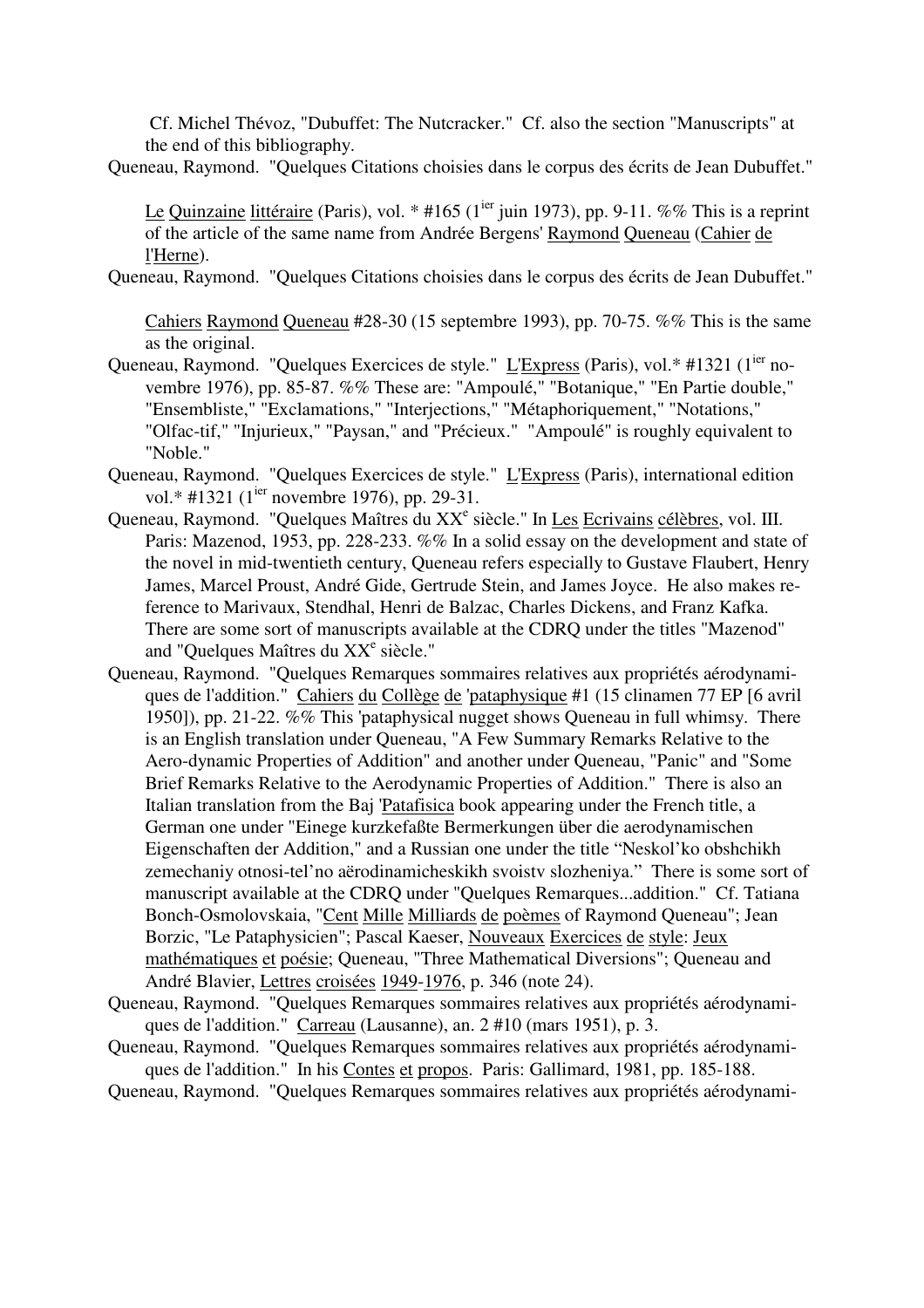ques de l'addition." In 'Patafisica: La Scienza delle soluzioni immaginarie. Ed. Enrico Baj. Trans. Laura Castiglione and Anna Orsini. Milan: Bompiani, 1982, pp. 132-136.

- Queneau, Raymond. "Quelques Remarques sommaires relatives aux propriétés aérodynamiques de l'addition." In Textes et histoire littéraire. Ed. Christian Biet et al. Vol. I of Littérature. Paris: Magnard, 1988, p. 544. %% This is included on the last of three pages given to snippets and samples reflecting the nature of the Oulipo.
- Queneau, Raymond. "Queneau en tenue de campagne." Le Monde (Paris), an. 43 #12840 (11- 12 mai 1986), p. ix. %% This consists of extracts from Queneau's Journal 1939-1940.
- Queneau, Raymond. "Queneau parle: 'Le Babillage des carolingiens'." Présentation Marc Blancpain. Collection "Français de notre temps," #25. "Sous le patronage de l'Alliance française." Dunod éditeur. 33 rpm record, but in 45 rpm size. Disques culturels 25 FT 63. %% This was recorded in Queneau's office. Cf. Queneau, "Le Babillage des carolingiens"; Clarisse Ferreira da Silva, "Explication d'un disque en vue d'une classe de conversation."
- Queneau, Raymond. "Queneau présente les meubles de Baj." In Baj Meubles Berggruen. Paris: Berggruen et C<sup>ie</sup>, 1962. %% Queneau implies that Baj's works are actually made of furniture. This is the same text as in the next entry.
- Queneau, Raymond. "Queneau présente les meubles de Baj chez Berggruen à Paris." Paris: Berggruen, 1962. %% This is the introduction to #36 in a series of Berggruen art catalogues; the exhibition took place in april. This is the same text as in the preceding entry.
- Queneau, Raymond. Quercia e cane: Romanzo in versi. Trans. Maria Sebregondi. Collection "Nugae," #72. Genova: Il Nouvo Melangolo, 1995. %% This a translation of Chêne et chien into Italian.
- Queneau, Raymond. "Quoi qu'on dise..." %% According to Claude Rameil, this text was written in 1957 to be used as advertising for the seven-volume edition of the Littré that Pauvert was planning to publish; they unfortunately only published four of the volumes. When Gallimard took the project over and published all seven in 1964, Queneau's text was used in a truncated form at that time; cf. Le Nouvel Observateur (Paris), vol. \* #13 (11 février 1965), p. 20, or Arts (Paris), an. \* #960 (29 avril 1964), p. 2, and #961 (6 mai 1964), p. 2, for examples of this. Queneau says that some texts are of such quality that they are never outdated, with the result that he is pleased to see the Littré being reprinted. The text used in Arts, however, reads: "L'enveloppe nouvelle, sous laquelle se présente un texte reproduit avec vénération, n'est pas une des moindres joies que procure aux lecteurs ce roman d'aventures --- les aventures de la langue française." There are some sort of manuscript notes available at the CDRQ under "Littré."
- Queneau, Raymond. Racconti e ragionamenti. Trans. Giuseppe Guglielmi. Collection "Nugae," #44. Genova: Il Nouvo Melangolo, 1993. %% This contains Italian translations of Michel Leiris's Preface to Queneau's Contes et propos and of Queneau's "Destinée," "Lorsque l'esprit...," "La Petite Gloire," "Panique," "Un Jeune Français nommé Untel I, II," "Dino," and "A la limite de la forêt."
- Queneau, Raymond. "Un Racconto a modo vostro." Trans. Arianna Fratini. Il Caffè (Roma), an. 16 #2-3 (giugno-luglio 1969), pp. 3-6. %% This is a translation of Queneau's "Un Conte à votre façon" into Italian.
- Queneau, Raymond. El Rapto de Icaro. Trans. Idea Vilariño. Buenos Aires: Editorial Losada, 1973.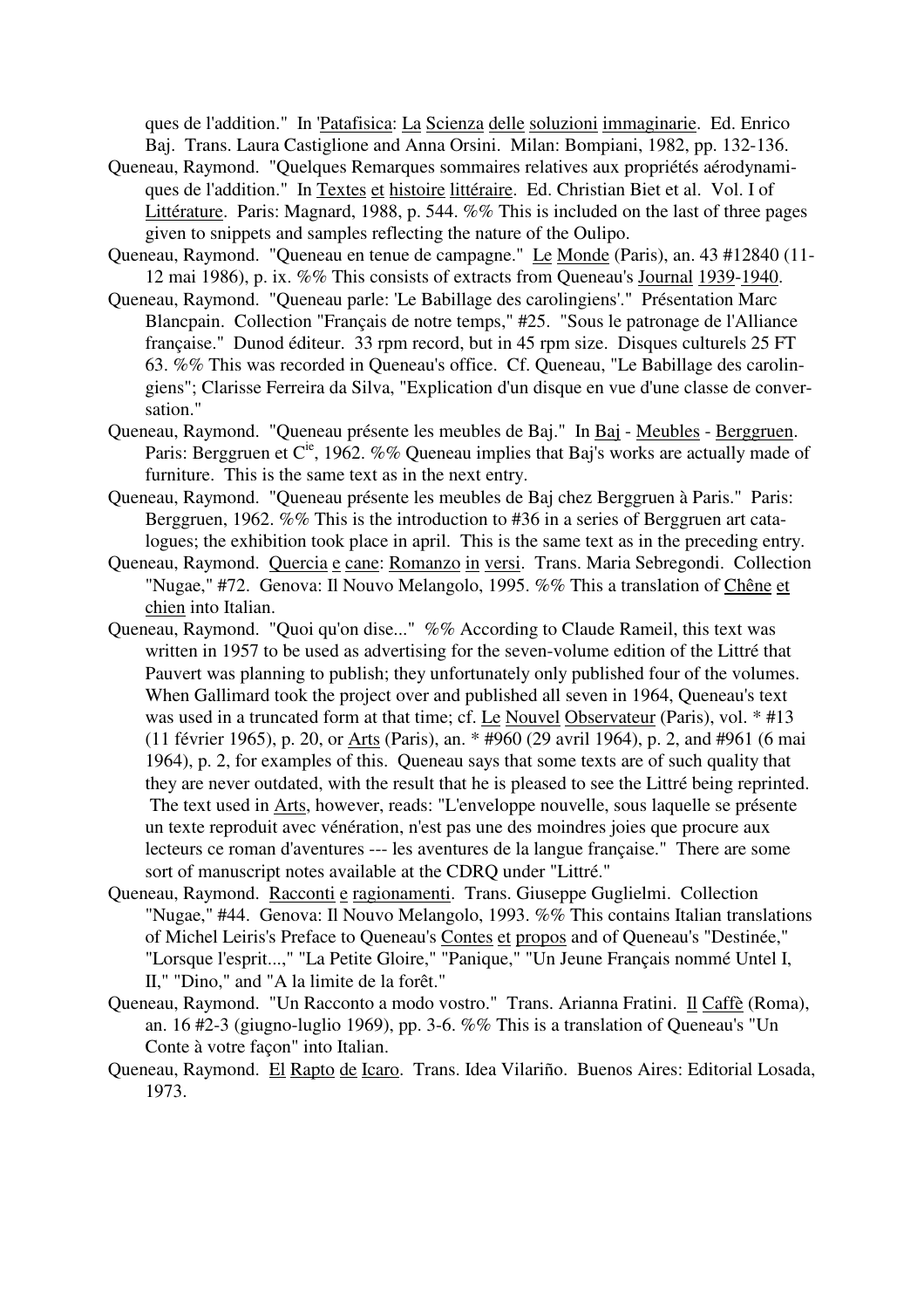- Queneau, Raymond. "Le Rat, la vigne et le larron." Le Voyage en Grèce (Paris), vol. \* #3 (été 1935), p. 24. %% This is on the nature of mythology. There is some sort of manuscript available at the CDRQ under "Rat, la vigne et le larron."
- Queneau, Raymond. "Le Rat, la vigne et le larron." In his Le Voyage en Grèce. Paris: Gallimard, 1973, pp. 68-70.
- Queneau, Raymond. "Raymond Queneau." Alternances (Paris), vol. \* #56-57 (25 juin 1962), no pages. %% This consists of Sonnets: "La Chair chaude des mots" and L'Instant fatal: "Ombre d'un doute" with an introduction.
- Queneau, Raymond. "Raymond Queneau." Trans. Michael Benedikt and Teo Savory. Random House Book of Twentieth-Century French Poetry. Ed. Paul Auster. New York: Random House, 1982, pp. 328-337. %% This consists of Si tu t'imagines: "Les Ziaux," "Cygnes," "Pauvre type," "Un Poème c'est bien peu de chose," "L'Espèce humaine," and "Si tu t'imagines."
- Queneau, Raymond. "Raymond Queneau a lu pour vous Le Treizième Apôtre de Jean-Pierre Rosnay." Arts (Paris), vol. \* #497 (5 janvier 1955), p. 6. %% Queneau underlines how the narrator of this work strikes a balance between prophecy and theft. There is some sort of manuscript available at the CDRQ under the title "Rosnay." Cf. Jean-Pierre Rosnay, "Queneau."
- Queneau, Raymond. "Raymond Queneau: Battre la campagne." Bulletin de la NRF #229 (jan
	- vier 1968), p. 8. %% "Ce livre fait suite à Courir les rues. Les rues, si on les suit jusqu'au bout, mènent aux champs ou dans les bois. On y rencontre des paysans, des plantes, des animaux, mais la ville avance le long des routes nationales. Y aura-t-il toujours des paysans, des plantes, des animaux? Ou plutôt y aura-t-il ces paysans, ces plantes, ces animaux? Se retournant vers son enfance, l'auteur se souvient qu'il rencontra ses paysans, ses plantes, ses animaux. Souvenirs et questions se présentent sous forme de poèmes. Ray-mond Queneau."
- Queneau, Raymond. "Raymond Queneau. Dalla Petite Cosmogonie portative." Trans. and notes Sergio Solmi. Il Verri (Milano), sesta serie, vol. \* #6 (giugno 1977), pp. 5-8. %% Solmi includes the section of the third chant lying between "'conome de pensée algébreur d'émotions" and "Passe ainsi le cinabre à la sueur" and includes a note on the nature of the complete work.
- Queneau, Raymond. "Raymond Queneau de l'Académie Goncourt a vu le nouveau film de René Clément." France-soir (Paris), an. \* #4281 (30 avril 1958), p. 2. %% Queneau indicates the plot of this film without going into great detail but comments on some of the elements and themes. Cf. Queneau, "«Barrage contre le Pacifique» de René Clément vu par Raymond Queneau, de l'Académie Goncourt" and Cher Monsieur-Jean-Marie-mon fils: Lettres 1938-1971, pp. 197-199.
- Queneau, Raymond. "Raymond Queneau décrit pour le Collège la statique et la dynamique du français." Cahiers du Collège de 'pataphysique #19 (4 clinamen 82 EP [vulg. 26 mars 1955]), pp. 38-39. %% By means of five diagrams, Queneau shows the development of a language in its different sectors. Rameil ("Bibliographie," p. 369) refers to "Statique et dynamique du français" as a "conférence prononcé par Queneau en Sorbonne, amphithéâtre Descartes, le 28 février 1955" but says that it had remained "inédit." Cf. Jean Borzic, "Le Pataphysicien." Cf. also Queneau, "Ecrit en 1955." There is some sort of manuscript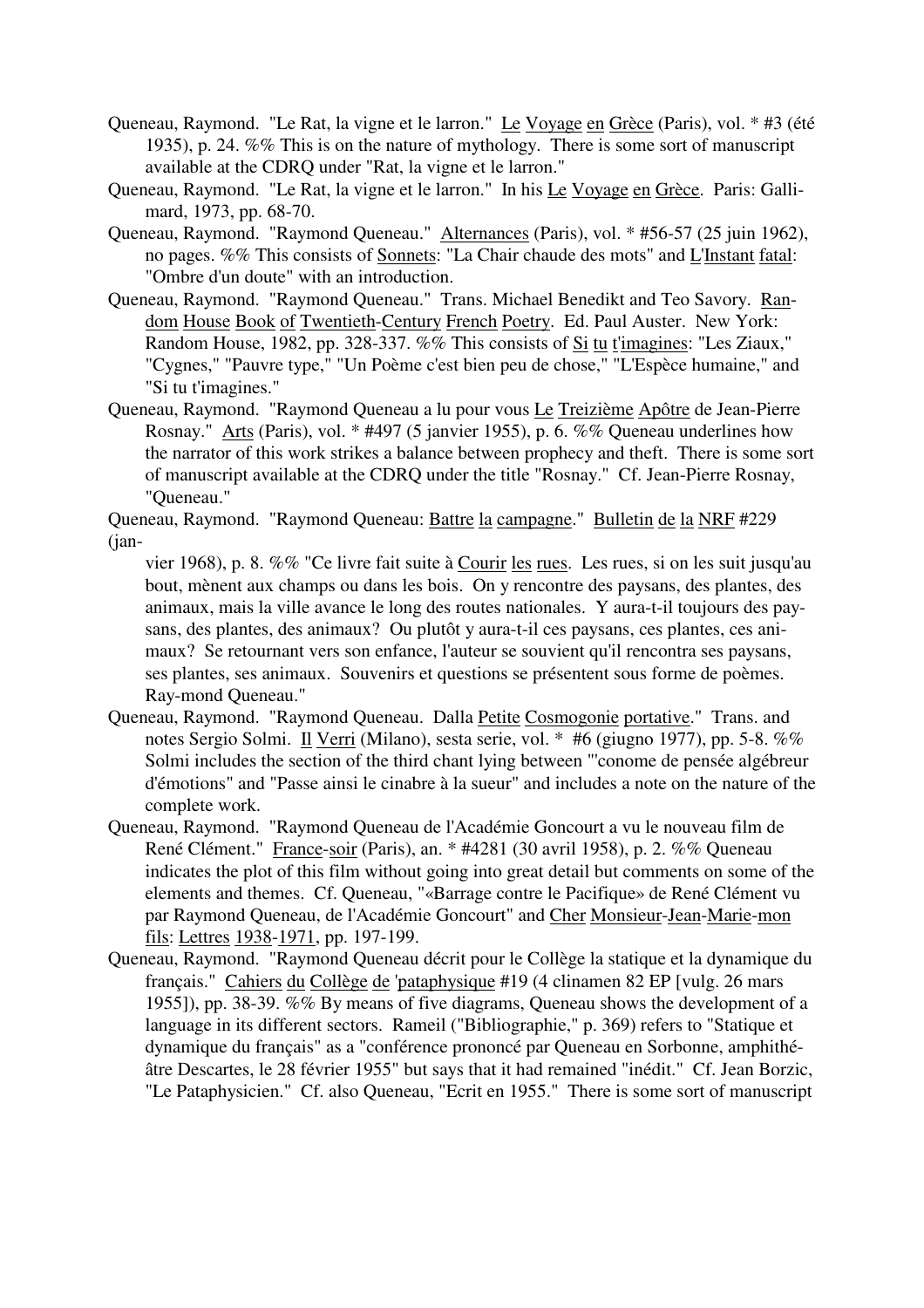available at the CDRQ under the title "Statique et dynamique du français."

- Queneau, Raymond. "Raymond Queneau. Lire des manuscrits." Cahiers du cinéma (Paris), vol. \* #312-313 (juin 1980), pp. 72-74. %% This is an interview by Marguerite Duras, almost the same as her "Les Récalés de la littérature. Raymond Queneau: "Menuisiers et bricoleurs," but both lack sentences that the other has.
- Queneau, Raymond. Raymond Queneau ou Les Jeux du langage: Entretiens avec Georges Charbonnier. 2 CD-ROM: 2 hours, 15 minutes. HM CD 78X2. Collection "Les Grandes Heures." Paris: Compacts Radio France and Harmonia Mundi, 1995. %% This contains selections from the original recordings of the radio interviews ##5-12 which were published in Entretiens avec Georges Charbonnier; even as excerpts they are somewhat different from the printed text. There are also poems between the excerpts read by Michel Bouquet and a "livret" by Claude Rameil.
- Queneau, Raymond. "Raymond Queneau présente Georges Clairefond." Cahier de poésie (Paris), vol. \* #1 (\* 1973), p. 93. %% Clairefond was a poet and artist from Nîmes. This was reprinted as Queneau, "Georges Clairefond." There is some sort of manuscript available at the CDRQ under the title "Clairefond."
- Queneau, Raymond. "Raymond Queneau. Stilövningar." Trans. Jan Ivarsson. Dagens Nyheter (Stockholm), an. \* #65 (8 mars 1987), p. 42. %% This includes an introduction by Torkel Rasmusson and, translated into Swedish, the "exercices" "notations," "géométrique," "hésitations," "parties du discours," "lettre officielle," "contre-vérités," "télégraph-ique," "en partie double," "tanka," "prière d'insérer," "logo-rallye," "rétrograde," "permu-tations de 5 à 8 lettres," "tactile," "sonnet," "animisme," "désinvolte," "lipogramme," "an-glicismes," "réactionnaire," "zoologique," and "ignorance."
- Queneau, Raymond. Raymond Queneau's "Chêne et chien." Trans. Madeleine Velguth. New York: Peter Lang, 1995. %% Velguth provides not only the translation but also an introduction, notes, and other apparatus. Cf. Teresa Bridgeman, CR of Madeleine Velguth's translation of Chêne et chien; Suzanne Chamier, "Chêne et chien by Raymond Queneau."
- Queneau, Raymond. "Raymond Roussel: Nouvelles Impressions d'Afrique, Impressions d'Afrique." La Critique sociale (Paris), an. 2 #7 (janvier 1933), pp. 47-48. %% Queneau likes these two works and their author very much.
- Queneau, Raymond. "Raymond Roussel: Nouvelles Impressions d'Afrique, Impressions d'Afrique." In his Le Voyage en Grèce. Paris: Gallimard, 1973, pp. 38-39.
- Queneau, Raymond. "Raymond Roussel: Nouvelles Impressions d'Afrique, Impressions d'Afrique." In La Critique sociale. Ed. and pref. Boris Souvarine. Paris: Editions la Différence, 1983, no pages.

Queneau, Raymond. "Des Récits de rêves à foison." Les Cahiers du chemin (Paris), vol. \* #19

(15 octobre 1973), pp. 11-14. %% This consists of a series of short narrative passages, actual happenings recounted in the style of dream sequences. There is an English translation under Queneau, "Accounts of Abundant Dreams" and another under "Dream Accounts Aplenty." There is some sort of manuscript available at the CDRQ under "Récits de rêve." Cf. Anne Clancier, "Du fantastique chez Queneau et Vian" and "Raymond Queneau et la peau des rêves"; Daiana Dula-Manoury, Queneau, Perec, Butor, Blanchot: Eminences du rêve en fiction; Paul Fournel, "Queneau et l'Oulipo"; Jean-Daniel Gollut,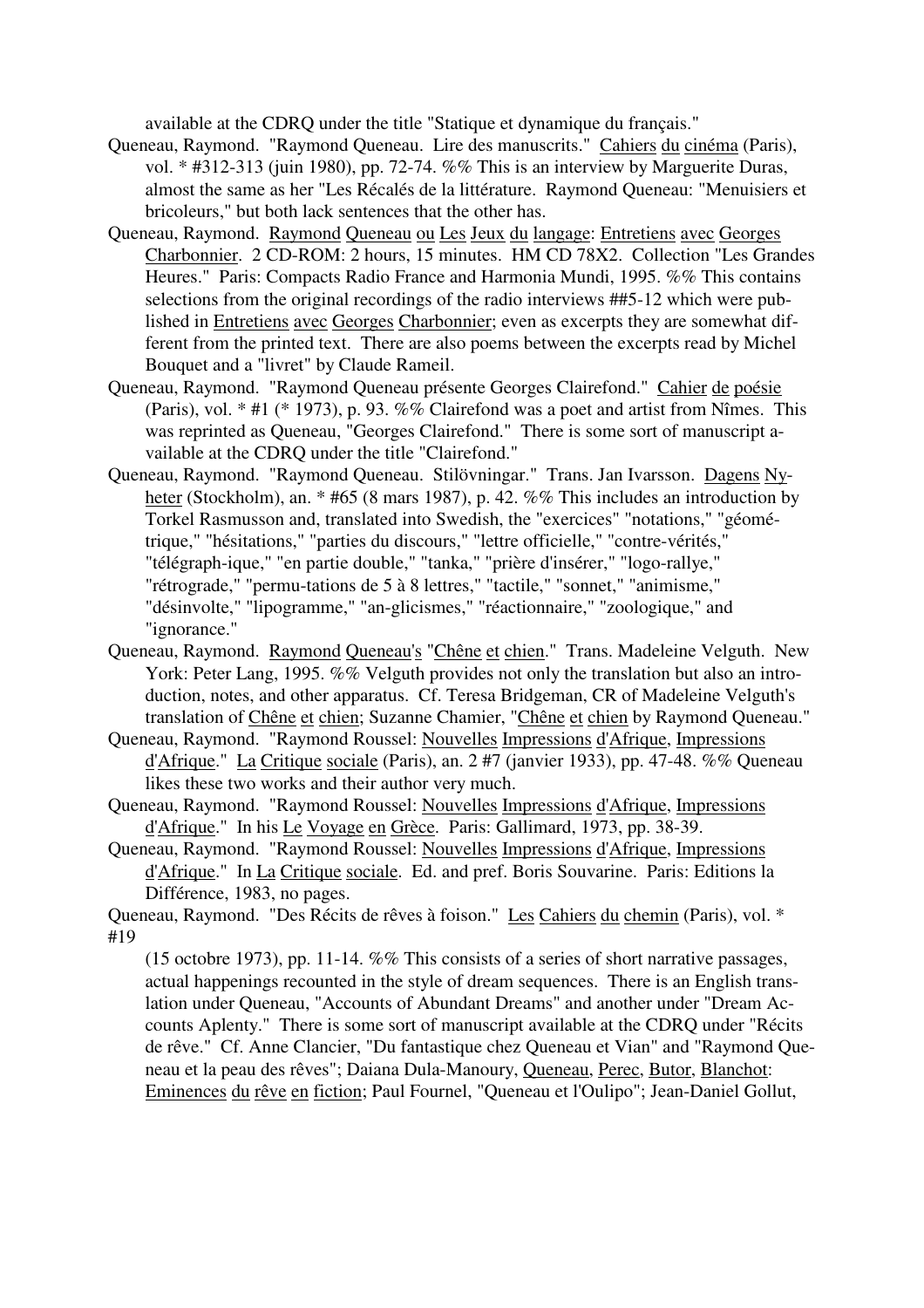"Un Exercice de style?"; Monika Hillen, "L'Ecriture onirique chez Raymond Queneau: Une Etude des "Récits de rêves à foison" (1973) et d'Un Rude Hiver (1939)"; Nadja Kaltwasser, "Traum und ästhetische Konstruktion: Raymond Queneau"; Michal Mrozowicki, "D'un 'Récit de rêve' à 'Des Récits de rêve à foison' --- Les Ecrits brefs en prose de Raymond Queneau"; Jacques Poirier, Littérature et psychanalyse: Les Ecrivains français face au freudisme (1914-1944); Anne-Isabelle Queneau, ed., Album Raymond Queneau, p. 262; Hans T. Siepe, "Texttypologische Merkmale. Queneaus Traumberichte."

- Queneau, Raymond. "Des Récits de rêves à foison." In his Contes et propos. Paris: Gallimard, 1981, pp. 235-241. %% This is the same text as in the preceding entry. The index indicates that this was written and published in 1973.
- Queneau, Raymond. "La Redondance chez Phane Armé." Dossiers du Collège de 'pataphysique #17 (22 sable 89 EP [vulg. 22 décembre 1961]), pp. 38-39. %% Queneau describes a technique by which a poem could be reduced to the last few syllables or words of each verse; this works especially well with the sonnets of Stéphane Mallarmé. There is a trans-lation under Queneau, "Die Redundanz bei Phane Armé." Cf. Pascal Ché, "Rectificatif"; Alain Chevrier, "La Transposition d'une forme fixe en un autre; Du sonnet au haïku"; P. W. M. Cogman, "The Potential Sonnet in Baudelaire"; George Craig, "Reading Mallar-mé"; Pascal Doisneau, "Jacques Roubaud, lecteur de Raymond Queneau"; Denise Jardon, Du Comique dans le texte littéraire; Michel Laclos, "Réductions sur le roman"; Anne Latis, "Essais de la méthode du T. S. Queneau sur quelques-uns de ses sonnets"; Jean Lescure, "Complément à la rédondance chez Phane Armé"; Queneau, "Entretiens avec Georges Charbonnier," p. 131, Journaux (1914-1965), p. 695, "Littérature potentielle," and "OU.LI.PO"; Jean Thibaudeau, "Queneau parle."
- Queneau, Raymond. "Die Redundanz bei Phane Armé." Trans. Ludwig Harig. Eröffnungen (Wien), vol. \* #16 (\* 1965), pp. 33-34. %% This is a translation of Queneau's "La Redondance chez Phane Armé" into German.
- Queneau, Raymond. "Réflexions de Raymond Queneau l'auteur." In Le Dimanche de la vie. Paris: Sofracima, 1966. %% This is a brief reflection on the changing of a book into a film in general and the case of Le Dimanche de la vie in particular. Cf. Queneau, "Resumé du film (pour gens très pressés)." Rameil says ("Bibliographie," p. 377) that these texts were reprinted "dans une brochure illustrée par les photos du film et éditée par CFDC (= ?), Paris, mai 1966, 8 pages." Cf. also Jean-Jacques Brochier, "Adapter Queneau"; André S. Labarthe, "Au pied de la lettre"; Queneau, "Barrage contre le Pacifique de René Clément vu par Raymond Queneau, de l'Académie Goncourt," "Du livre au film" and "Quand le cinéma paie ses dettes."
- Queneau, Raymond. "Réflexions de Raymond Queneau l'auteur." Amis de Valentin Brû #16- 17 (septembre 1981), p. 42. %% This is a reprint from Amis de Valentin Brû #4 (26 juin 1978).
- Queneau, Raymond. "La Relation X prend Y pour Z." Subsidia pataphysica #15 (22 gueules 99 EP [vulg. 22 février 1972]), pp. 11-15. %% This describes the interactions of three agents by means of diagrams, using several literary examples and several drawn from mathematics in the form of a sort of multiplication table. Cf. Jacques de la Cloche, "La Rela-tion a prend b pour c"; Elvira Monika Laskowski-Caujolle, "Jacques Roubaud: Literature, Mathematics, and the Quest for Truth"; Harry Mathews and Alastair Brotchie, ed., Oulipo Compendium; Georges Perec, "X prend y pour z"; Queneau, "Graphes de la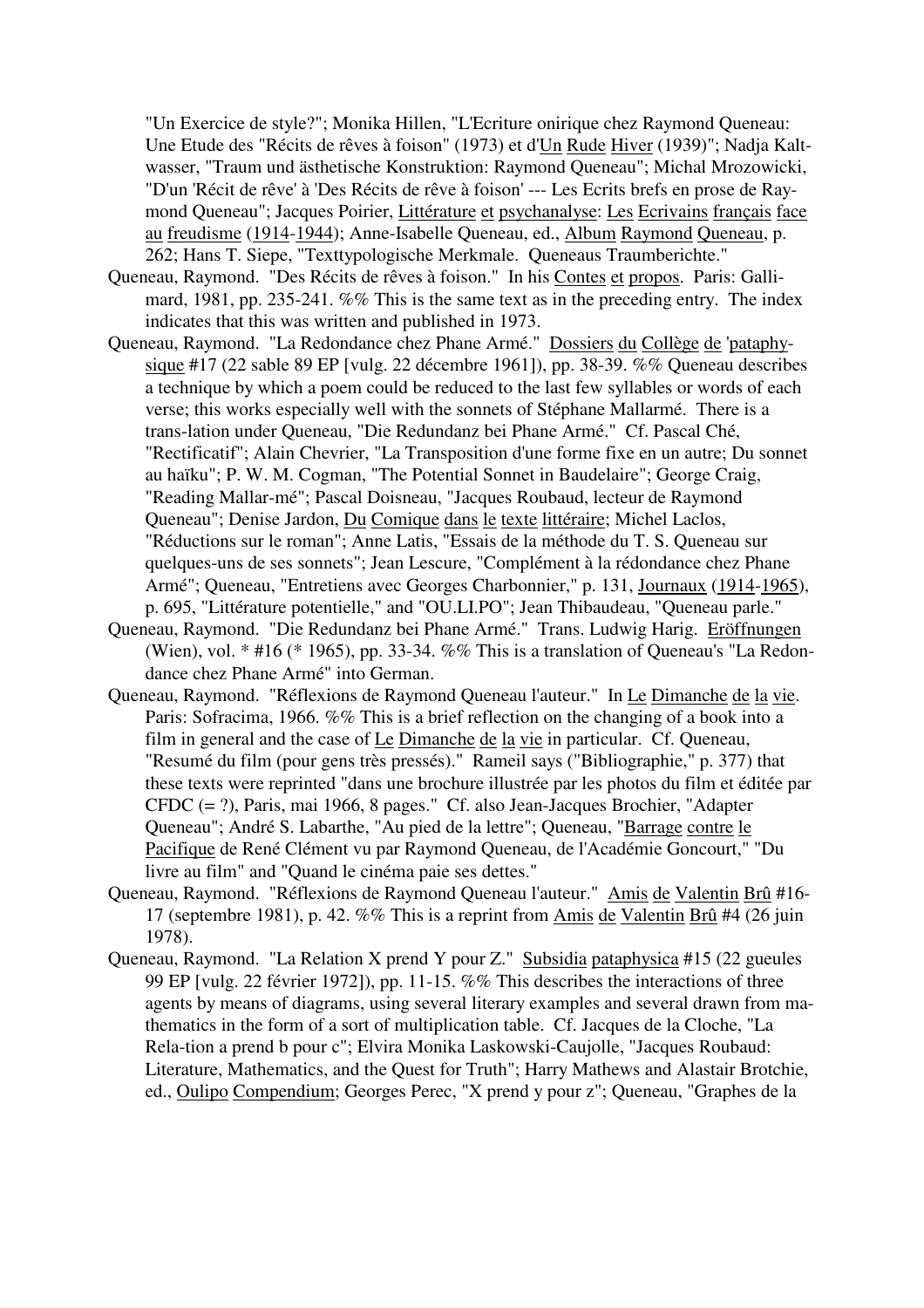relation ter-naire: X prend Y pour Z" and "Sur la multiplication croisée de specimens correspondant à un même schéma mais grammaticalement différents"; Claude Rameil, La TSF de Raymond Queneau, p. 177; Jacques Roubaud, "La Mathematique dans la méthode de Raymond Queneau."

- Queneau, Raymond. "La Relation X prend Y pour Z." In La Littérature potentielle (Créations Re-créations Récréations). Ed. Oulipo. Paris: Gallimard, 1973, pp. 62-65. %% This is the same text as in the previous entry.
- Queneau, Raymond. "The Relation X Takes Y For Z." In Oulipo: A Primer of Potential Literature. Ed. and trans. Warren F. Motte. Lincoln: University of Nebraska Press, 1986, pp. 153-155.
- Queneau, Raymond. Réponse à l'enquête "A quoi jouent-ils?" Actualité littéraire (Paris), vol. \* #64 (décembre 1959 - janvier 1960), pp. 20-23. %% Queneau responds "pétanque" and 421, "deux jeux de père tranquille et d'homme d'esprit."
- Queneau, Raymond. Réponse à l'enquête "Pourquoi faites-vous du cinéma?" Arts (Paris), vol.  $*$  #619 (15 mai 1957), pp. 4-5. %% Queneau answers several questions rather dispassionately. This was reprinted in Anonymous, Raymond Queneau et le cinéma, p. 66, as "Pour-quoi faites-vous du cinéma?" That volume is the same as Amis de Valentin Brû #10-11 (février 1980).
- Queneau, Raymond. Réponse à l'enquête "Qu'attendiez-vous de la Grèce?" Le Voyage en Grèce (Paris), an. #1 (printemps-été 1934), p. 18. %% Queneau's response is simple: "Je n'en attendais rien; j'en suis revenu autre."
- Queneau, Raymond. Réponse à l'enquête "Qu'attendiez-vous de la Grèce?" In his Le Voyage en Grèce. Paris: Gallimard, 1973, p. 55.
- Queneau, Raymond. Réponse à l'enquête "Que ferez-vous le 29 février?" Les Nouvelles littéraires (Paris), an. \* #1278 (28 février 1952), p. 1. %% Queneau answers that he intends to celebrate Camember's birthday (cf. Christophe). This was reprinted as "Célébrons l'anniversaire du sapeur Camember."

Queneau, Raymond. Réponse à l'enquête "Que pensez-vous du jazz?" Les Nouvelles littéraires

(Paris), an. \* #1213 (30 novembre 1950), p. 1. %% Queneau answers that he takes its value on faith.

- Queneau, Raymond. Réponse à l'enquête "Que pensez-vous du jazz?" Le Jazz hot (Paris), an. 17 #51 (janvier 1951), p. 16. %% This is just a reprinting of his answer to the same question in the Les Nouvelles littéraires.
- Queneau, Raymond. Réponse à l'enquête "Victor Hugo ... hélas." Les Nouvelles littéraires (Paris), an. \* #1203 (21 septembre 1950), p. 1. %% Queneau discusses some major poets and explains his attitude towards Hugo. This was reprinted under Queneau, "André Figueras a recueilli la réponse de Raymond Queneau pour son enquête 'Victor Hugo ... hélas."
- Queneau, Raymond. Réponse à une enquête de Claude Bonnefoy et Denise Miège, "Y a-t-il encore une avant-garde?" Arts  $&$  loisirs (Paris), vol. \* #9 (24 novembre 1965), pp. 3-4. %% Queneau does not like the question. Cf. Jacques Brenner, "Avant-garde."
- Queneau, Raymond. Réponse à une enquête sur les traductions littéraires. Babel (Amsterdam and Gent, Belgium), vol. 5 #2 (juin 1959), p. 61. %% Queneau comments on how the translation of foreign works has helped French authors to broaden themselves. He also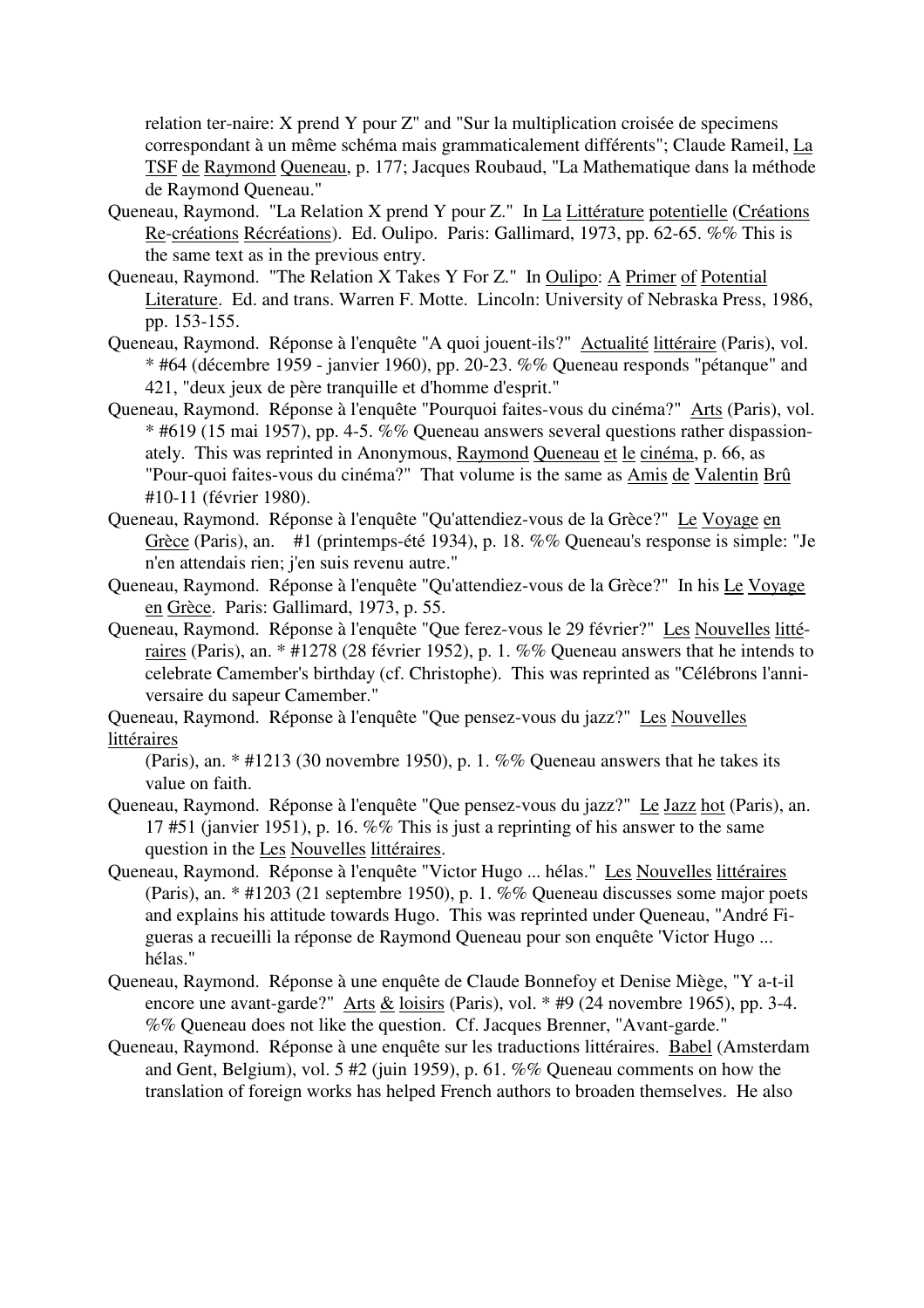offers some other comments on translation. This periodical is an organ of the "Fédération internationale des traducteurs," which sponsored this congress.

Queneau, Raymond. "Résumé du film (pour gens très pressés)." In Le Dimanche de la vie. Paris: Sofracima, 1966. %% Queneau gives a most banal resumé of the novel, except for the emphasis which he gives in the last sentences. Cf. Queneau, "Réflexions de Raymond Queneau l'auteur." Claude Rameil says ("Bibliographie," p. 377) that these texts were reprinted "dans une brochure illustrée par les photos du film et éditée par CFDC (= ?), Paris, mai 1966, 8 pages."

Queneau, Raymond. "Résumé du film (pour gens très pressés)." Amis de Valentin Brû #16- 17

(septembre 1981), p. 41. %% This is a reprint from Amis de Valentin Brû #4 (26 juin 1978).

- Queneau, Raymond. "Rêve." La Révolution surréaliste (Paris), an. 1 #3 (15 avril 1925), p. 5. %% Queneau is walking in London. This was reprinted in Maurice Nadeau, Histoire du surréalisme. Cf. Sarane Alexandrian, "Les Structures de l'imaginaire chez Raymond Queneau," pp. 424-425; Michel Lécureur, Raymond Queneau, p. 75; Michal Mrozowicki, "D'un 'Récit de rêve' à 'Des Récits de rêve à foison' --- Les Ecrits brefs en prose de Raymond Queneau"; Emmanuël Souchier, "Je n'aime pas ce qui m'enserre" ou Raymond Queneau face au surréalisme, p. 4.
- Queneau, Raymond. "Rêve." In Textes surréalistes / Surrealisitisches Lesebuch. Ed. and trans. Una Pfau. München: Deutscher Taschenbuch Verlag, 1981, pp. 20-23. %% This is "Des canons de neige..."
- Queneau, Raymond. "Le Rêve au cinéma." In A la recherche du cinéma perdu. Ed. Richard Olivier. Bruxelles: Eiffel, 1989, pp. 112-114. %% This consists of extracts from André Blavier's "Quelques Petits Ecrits inédits de Queneau sur le rêve au cinéma avec quelques entrelacs magrittiens."
- Queneau, Raymond. "Le Rêve et la réalité." Ce Soir (Paris), an. 8 #915 (27 août 1944), p. 2. %% Queneau briefly presents some experiences of the end of the war: the victory of pistols and machine guns over German tanks, a bust of the Republic perched on a barricade, an American who returns to Paris with the army, and insulting Hitler out loud in the middle of the street with no recriminations. There is some sort of manuscript available at the CDRQ under "Rêve et la réalité." Cf. Michel Lécureur, Raymond Queneau, pp. 265 and 273.
- Queneau, Raymond. "Réveils lents." Vagabondages (Paris), vol. \* #13 (novembre 1979), p. 43. %% This is from Morale élémentaire, part I.
- Queneau, Raymond. "Une Révolution loupée en 1788." Topiques (Lyon), vol. \* #13 (juin 1953), p. 32. %% This was reprinted in Sonnets.
- Queneau, Raymond. "Richesse et limite." Volontés (Paris), an. 1 #4 (mars 1938), pp. 19-24. %% Queneau discusses the concept of "wealth," especially as regards science and knowledge. There is some sort of manuscript available at the CDRQ under "Richesse et limite." Cf. Astrid Bouygues and Daniel Delbreil, "Claude Simonnet face à l'homme Raymond Queneau," p. 20; Michel Lécureur, Raymond Queneau, p. 212; Queneau, "James Joyce, auteur classique"; Evert van der Starre, Curiosités de Raymond Queneau. De «L'Encyclo- pédie des Sciences inexactes» aux jeux de la création romanesque, pp. 47-48 and 50.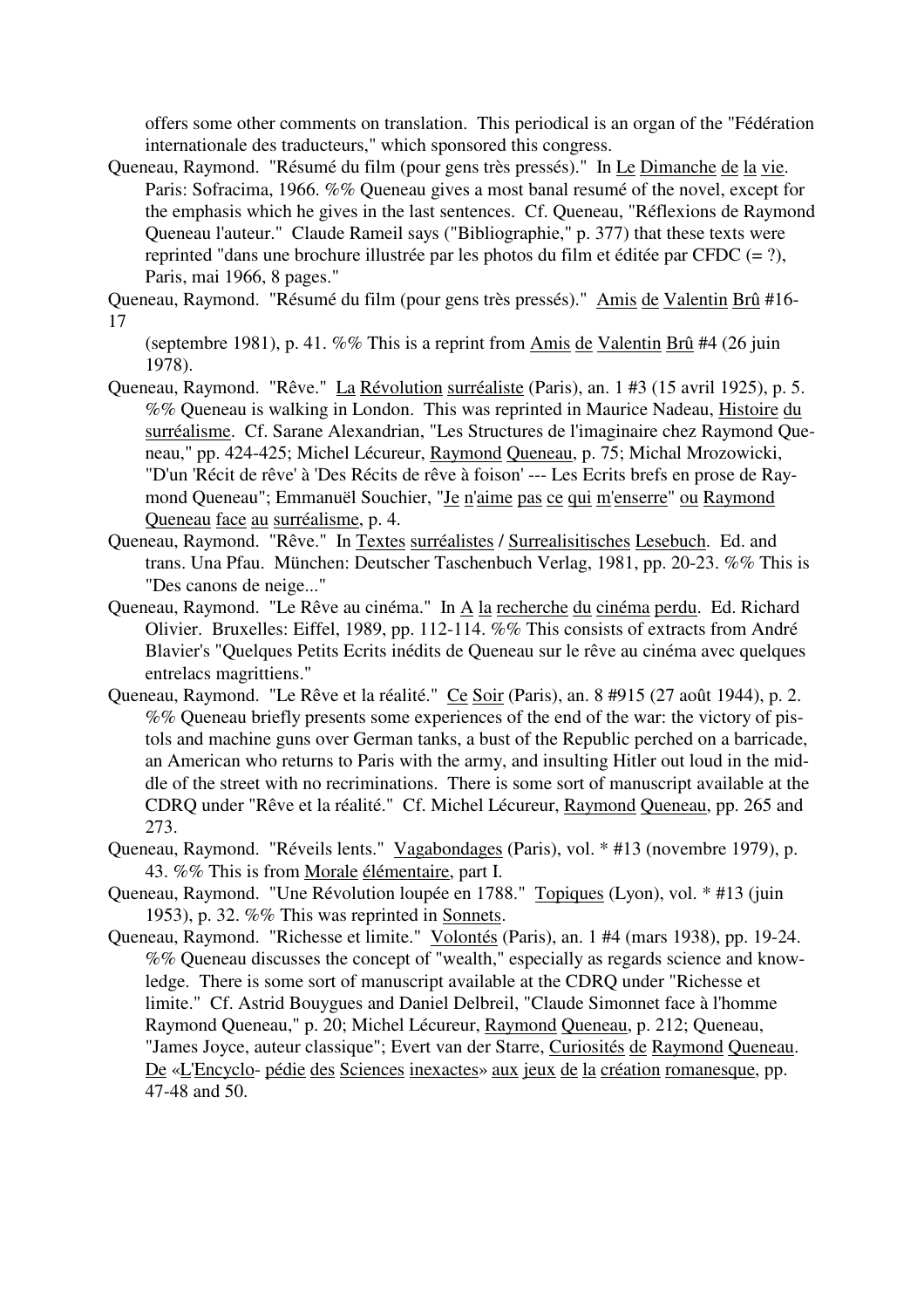Jean Wahl, "Trois Jeunes Revues."

Queneau, Raymond. "Richesse et limite." In his Le Voyage en Grèce. Paris: Gallimard, 1973,

pp. 97-104.

Queneau, Raymond. "Ricordo di Cerisy." Trans. Maria Luisa Spaziani. Il Caffè (Roma), an. 9

#6 (dicembre 1961), pp. 17-19. %% Queneau speaks on the nature of language. Cf. André Blavier, ed., Raymond Queneau à la Décade du foyer culturel international de Cerisyla-salle.

Queneau, Raymond. "Rien ne sert de courir." Bibliothèque de travail (Cannes), an. \* #869 (10

décembre 1978), p. 22. %% This is from Battre la campagne.

- Queneau, Raymond. "Rimbaud en tchouvache." France-URSS (Paris), vol. \* #136 (janvier 1957), p. 5. %% After his trip to the Soviet Union Queneau expresses his admiration for the progress that he saw, and especially for the work done at the Gorki Institute (of translation). Cf. Anonymous, "Une Délégation de 'France - U.R.S.S.' à Moscou" and "Le Séjour des intellectuels français"; Michel Mohrt, Ma Vie à la NRF; Queneau, Journaux (1914-1965), pp. 933-944, and "Mon Grand Intérêt pour la vie des soviétiques s'est encore accru," which is the longer version of this text.
- Queneau, Raymond. "Roland Petit et le public américain." In L'Art du Ballet des origines à nos jours. Paris: Editions du Tambourinaire, 1952, pp. 219-223. %% Queneau discusses his experiences with Petit in creating the "Croqueuse de diamants" and describes the Ame-rican reaction to the ballet. Cf. John Martin, "The Dance: Petit"; Roland Petit.
- Queneau, Raymond. "Roland Petit et le public américain." Cahiers Raymond Queneau #7 (janvier 1988), pp. 39-43.  $\%$ % Cf. the note on p. 6 of this issue.
- Queneau, Raymond. "Roman fou." In Raymond Queneau. Cahier de l'Herne #29. Ed. Andrée Bergens. Paris: Editions de l'Herne, 1975, pp. 25-26. %% This is the title and preface (dated "mars 1917") for a "novel" Queneau never wrote. It reappeared in the 1999 edition. Cf. Pierre Berger, "Sur les chemins de l'écriture."
- Queneau, Raymond. "Romantechniek." Trans. Jan Pieter van der Sterre. Raster (Amsterdam), vol. \* #54 (\* 1991), pp. 37-41. %% This is a translation of Queneau's "Technique du roman" into Dutch.
- Queneau, Raymond. Romanzi. Ed. and intro. Giacomo Magrini. Paris: Gallimard; Torino: Einaudi, 1992. %% This volume is a joint venture, printed in France in the Pléiade format, but with a blue cover and entirely in Italian. It contains an introduction by Magrini (pp. ix-xli), a biographical profile of Queneau (pp. xliii-lx), La Gramigna (trans. Giuseppe Gugli-elmi), Odile (trans. Grazia Cherchi), Pierrot amico mio (trans. Fabrizio Onofri), Lontano da Rueil (trans. Clara Lusignoli), Esercici di stile (trans. Umberto Eco), La Domenica della vita (trans. Giuseppe Guglielmi), Zazie nel metró (trans. Franco Fortini), I Fiori blu (trans. Italo Calvino), notes (pp. 1399-1495), and a bibliography (pp. 1497-1511). Cf. Gianni Poli, "R. Queneau: Romanzi" and "Romanzi."

Queneau, Raymond. "I Romanzi che non si raccontano." Trans. Pino Paioni. Il Caffè (Roma),

an. 9 #6 (dicembre 1961), pp. 6-8. %% I think that this is an unpublished section of Zazie dans le métro which is a translation of Queneau, "Zazie" (Biblio).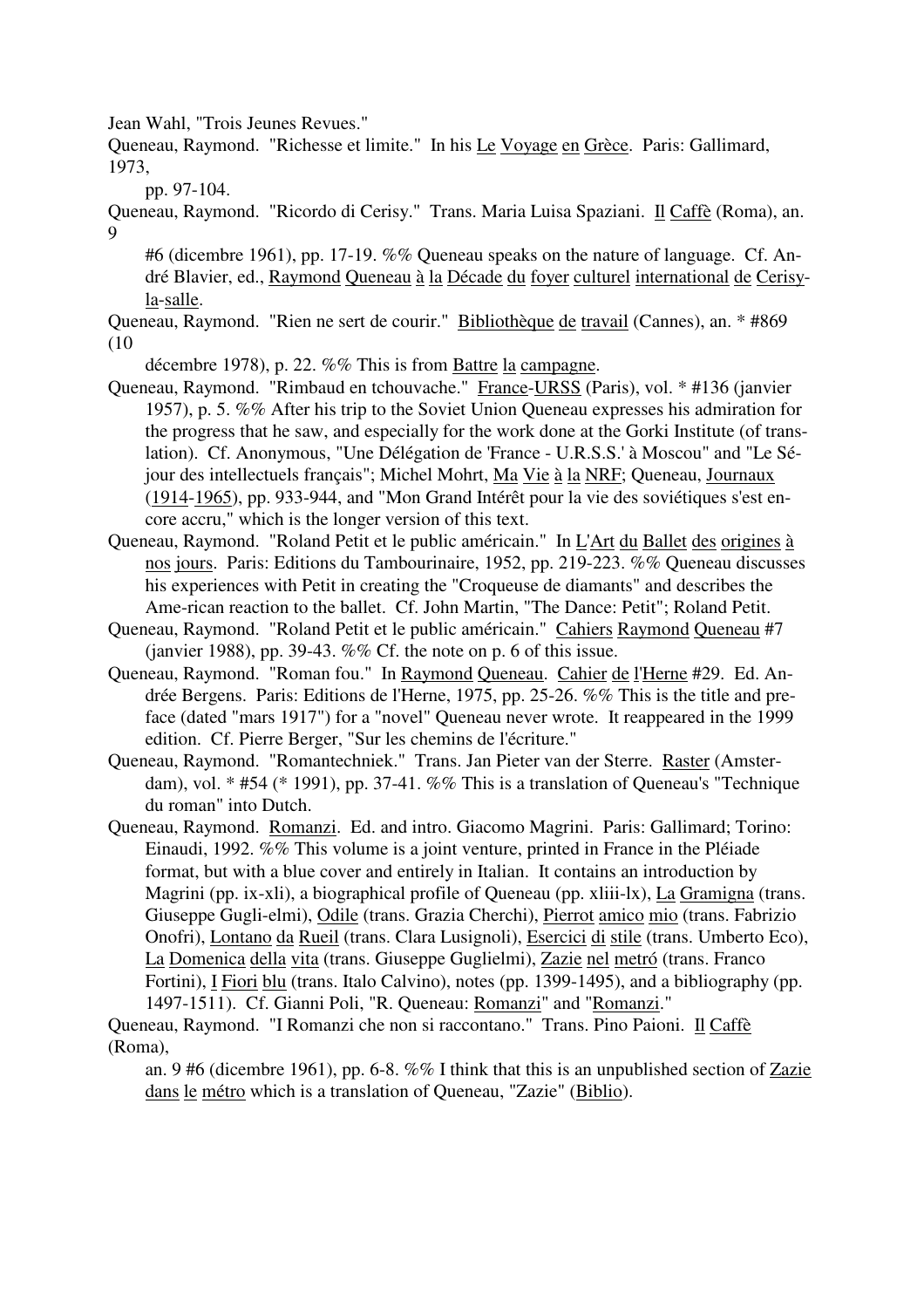- Queneau, Raymond. "I Romanzi che non si raccontano." In Umoristi di tutto il mondo. Ed. Gianbattista Vicari. Milano: Rizzoli, 1963. %% This is the same text as the other of this name, although the punctuation has been altered somewhat.
- Queneau, Raymond. "'Rouletabille,' sujet brûlant d'actualité." Semaine de France (Paris), vol.  $*$  #4 (1<sup>ier</sup> juin 1952), p. 14. %% Queneau offers a tribute to Gaston Leroux. There is some sort of manuscript available at the CDRQ under this title.
- Queneau, Raymond. "'Rouletabille,' sujet brûlant d'actualité." Cahiers Raymond Queneau #10 (décembre 1988), pp. 12-13.
- Queneau, Raymond. "Des Rubans et des ponts." Le Nouveau Fémina (Paris), vol. \* #\* (avril 1954), p. 54. %% This concerns Möbius strips and bridges... There is some sort of manuscript available at the CDRQ under this title. Cf. Michel Lécureur, Raymond Queneau, p. 413.
- Queneau, Raymond. "Des Rubans et des ponts." Cahiers Raymond Queneau #10 (décembre 1988), pp. 9-11.
- Queneau, Raymond. Un Rude Hiver: Prepublication. Nouvelle Revue française (Paris), vol. 53, 1939: septembre (#312, pp. 353-389), octobre (#313, pp. 581-611), and novembre (#314, pp. 735-768). %% Note that these are the correct months, in spite of the indications in Bibliothèque municipale du Havre, Raymond Queneau, pp. 26-27. Cf. Cahiers Raymond Queneau #12-13 (juillet 1989), p. 20.
- Queneau, Raymond. Un Rude Hiver. Paris: Gallimard, 1939. %% Cf. Queneau, Oeuvres complètes, vol. II, pp. 1662-1663 for some idea of the textual history.

Mary Reynolds, is at the Ryerson Library at the Art Institute of Chicago, but access is difficult. The online catalogue describes this item as: "Mary Reynolds binding: full gray morocco binding; leather-covered raised panel with glass thermometer inset on spine; author and title stamped in gold on spine; doublures with onlays; top edge gilt; original paper covers bound in." Thirty copies of the original edition of Queneau's novel were printed on "alfa des papeteries Lafuma-Navarre," twenty of which were numbered from 1 to 20 and ten "hors commerce" numbered from 21-30; Reynolds' copy is number 4. Cf. Susan Glover Godlewski, "Warm Ashes: The Life and Career of Mary Reynolds."

- Queneau, Raymond. Un Rude Hiver: Prière d'insérer. Bulletin de la NRF #314 (novembre 1939), p. . %% This was reprinted in Cahiers Raymond Queneau #12-13 (juillet 1989), p. 20, and in Jacques Bens, Queneau, p. 117. Cf. Michel Lécureur, Raymond Queneau, p. 171.
- Queneau, Raymond. Un Rude hiver. Paris: Gallimard, 1946. %% According to Jacques Bens (Queneau, p. 239), this was an "édition reliée d'après la maquette de Mario Prassinos."
- Queneau, Raymond. Un Rude Hiver. Collection "Le Livre plastic," #16. London/Paris: Nicholson and Watson, 1948. %% Cf. C., "Collection 'Le Livre plastic'"; Queneau and André Blavier, Lettres croisées 1949-1976, pp. 67 and 350 (note 61).
- Queneau, Raymond. Un Rude Hiver. Collection "L'Imaginaire," #1. Paris: Gallimard, 1966.

Queneau, Raymond. Un Rude Hiver. Collection "L'Imaginaire," #1. Paris: Gallimard, 1977.

- Queneau, Raymond. Un Rude Hiver. Collection "L'Imaginaire," #1. Paris: Gallimard, 1982.
- Queneau, Raymond. Un Rude Hiver. Collection "L'Imaginaire," #1. Paris: Gallimard, 1986.
- Queneau, Raymond. Un Rude Hiver. Collection "L'Imaginaire," #1. Paris: Gallimard, 1993.

Queneau, Raymond. Un Rude Hiver. Paris: Gallimard, 1939. %% This unique work, bound by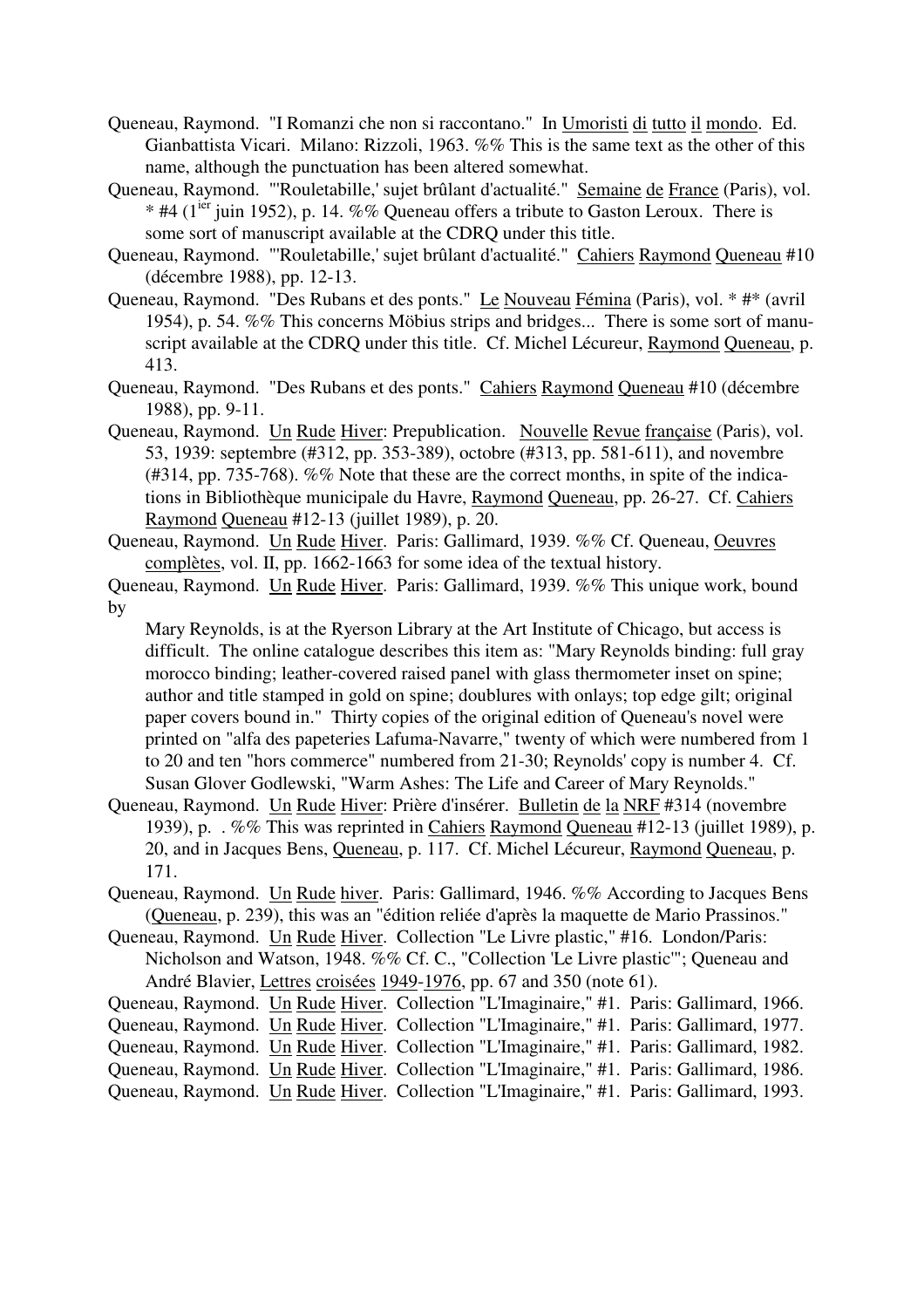%% This edition has a different cover than the preceding ones.

Queneau, Raymond. Un Rude Hiver. Paris: Gallimard, 1997. %% This is a facsimile edition of

the 1946 edition bound by Prassinos. It was offered as a gift to those who purchased three volumes of the "L'Imaginaire" collection to celebrate the twentieth anniversary of that collection.

- Queneau, Raymond. Un Rude Hiver. In Queneau, Oeuvres complètes, vol. II. Paris: Gallimard, 2002, pp. 913-995. %% There is additional material available on pp. 1374-1408, 1632-1670, and 1743-1744. Cf. also Emmanuël Souchier, "Notice."
- Queneau, Raymond. "Rue Paul Verlaine." Nouvel Observateur (Paris), vol. \* #118 (15 février 1967), pp. 36-37. %% This is from Courir les rues.
- Queneau, Raymond. "La Rue rouge." In Jean Hélion: Dix Ans de peinture. Paris: Centre national d'art contemporain, 1970, p. 26. %% "La Rue rouge" is the title of a Hélion painting, and Queneau praises Hélion as he analyzes our reaction to the painting. The work in which this tribute appears is the catalogue of a traveling exhibition created with the help of the Centre national d'art contemporain; this exhibition appeared between 10 janvier and 9 décembre 1970. Cf. Queneau, "Jean Hélion."
- Queneau, Raymond. "Sa Composition, ses noces noires." Europa letteraria (Roma), an. 1 #3 (giugno 1960), pp. 144-145. %% This is a tribute to André Frénaud.
- Queneau, Raymond. Sa-i tsai ti-tieh shang. Trans. Chin-Lan He. Taipei: Chung Yang (Central

Book Publishing Company), 1995. %% This is a translation of Zazie dans le métro into Chinese, the same text as Wunming Moe Sa Lir Ta: Lie Duau Ba-Li Di Sha-Li and by the same translator but published by a different and much better-known company.

- Queneau, Raymond. "Sacrée Zazie." Blagues (Paris), an. \* #166 (15 avril 1961), pp. 4 and 6. %% This is just an extract from Zazie dans le métro, the section of chapter 3 where Zazie leaves the house and manages to escape Turandot.
- Queneau, Raymond. "Sagesse authentiquement féminine..." Le Figaro littéraire (Paris), an. 8 #353 (24 janvier 1953), p. 7. %% This is about Colette, just a sort of tribute from her comembers of the Académie Goncourt. Cf. Fernande Gontier, La Femme et le couple dans le roman de l'entre-deux-guerres. There is some sort of manuscript available at the CDRQ under this title.
- Queneau, Raymond. "Saint-Germain-des-Prés." Le Journal du 43 (Paris), vol. \* #1 (octobre 1986), p. 7. %% This is apparently the complete text of this film, a film which seems to have disappeared. There is a manuscript of the scenario available at the CDRQ.
- Queneau, Raymond. Saint-Glinglin, précédé d'une nouvelle version de Gueule de Pierre et des Temps mêlés. Paris: Gallimard, 1948. %% As indicated, this work subsumes the two pre-ceding novels in rewritten form. There is a translation into English of the first 13 pages or so indexed under Queneau, "A Fish's Life."
- Queneau, Raymond. Saint-Glinglin, précédé d'une nouvelle version de Gueule de Pierre et des Temps mêlés. Paris: Gallimard, 1948. %% This unique work, bound by Mary Reynolds, is at the Ryerson Library at the Art Institute of Chicago, but access is difficult. The online catalogue describes this item as: "Mary Reynolds binding: full green morocco binding; ho-rizontal onlay across covers and spine; china teacup handle attached by onlay to spine; title stamped in gold on front cover; author stamped in gold on back cover;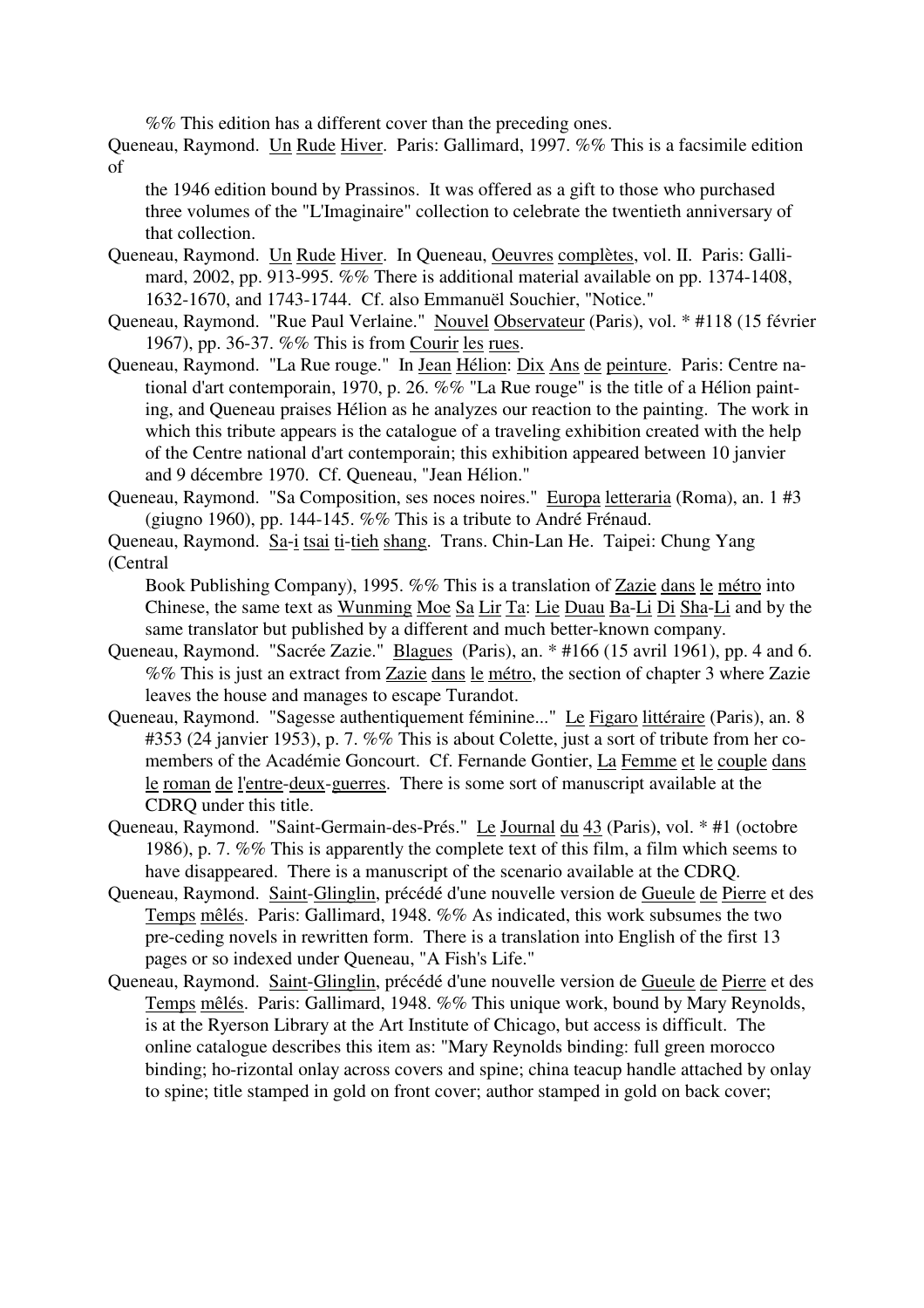marbled endpapers; original paper covers bound in." Cf. Susan Glover Godlewski, "Warm Ashes: The Life and Career of Mary Reynolds."

Queneau, Raymond. Saint-Glinglin: Prière d'insérer. Dated "juillet 1948." %% This is very re-

vealing, especially in regards to his suppression of the letter x and how/why he "rewrote" the first two books through this one. This text was reprinted in Cahiers Raymond Queneau #12-13 (juillet 1989), pp. 36-37.

- Queneau, Raymond. Saint-Glinglin: Prière d'insérer. Le Papetier-libraire (Paris), an. 19 #138 (septembre 1948), p. 44. %% This is the same text as the original.
- Queneau, Raymond. Saint-Glinglin. Paris: Gallimard, 1961.
- Queneau, Raymond. Saint-Glinglin. Collection "L'Imaginaire," #78. Paris: Gallimard, 1981. %% This includes part of Queneau's "prière d'insérer." Cf. Serge Koster, "Queneau le patron."
- Queneau, Raymond. Saint-Glinglin. Paris: Gallimard, 1986.
- Queneau, Raymond. Saint-Glinglin. In Queneau, Oeuvres complètes, vol. III. Paris: Gallimard, 2006, pp. 197-389. %% There is additional material available on pp. 1409-1435, 1622-1662, and 1821-1822. Cf. also Jean-Philippe Coen, "Notice."
- Queneau, Raymond. Saint-Glinglin. Trans. and intro. James Sallis. Normal, Illinois: Dalkey Archive Press, 1993. %% Cf. Anonymous, CR of James Sallis's translation of Saint Glinglin (4x); Robin Buss, "Mines for Translators"; Michael Dirda, "Raymond Queneau's Flying Circus"; Richard Eder, "A Fascination with Fish"; John Taylor, "Seeking Sense in Pastiche"; Rosemarie Waldrop, CR of James Sallis's translation of Saint-Glinglin; Stuart Whitwell, CR of Saint-Glinglin.
- Queneau, Raymond. Saint-Glinglin. Trans. and intro. James Sallis. Normal, Illinois: Dalkey Archive Press, 2000.
- Queneau, Raymond. Saint-Glinglin. Trans. and notes Valery Kislov. Moskva: Text Moskva, 2003. %% This is a translation into Russian. [[Dien sviatogo Jdi-ne-Jdi (= Feastday of
- Saint Wait Don't Wait), \_\_\_\_ \_\_\_\_\_\_\_ \_\_\_-\_\_-\_\_\_]] Queneau, Raymond. Saint-Glinglin. Trans. and notes Valery Kislov. Moskva: Text Moskva, 2003. %% This is a translation into Russian. [[Dien sviatogo Jdi-ne-Jdi (= Feastday of Saint Wait - Don't Wait), \_\_\_\_ \_\_\_\_\_\_\_\_\_\_\_\_ - \_\_\_ - \_\_\_\_]]<br>Queneau, Raymond. Saint-Glinglin: Extract. In <u>L'Erotisme dans le roman français contempo</u>-
- rain. Ed. René Varrin. Vol. 2. Paris: Editions de la pensée moderne, 1969, pp. 251-253. %% This is only a brief biography of Queneau and part of section IV ("Les Ruraux"): "Un jour je me promenais" through "J'eusse vu ce film indéfiniment."
- Queneau, Raymond. Saint-Glinglin: Extract. In Le Spectateur nocturne. Ed. Jérôme Prieur. Paris: Les Cahiers du cinéma, 1993, pp. 248-251. %% This is from the second half of chapter IV ("Les Ruraux"), the paragraphs from "La première fois que je la vis" to "toute chair et toute beauté féminines."
- Queneau, Raymond. "Saint Glinglin Among the Medians." Trans. Rayner Heppenstall. In Poésie 39-45. Ed. and intro. Pierre Seghers. London: Editions Poetry London, 1947, pp. 246-248.
- Queneau, Raymond. "Saint Glinglin chez les Médians." Poésie 44 (Paris), an. 5 #21 (novembre-décembre 1944), pp. 44-47. %% The four passages cited here are apparently an early form of a section of Saint-Glinglin entitled "Les Etrangers," in the area of pp. 203-208 in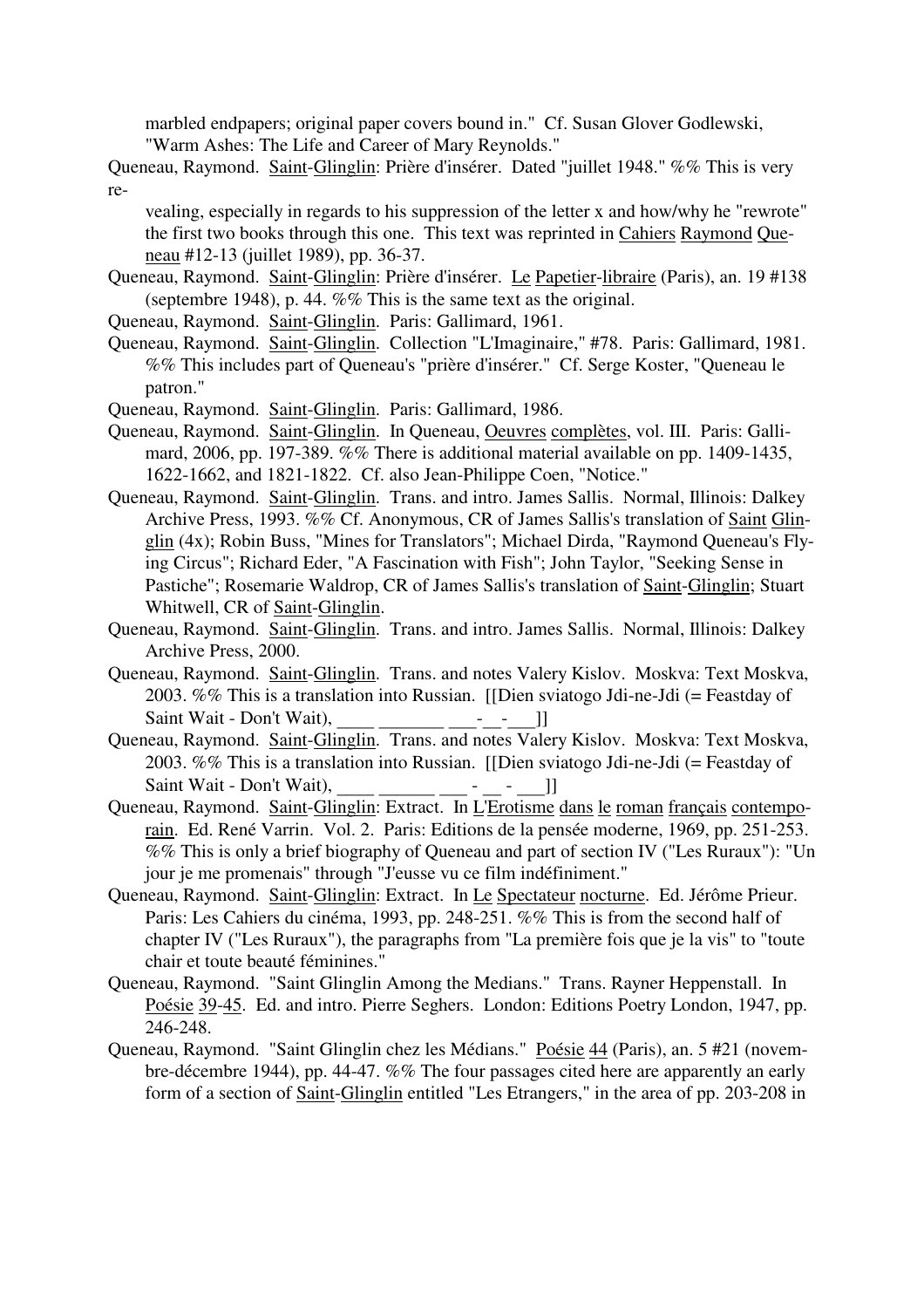the 1948 edition. There is an English translation of this under "Saint Glinglin Among the Medians" and a German translation of the last passage under "Die Büchsen." Cf. Claude Aubret, "Revues et hebdomadaires français"; Clément Chéroux, Fautographie: Petite Histoire de l'erreur photographique; Claude-Edmonde Magny, "A bâtons rompus."

- Queneau, Raymond. "Saint-Ouen's Blues." La Rue (Paris), an. \* #6 (12 juillet 1946), p. 2. %% This is from L'Instant fatal, but two lines are different from what appears in the Pléiade collection.
- Queneau, Raymond. "Saint Ouen's Blues." In Paris & banlieue. Ed. Charles Dobzynski and Rouben Melik. Paris: Messidor, 1985, pp. 102-103.
- Queneau, Raymond. "Saint-Siméon." %% This is an unpublished play by Queneau. There is a manuscript of the scenario available at the CDRQ under this title. Cf. Michel Lécureur, Raymond Queneau, p. 380; Jean-Pierre Longre, "Métamorphoses et effacements (le personnage théâtral)," Raymond Queneau en scènes (pp. 55-62, 123, and 260-261), and "Théâtre et théâtralité dans l'oeuvre de Raymond Queneau"; Gianni Poli, "Il Dialago dram-matico di Raymond Queneau: Una Tangenza teatrale" and "Saint-Siméon, sacré nom d'un chat!"
- Queneau, Raymond. "Salacrou est grand." Arts (Paris), vol. \* #804 (11 janvier 1961), p. 2. %% This is the same as Queneau's "Un des meilleurs prosateurs de notre temps." There is some sort of manuscript available at the CDRQ under the title "Salacrou est grand."
- Queneau, Raymond. "Sally Mara." In Supercheries littéraires: La Vie et l'oeuvre des auteurs supposés. Ed. Jean-François Jeandillou. Préf. Michel Arrivé. Paris: Editions Usher, 1989, pp. 334-352. %% This is a matter of selections from "her" texts (the introduction of "Michel Presle," the 12 mars entry from the Journal intime, and a few pages from Sally plus intime) plus several very good pages of commentary apparently by Jeandillou.
- Queneau, Raymond. Sally Maras gesammelte Werke. Trans. Eugen Helmlé. Karlsruhe: Stahlberg, 1963. %% This is a translation into German of Les Oeuvres complètes de Sally Mara.
- Queneau, Raymond. Sally Maras gesammelte Werke. Trans. Eugen Helmlé. Frankfurt: Zweitausendeins, 1979.
- Queneau, Raymond. "Sally plus intime." In his Oeuvres complètes de Sally Mara. Paris: Gallimard, 1962, pp. 345-360. %% This groups, some in modified form, most of the "foutaises" which had previously appeared in 1944 (cf. Claude Rameil, "Bibliographie," p. 361), 1949 (Rameil, p. 365), 1952 (Rameil, p. 368), and 1959 (Queneau, "Foutaises").
- Queneau, Raymond. "Sally plus intime." In Queneau, Oeuvres complètes, vol. III. Paris: Gallimard, 2006, pp. 973-987. %% There is additional material available on pp. 1503-1505 and 1719-1746. Cf. also Jean-Yves Pouilloux, "Notice."
- Queneau, Raymond. "La scène est rectangulaire..." Amis de Valentin Brû #9 (décembre 1979), p. 4. %% Queneau describes the shapes of places where people do things... There is some sort of manuscript available at the CDRQ under this title. Rameil's note indicates that this is from "XXII<sup>e</sup> Gala de l'Union des artistes, Cirque d'Hiver, 23 février 1952." Cf. Jean-Pierre Longre, Raymond Queneau en scènes, pp. 21-22.
- Queneau, Raymond. "Science and Literature." Trans. Barbara Wright. Times Literary Supplement (London), an. 66 #3422 (28 september 1967), pp. 863-864. %% This is an essay on the relation between literature and science, with a concentration on mathematics. Cf. Paul Braffort, "Langue étrangère, langue naturalisée"; Akihiro Kubo, "Raymond Queneau